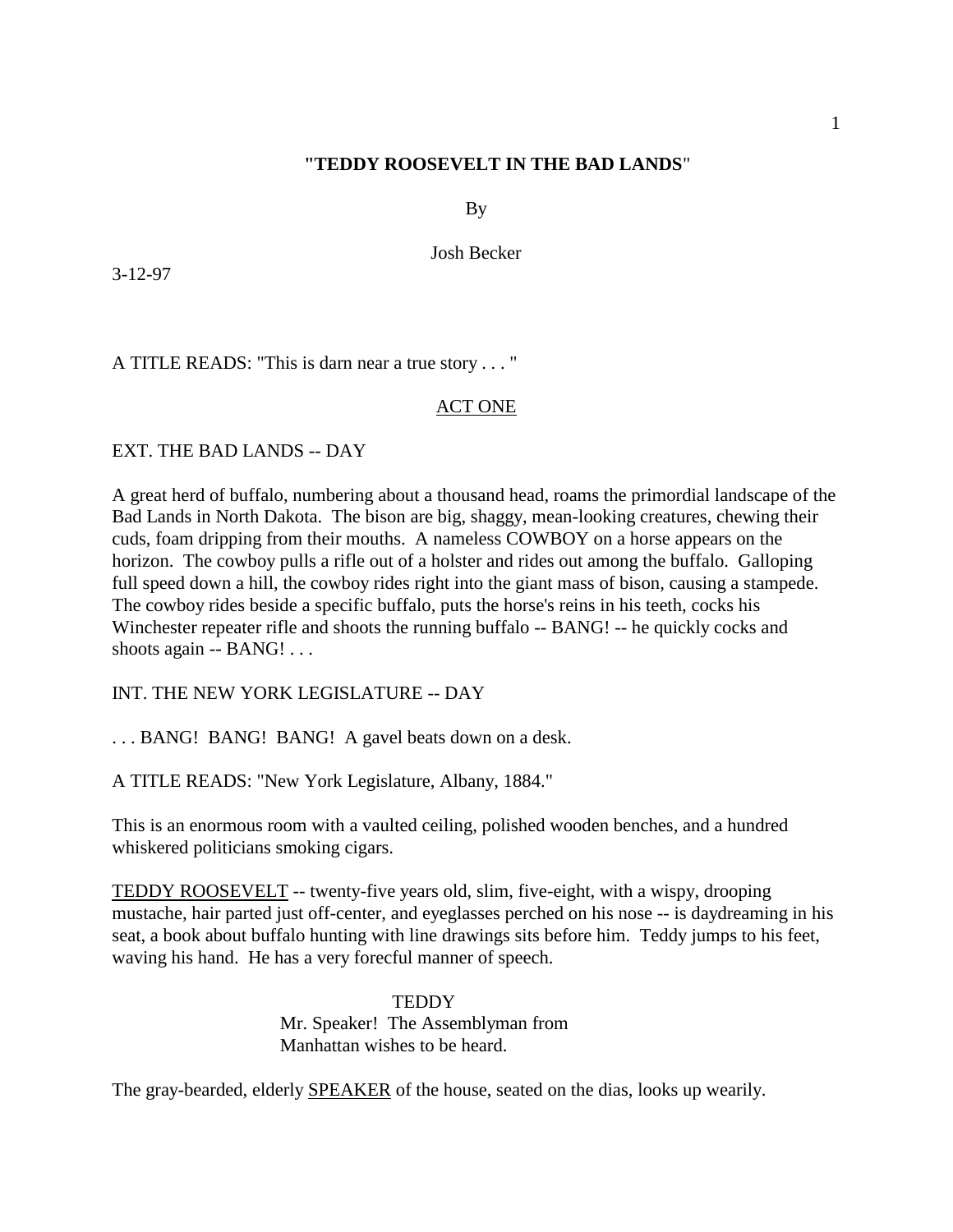#### SPEAKER

And what, per chance, is on your mind now, Mr. Roosevelt? I've barely taken my seat.

There is a collective chuckle from the audience. Teddy is undetered.

#### **TEDDY**

### (passionately)

But children as young as eight and nine years old are locked up in airless rooms for fifteen to eighteen hours a day, day in and day out, six and seven days a week, rolling cigars for mere pennies! This is an abomination! It's legal slavery! And it must be stopped!

A whiskered, older POLITICIAN rises to his feet.

#### POLITICIAN

And what, Mr. Roosevelt, do you actually know of these children? Have you seen them?

### **TEDDY**

I have, sir. It was one of the saddest sights I have ever laid eyes on.

### POLITICIAN

Indeed? And you feel that the employed chidren in our poor areas are worse off than the unemployed children?

#### **TEDDY**

What are you driving at, sir?

### POLITICIAN

That you know not of what you speak, sir. The children rolling cigars have a job, money for food, shelter and clothing, and are off the city streets. We should be far more concerned for the homeless and (continued)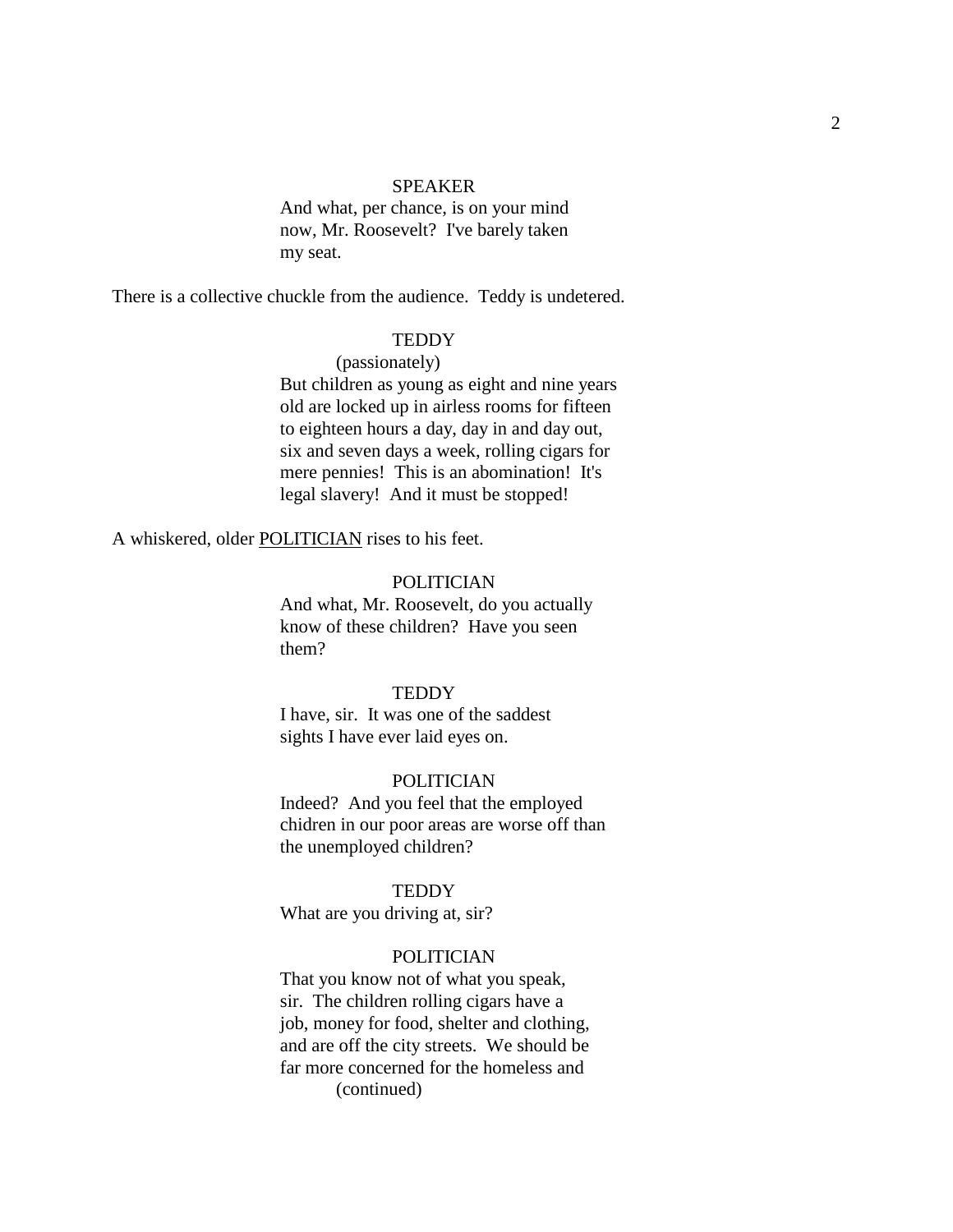#### POLITICIAN (cont.)

unemployed children first. You undoubt edly know nothing of these children, Mr. Roosevelt, having grown up as one of the wealthy elite, without a monetary care in the world.

### **TEDDY**

(angry) But I do know exploitation when I see it.

### POLITICIAN

Do you? And so you would take the job of rolling cigars away from these needy children? And then how will they eat?

### TEDDY

I'm saying that these children should be paid a fair wage, that's all.

#### POLITICIAN

If they were paid, as you say, a fair wage, they wouldn't get these jobs. Adults would get them. You are so eager to pass laws, Mr. Roosevelt, that you are not willing to forsee the possible ramifications of what these laws will bring. I rolled cigars in my youth and it did me no harm. And I was paid less than these children are paid now. Did you have a paying job in your youth?

### **TEDDY**

I don't believe that that is the issue.

### POLITICIAN

I'd say it is. And I would say further that it is wrong for a rich man who has never faced any real hardship in his life to take the food out of poor children's mouths to further his political career.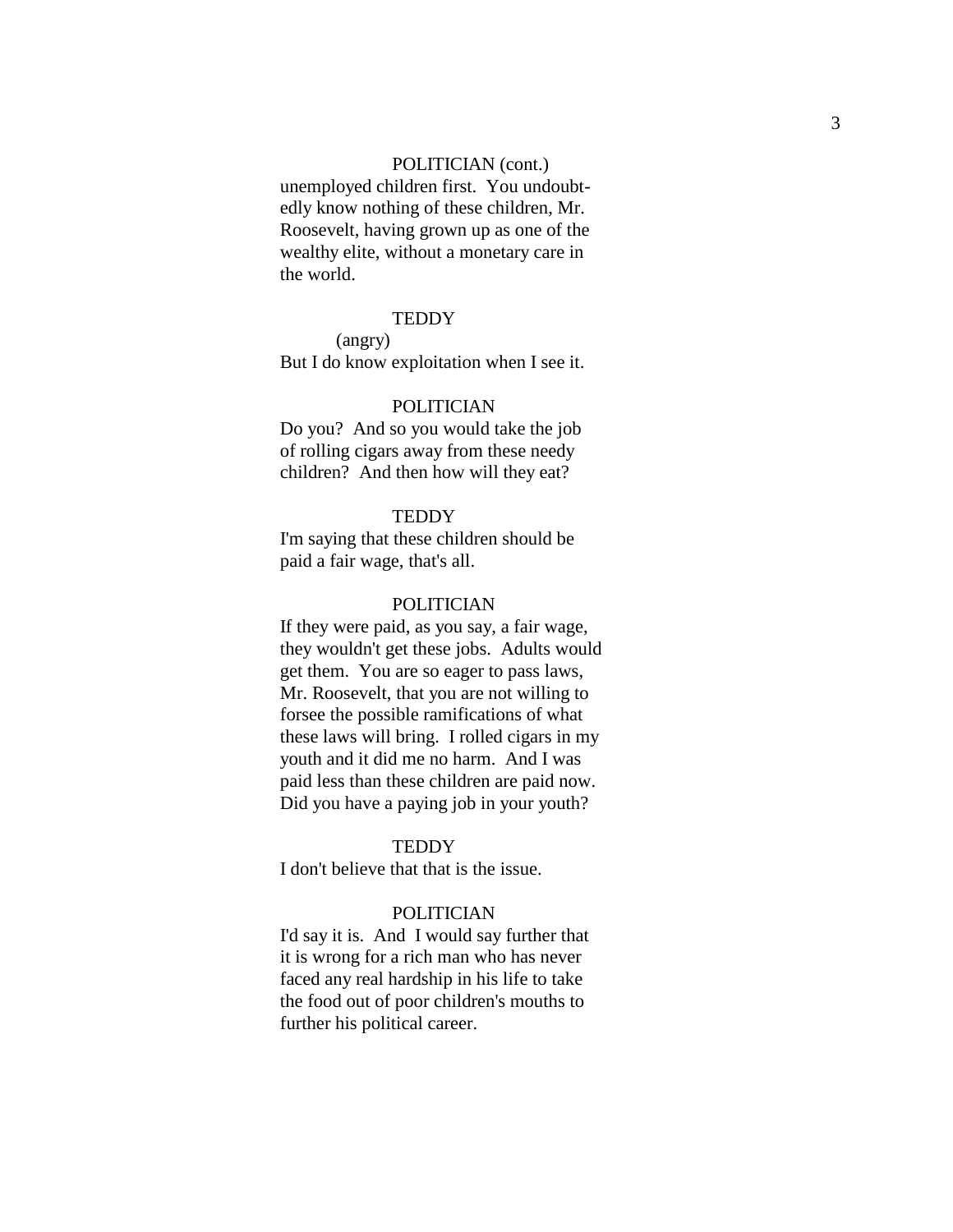I take grave offense at that accusation, sir. Because I come from a wealthy family does not mean that I have never faced any hardships in my life.

#### POLITICIAN

Doesn't it?

The Speaker bangs his gavel.

#### SPEAKER

All right, enough. Mr. Roosevelt, please sit down. Obviously, you did not think your bill through. (he lights a cigar) All right. Moving on. The next subject up for debate is . . .

Teddy sits down looking dejected.

DISSOLVE:

### INT. TEDDY'S APARTMENT IN ALBANY -- DAY

Teddy's apartment is huge (as are all Roosevelt homes). There are stuffed birds all around. There is a boxing ring set up in the center of his living room. Two other men with side whiskers are seated in plush chairs holding newspapers, coffee, and cigars. They are HENRY CABOT LODGE and ISAAC HUNT. Teddy strides between them wearing what looks like a Union suit (a one-piece long underwear outfit) with high lace-up boots and pulling on the smaller boxing gloves of that era.

#### **TEDDY**

We must stop the nomination of James G. Blaine, gentlemen, that is a certainty.

Henry Cabot Lodge speaks up.

LODGE

But how?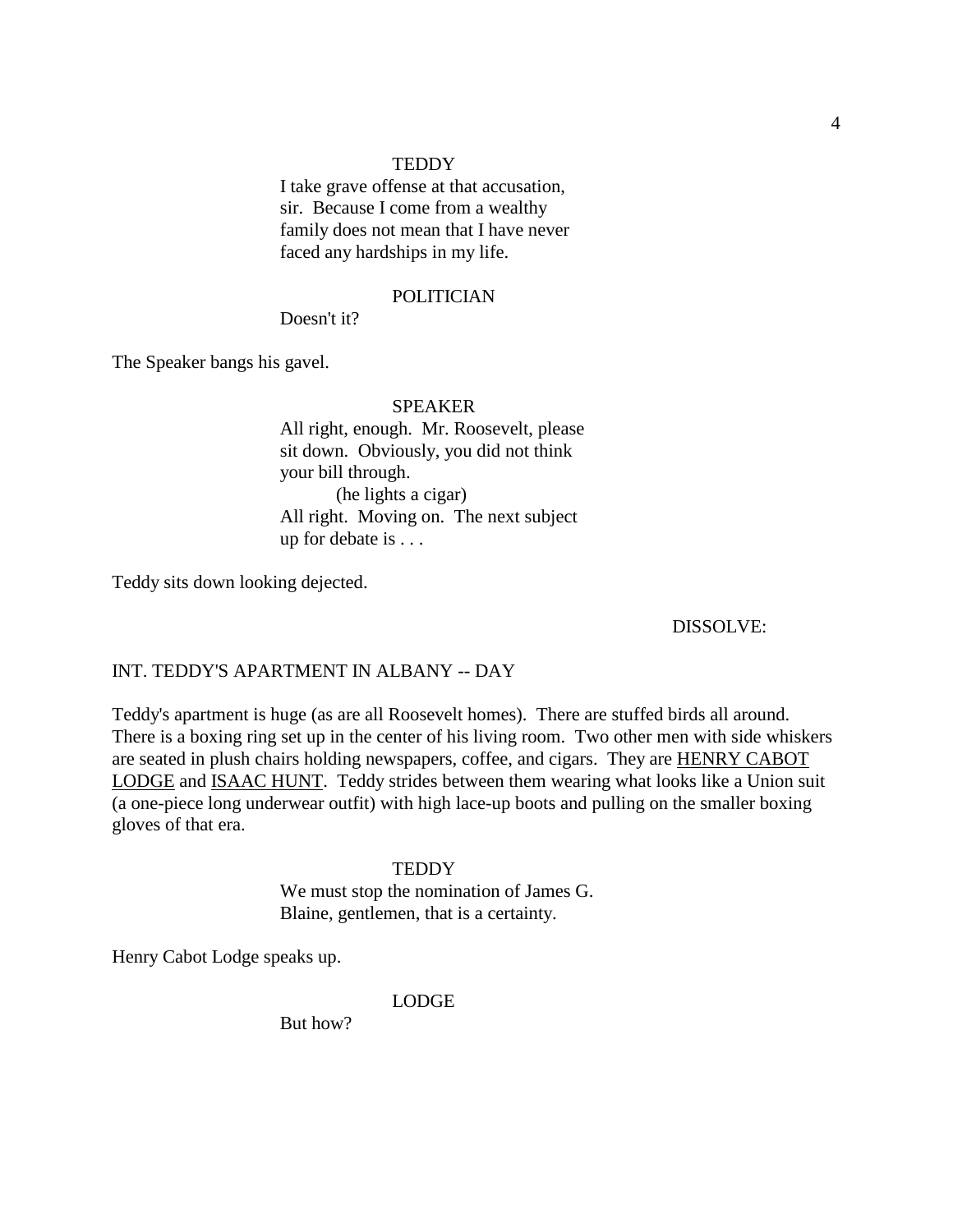I'm not sure how, but the Republicans must come up with someone else. Mr. Chester A. Arthur is not our man, nor will he even run. Nor would we want him even if he would. Therefore, we must get someone else to throw in the path of Mr. James G. Blaine.

#### HUNT

Senator Edmunds?

They all grunt, highly unimpressed.

#### **TEDDY**

He's better than Blaine.

A BUTLER appears in the doorway.

#### BUTLER

There is a Mr. John L. Sullivan to see you, sir.

#### **TEDDY**

Ah! Show him in.

Lodge and Hunt look very impressed.

LODGE The great John L.? Here?

**TEDDY** The champion himself. He's fighting here in Albany tomorrow.

A big man with waxed, handlebar mustaches steps into the room. He is the great boxer, JOHN L. SULLIVAN. He has an Irish accent and carries a small valise.

### SULLIVAN

Mr. Roosevelt?

Teddy strides up to the big man, grinning a toothy grin, and shakes his hand profusely.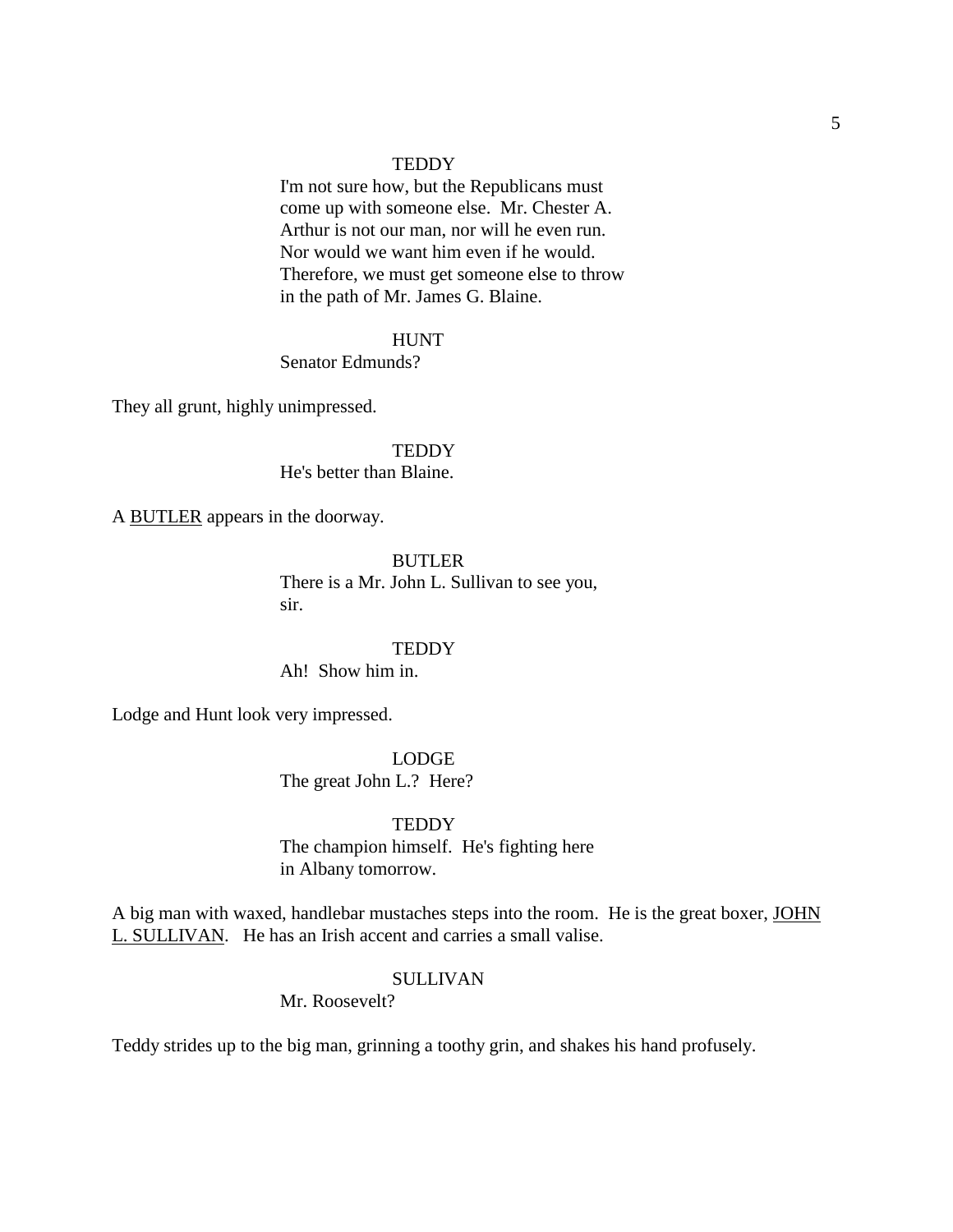Mr. Sullivan, a great pleasure. I've seen you fight many times.

#### SULLIVAN

Aye, have ya now? And seein' me fight made ya think ya wanted to get in the ring with me, eh?

### **TEDDY**

### (grinning)

As long as we both know we're sparring, Mr. Sullivan, I think I'll be all right. A great boxer doesn't waste knockout punches on sparring partners.

#### SULLIVAN

(nods) Aye, ain't that the truth.

### **TEDDY**

Mr. Sullivan, may I introduce Mr. Henry Cabot Lodge and Mr. Isaac Hunt.

John L. nods his head, impressed.

# SULLIVAN

Well now, I've heard a great deal about both of you gentlemen.

### LODGE

And we of you, sir.

SULLIVAN Where can I change me duds, then?

### **TEDDY**

(points) Down the hall, the butler will show you.

Sullivan nods and takes his leave. Teddy turns to his awe-struck friends.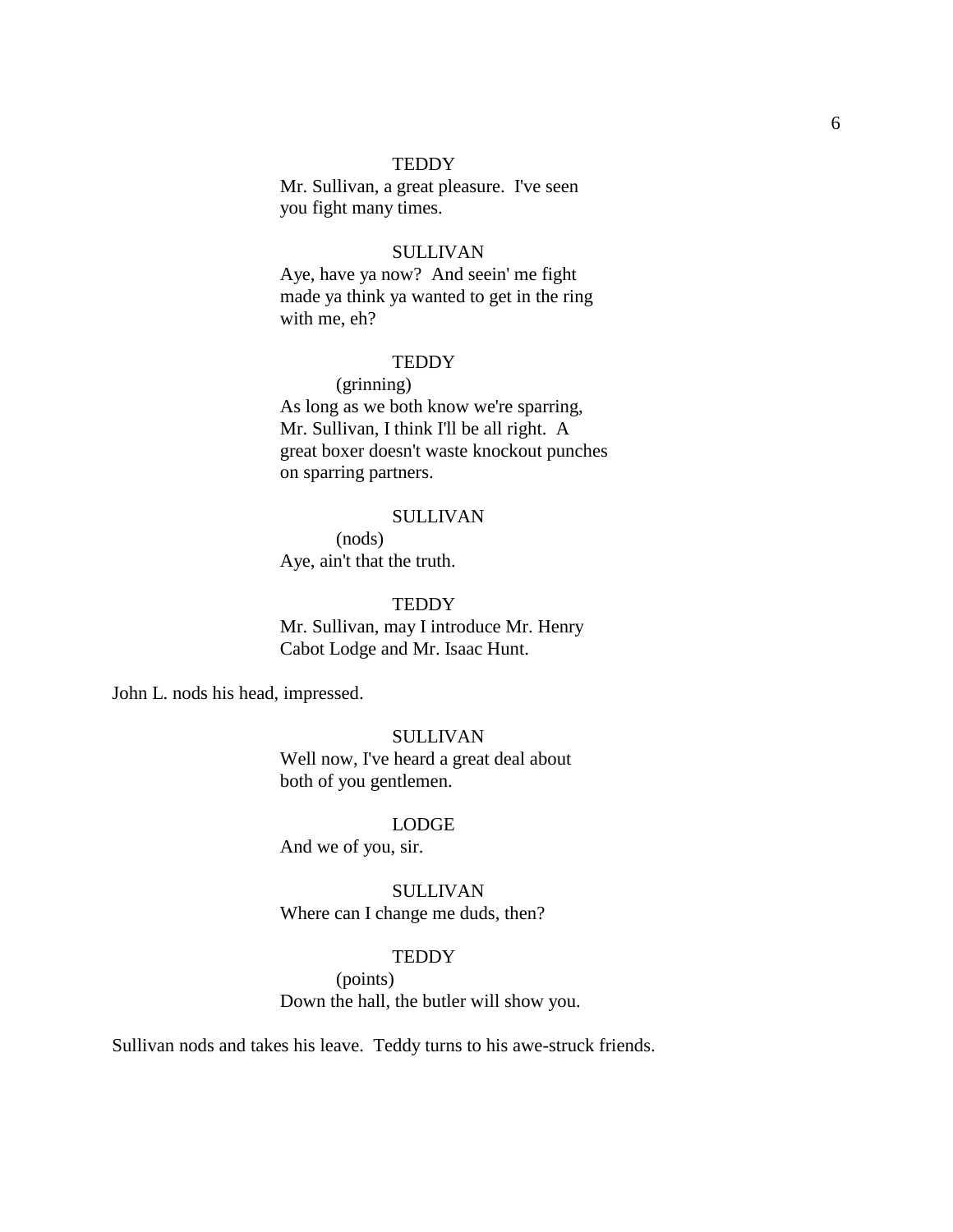#### LODGE

So you're sparring with the World Champion now, is that it?

#### **TEDDY**

# Who better to learn from, I ask you?

Teddy throws several punches at the air, ducking and swaying. Lodge and Hunt shake their heads in amazement.

# INT. TEDDY'S APARTMENT -- A LITTLE LATER

Teddy and John L. Sullivan spar in the make-shift boxing ring. Henry Cabot Lodge and Isaac Hunt watch with rapt attention. Sullivan is huge and rather flat-footed; Teddy is a veritable fighting cock, bouncing around with energy and fancy footwork.

#### SULLIVAN

You box well, Mr. Roosevelt. Very fancy. You find boxing helps in your political career, then?

#### **TEDDY**

It certainly doesn't hurt. (to Henry Cabot Lodge) Henry, why don't you run for president? We could use an intellect in the white house.

#### LODGE

Everyone detests me, Teddy, I'd never win.

**TEDDY** 

But that doesn't mean you can't run.

# LODGE

(shakes his head)

Bosh!

### SULLIVAN

You jump around very nice, but can ya take a punch? Or throw one, for that matter?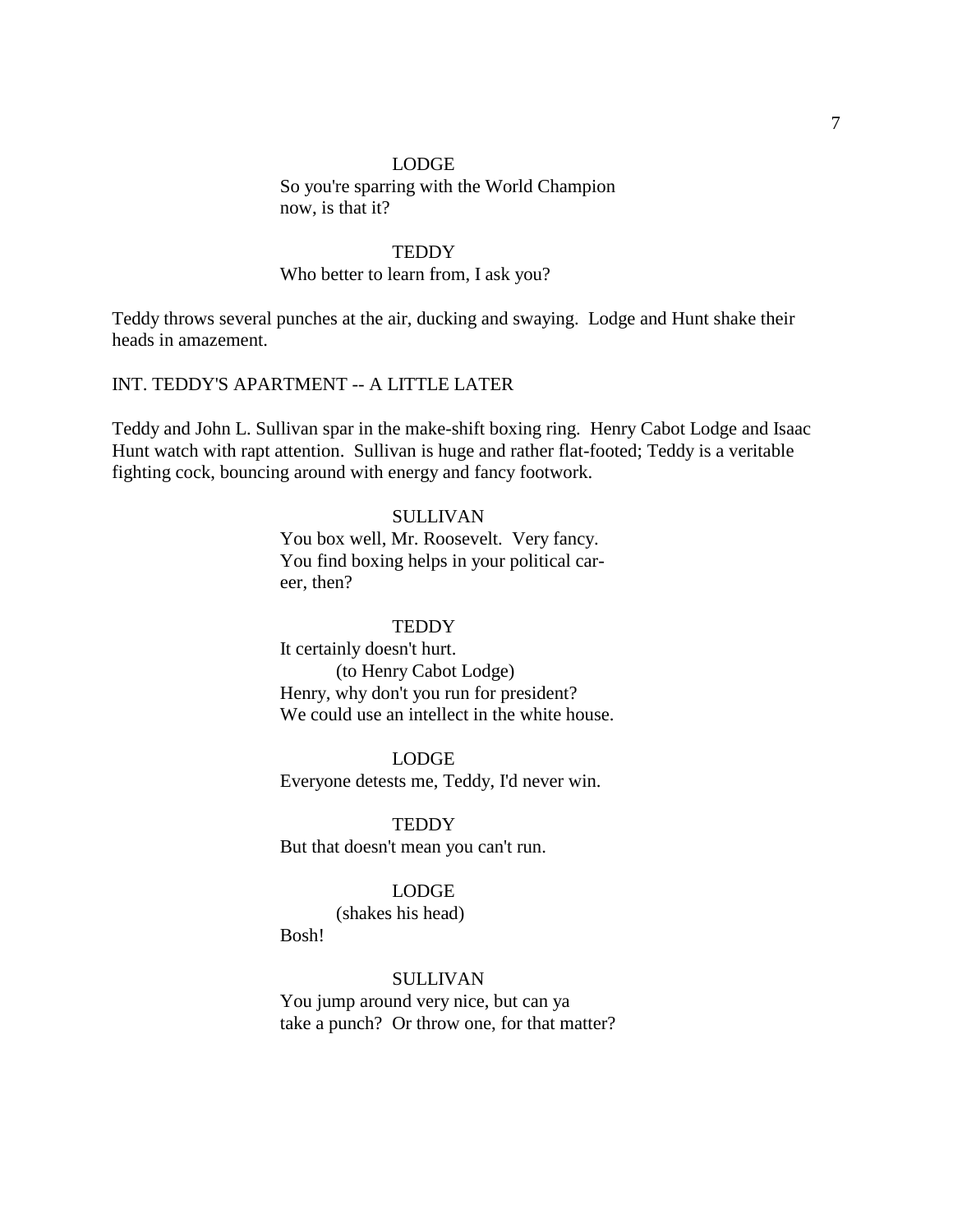Now Mr. Sullivan, you don't want to hurt me, do you?

#### **SULLIVAN**

(smiles) No, but I would like to work up a sweat.

#### **TEDDY**

(to Lodge and Hunt) It's a shame, gentlemen, that we live in a time when instead of endorsing a candidate, we are merely blocking another.

### LODGE

One deals with the times at hand, Teddy.

### **TEDDY**

Isn't that the truth.

#### SULLIVAN

I'll tell ya what we'll do, then, Mr. Roosevelt, you throw the hardest punch you can, but I won't punch ya back. I'll just block. OK?

#### **TEDDY**

#### All right.

Teddy starts to throw hard punches, but Sullivan deftly blocks them all. In a fancy flurry of combinations Teddy actually manages to land a glove on Sullivan's chin, snapping his head back -- WHACK! Sullivan shakes his head and grins.

#### SULLIVAN

Aye, so you can throw a punch then, eh? All right, that first deal's off. I don't need my head knocked off before a big fight.

#### **TEDDY**

All right, Mr. Sullivan, now I'll tell *you* what. I'll keep punching as hard as I can, and now you punch as hard as you can, too. I want to see how long I can last.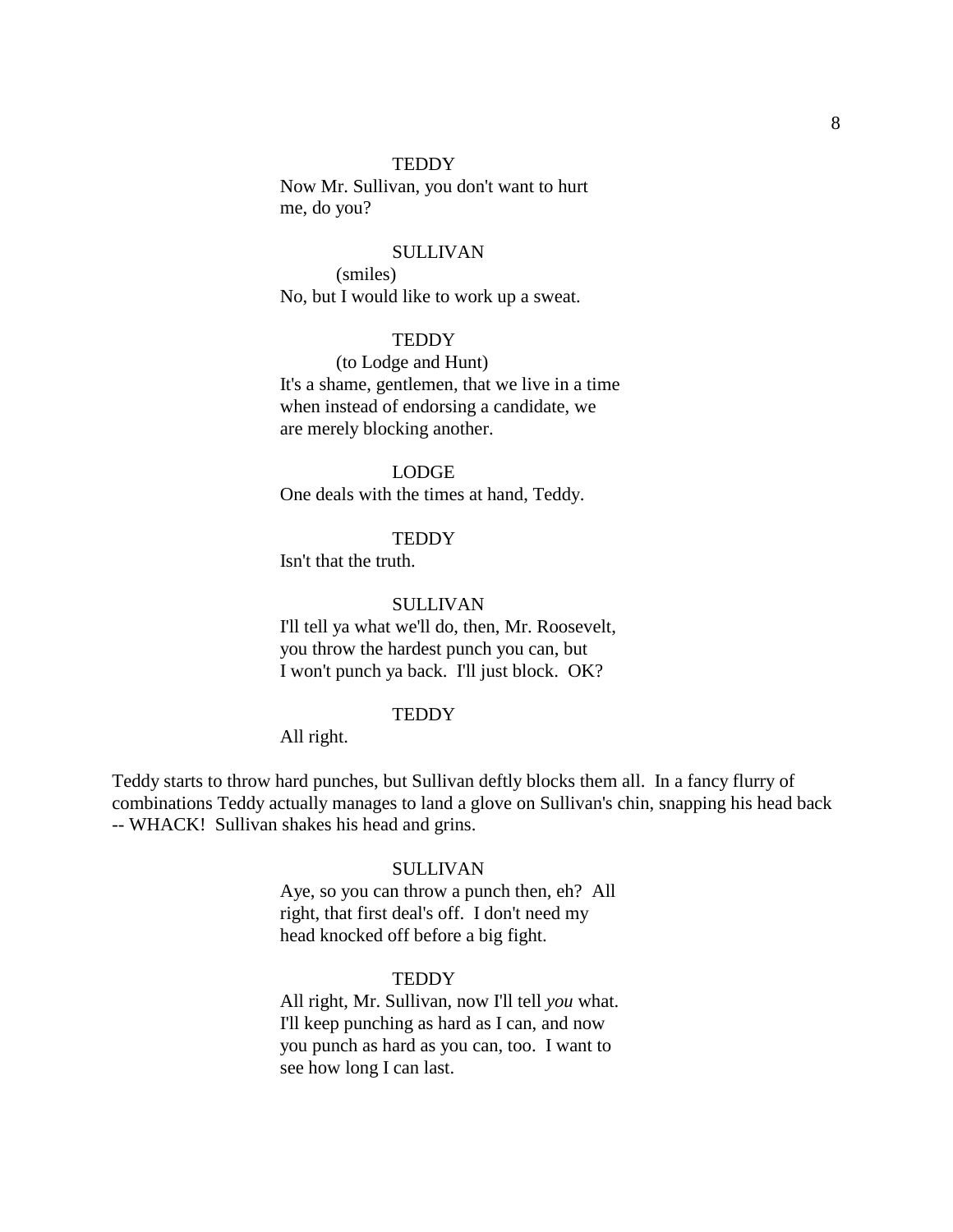# SULLIVAN Do you now? Tired of living, are you?

# **TEDDY**

Not at all. Just curious.

# SULLIVAN

We all know what that did to the cat.

John L. Sullivan starts to throw punches -- big hard jabs. Teddy blocks any number of them before one connects with his gut, doubling him over, then an uppercut straightens him up and sends him sailing over onto his butt. Sullivan puts his gloves to his hips and looms over Teddy, shaking his head. Lodge and Hunt run over to see if Teddy's all right. He blinks his eyes and shakes his spinning head.

# SULLIVAN

Your curiosity satisfied now, Mr. Roosevelt?

### **TEDDY**

(confused) Curiosity about what?

SULLIVAN About how long you could last, remember?

### **TEDDY**

(nods)

Ah yes. (he unsteadily rises to his feet)

The answer is: not long.

SULLIVAN You want to keep going?

**TEDDY** 

I'm not sure. That hurt.

Teddy rubs his head. Lodge and Hunt exchange an interested look.

SULLIVAN Take my advice then. Keep going.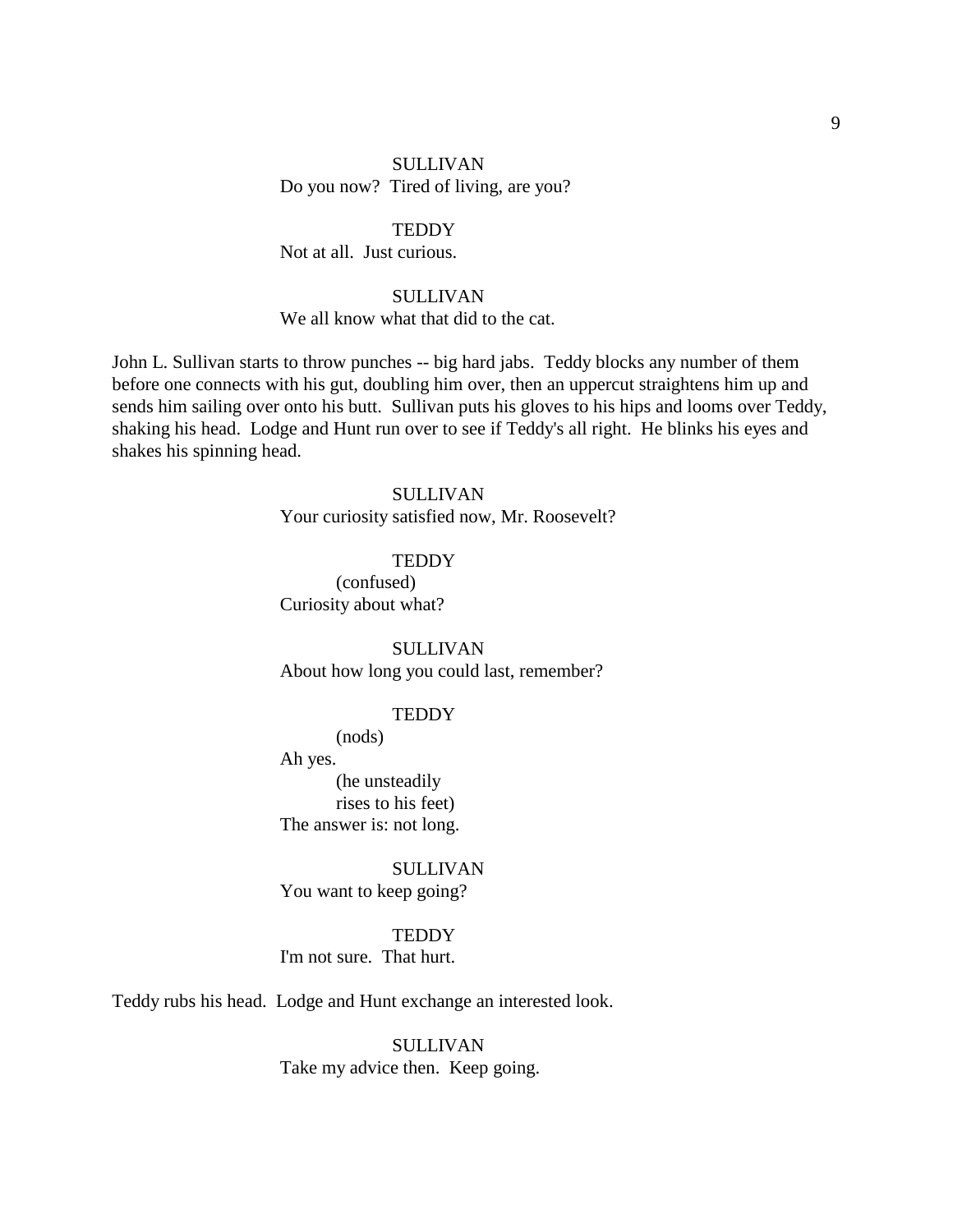(nods) All right. (raises his fists) Let's go another round, shall we?

# SULLIVAN

Indeed we shall.

Sullivan raises his fists and the fight continues . . .

# END OF ACT ONE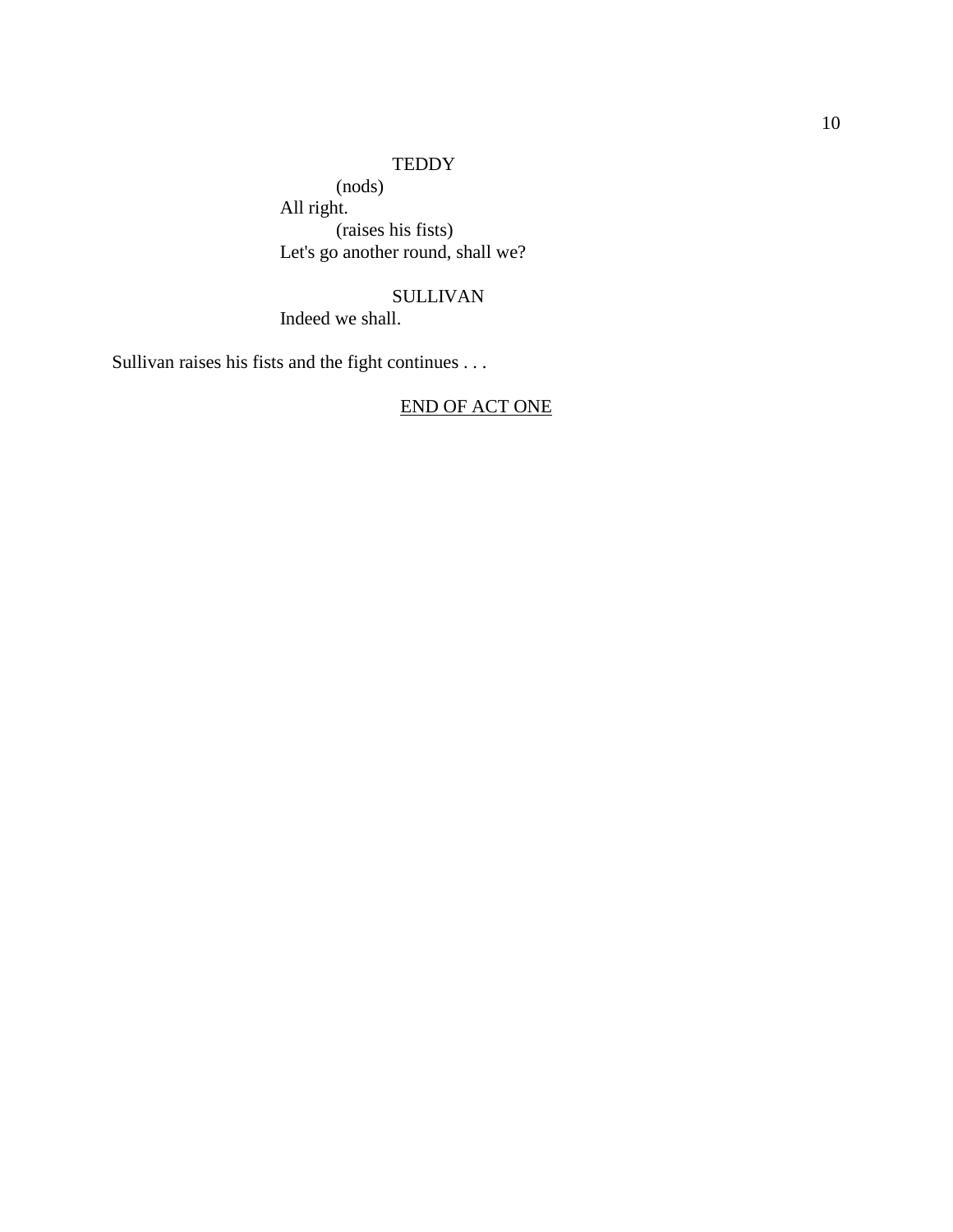### ACT TWO

### EXT. ROOSEVELT FAMILY HOME/ MANHATTAN -- DAY

A horse-drawn carriage pulls up in front of a large, ornate mansion. Dirty snow lines the sidewalks and street.

A TITLE READS: "The Roosevelt family home, 6 West 57th Street, Manhattan, 1884."

Teddy gets out of the carriage holding a leather briefcase and goes inside the house.

INT. ROOSEVELT FAMILY HOME -- DAY

A BUTLER steps up and takes Teddy's hat, coat and briefcase.

#### BUTLER

Welcome home, mister Roosevelt.

#### **TEDDY**

Thank you, Harold. Where is my wife?

### BUTLER

In bed, sir.

A short, plain, slightly hunchbacked woman of twenty-seven -- ANNA (BAMIE) ROOSEVELT -- enters the foyer, sees Teddy, smiles and hugs him.

#### BAMIE

Teddy.

#### **TEDDY**

Bamie. How's Alice?

#### BAMIE

All right. First pregnancies have a tendency to be difficult, not that I'd know personally.

### **TEDDY**

(nods) How's Mother?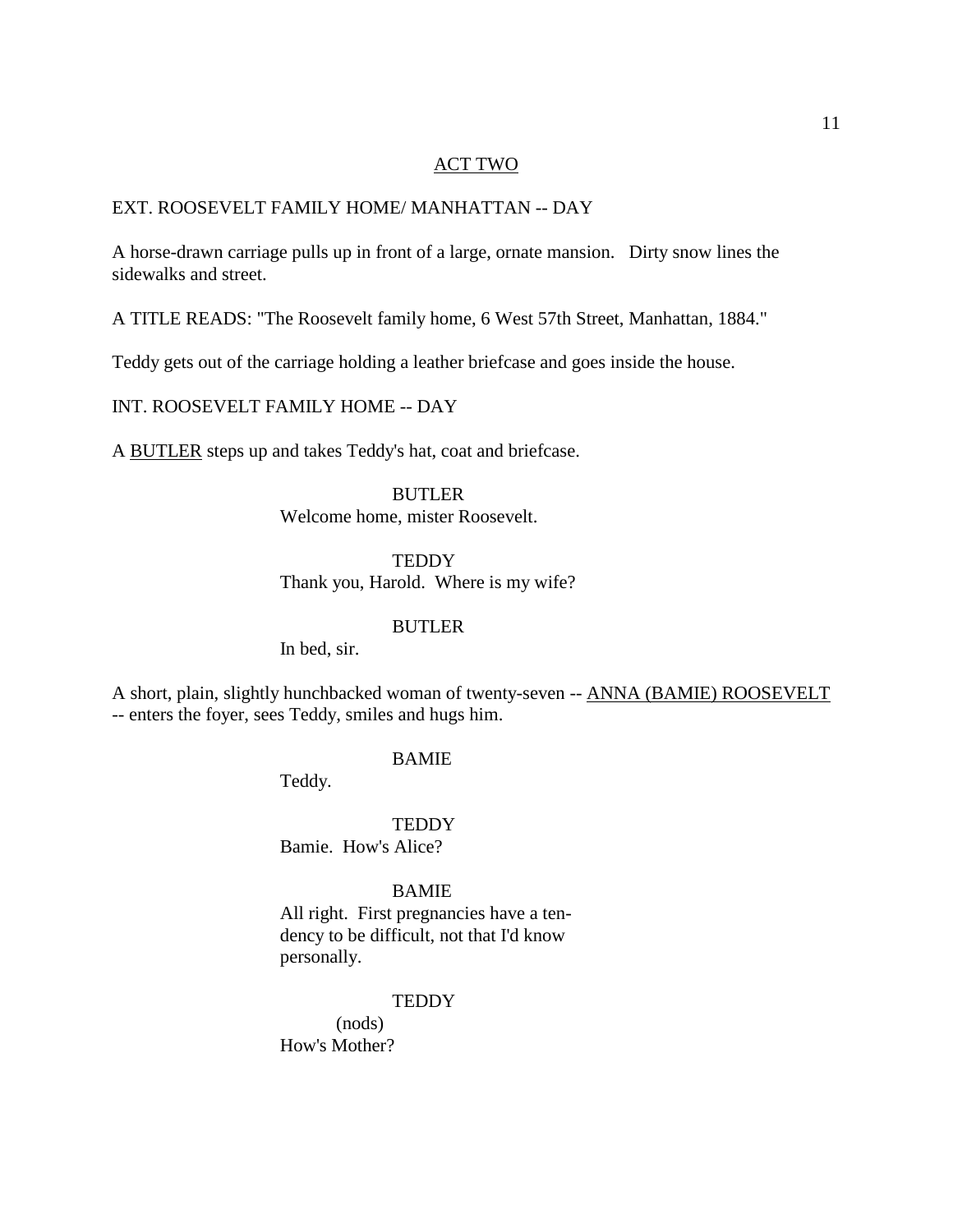# BAMIE

(shrugs) Not well. You know, it's her usual winter illness.

#### **TEDDY**

That's not nice.

### BAMIE

I'm here all the time, Teddy. You're gone quite a lot.

#### **TEDDY**

When the Legislature is in session, I must attend. That's my job. So, Mother is no worse than usual is what you're saying?

They put their arms around each other and walk up the large staircase.

#### BAMIE

The same. Since Papa died she just mopes around.

### **TEDDY**

Since Papa died some part of me just wants to mope around, too. There's an emptiness in this big old house.

(Bamie nods; Teddy smiles) Once Mother has a baby to play with I think she'll perk right up.

### BAMIE

(smiles and nods) I'm sure you're right.

Teddy opens a bedroom door and goes inside.

# INT. ALICE'S BEDROOM -- DAY

ALICE ROOSEVELT is a pretty, blonde, twenty-four year old that is eight months pregnant. Alice lies in bed. Teddy goes to her, hugs her and kisses her.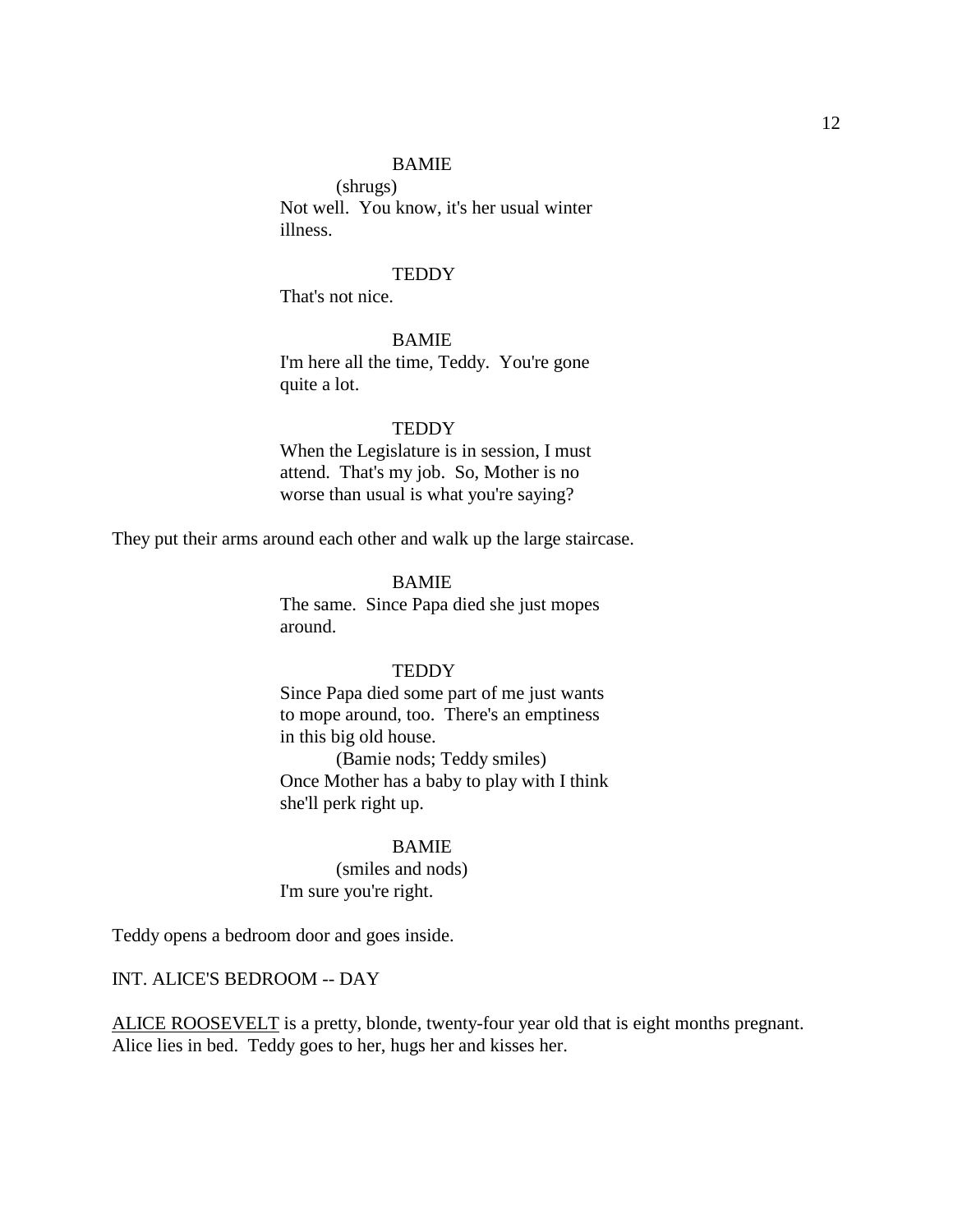Alice, my darling.

ALICE Teddy, oh, thank God you're back.

They kiss some more.

#### **TEDDY**

How do you feel?

### ALICE

(sighs) Tired, but all right. We may not want to have a second child right away. This has been more difficult than I ever suspected.

# **TEDDY**

Alice, my love, we will go about these matters in whatever order or fashion you prefer. I only want you to get back on your feet. Then you and I and our little baby will go out to Oyster Bay in the spring and see the birds come home.

#### ALICE

(smiles happily) And you'll point them all out to baby and I and tell us all their Latin names.

#### **TEDDY**

(grinning) Until you both fall asleep.

### ALICE

Exactly.

(they both smile) I miss you so much these days, Teddy. I really do wish you could be here.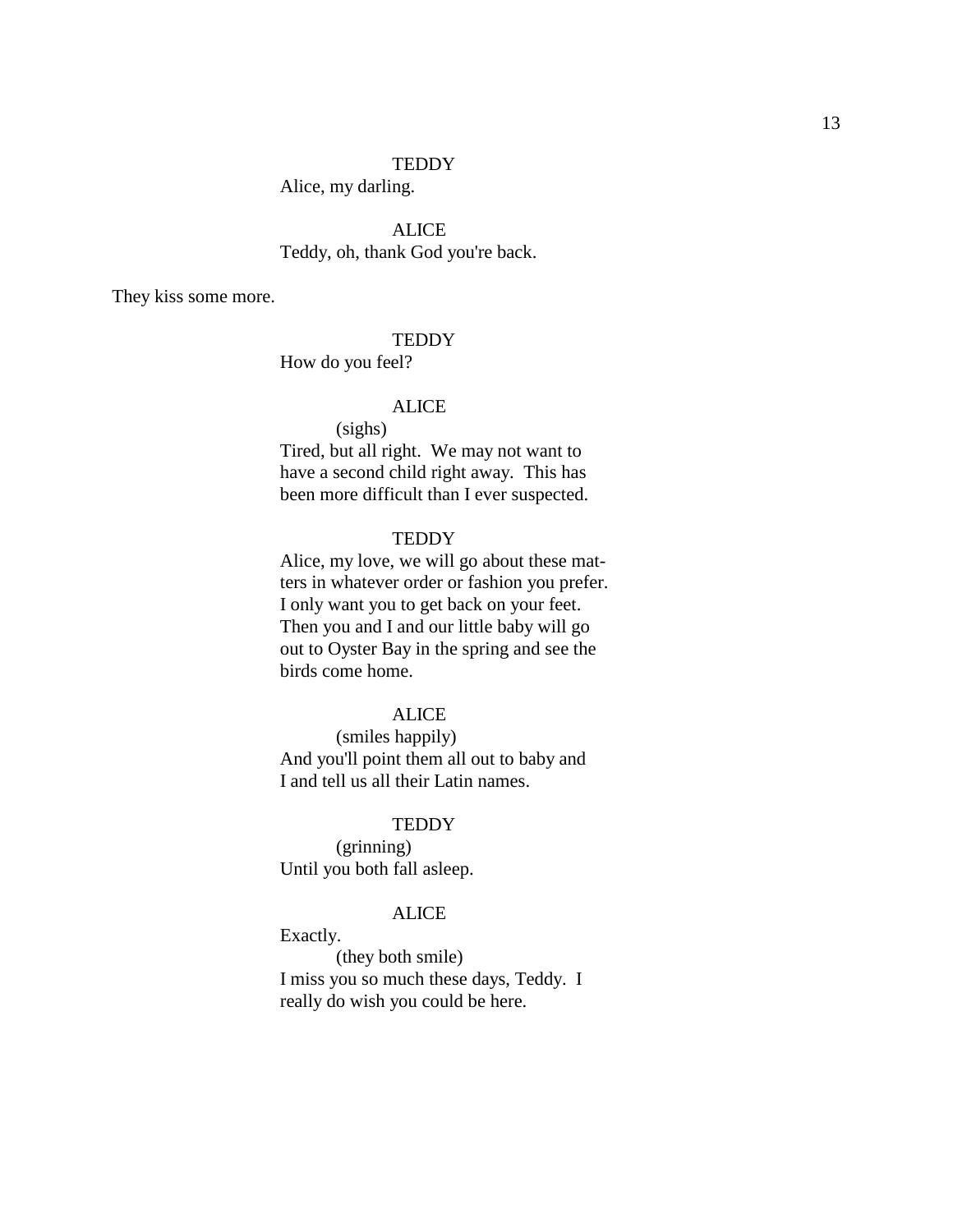Me, too, Alice. But the Legislature is not in session all that often. To do my job I simply *must* be there. Besides, how can I, a man, be of any use to you in having a child, I ask you? I know my sisters will be of more help than I ever can.

#### ALICE

(sighs)

And they are, too. I love them both.

Teddy stands and straightens his jacket. He points his thumb over his shoulder.

#### **TEDDY**

How's Mother?

# **ALICE**

Well . . . Your Mother is a sad woman, Teddy. It's going to take her many years to not think of your Father all the time.

#### **TEDDY**

(sighs) I know. I'll be back shortly.

Teddy gives Alice a peck on the cheek and exits.

# INT. TEDDY'S MOTHER'S ROOM -- DAY

Lying in bed, propped up by pillows, is Teddy's mother -- MARTHA ROOSEVELT -- an attractive woman in her early fifties. She sees Teddy enter, smiles and raises her outstretched arms. Martha still has a southern accent.

#### MARTHA

Teddy.

#### **TEDDY**

Mother. (he goes to her and gives her a hug and a kiss) How are you?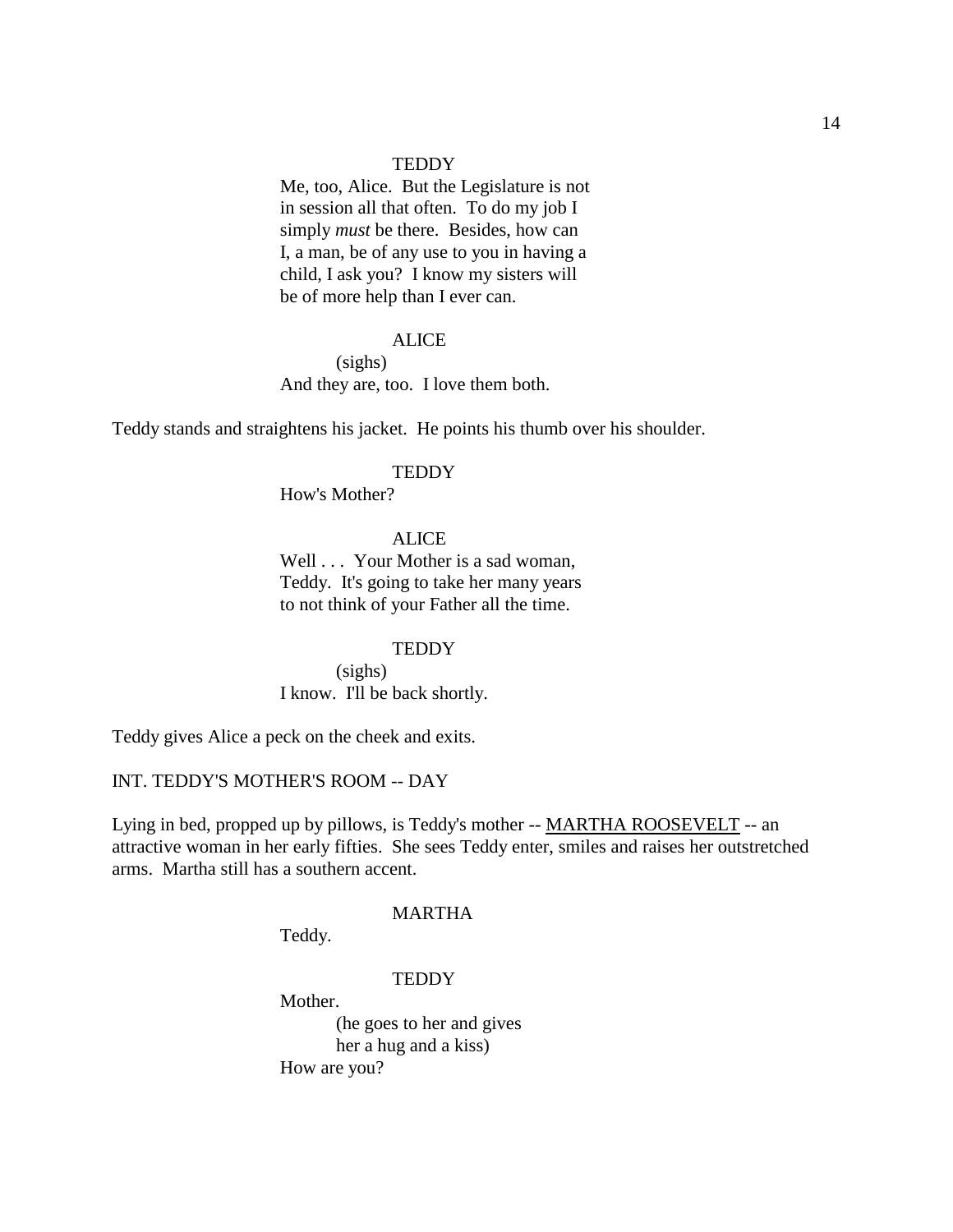### MARTHA

Fine. I bit under the weather, but that seems to happen to me every winter. I'm sure it's simply my southern upbringing. It's lovely in Georgia in February -- chilly, sometimes, but no snow.

Teddy seats himself beside the bed. He takes his Mother's hand in both of his.

### **TEDDY**

You didn't seem to mind the winters when we were young.

#### MARTHA

### (wistfully)

No, I didn't. But I was young then, too. Your age, Teddy. Beside, when I was with your Father I never felt cold. He was so big and strong, he could keep all of us warm.

#### **TEDDY**

(nods; sadly) Yes, I miss him, too. He was the spirit of this family.

#### MARTHA

That's your job now, Teddy. (Teddy nods again) It's difficult, but I know you're up to it. If you just put your mind to it.

**TEDDY** Meaning, I haven't done it yet?

#### MARTHA

Have you?

### **TEDDY**

(looks away) I suppose not.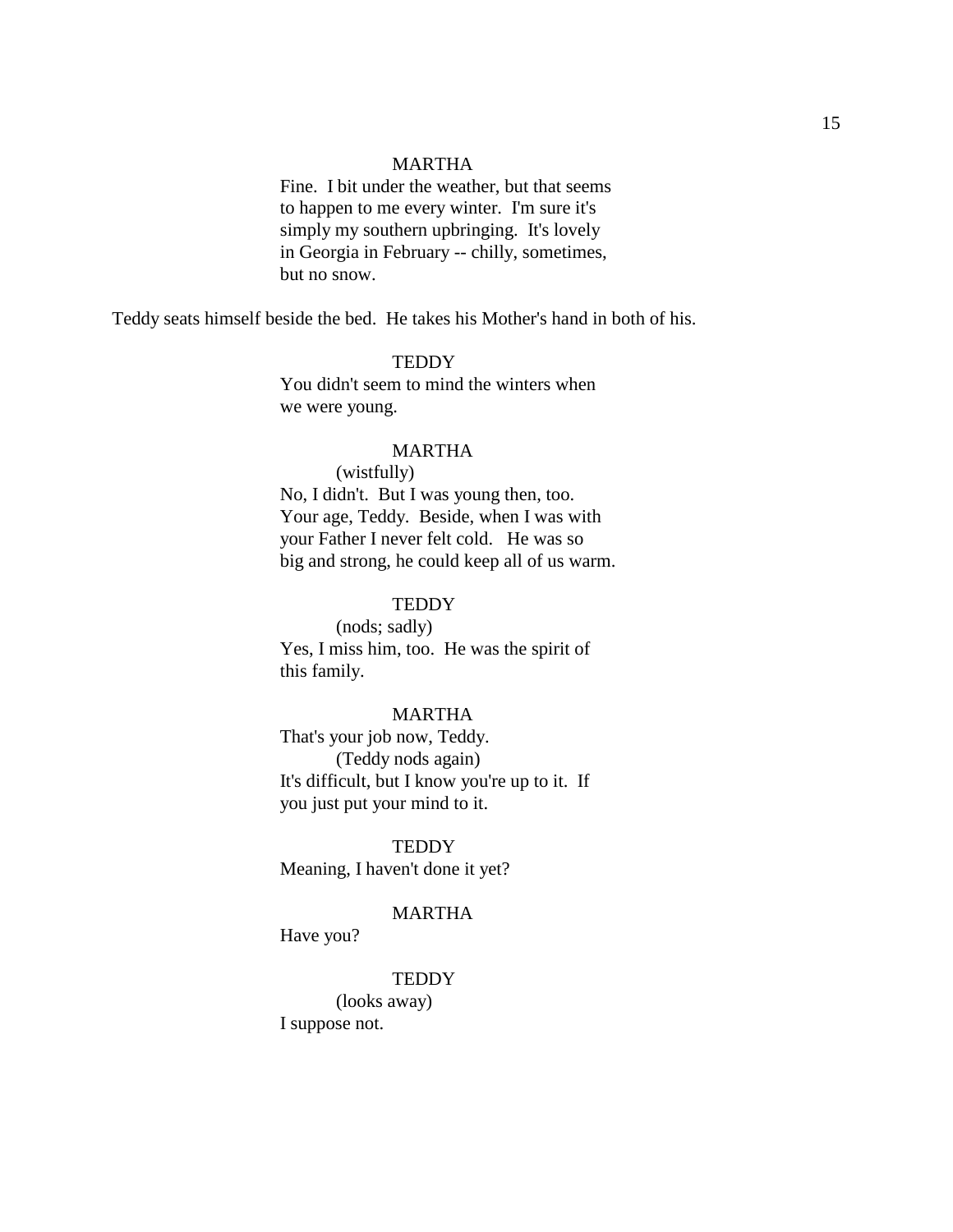#### MARTHA

It's good to have you home, dear. I think I'll take a little nap now.

#### **TEDDY**

(stands) Will you be coming down to dinner?

#### MARTHA

I don't think so. Come up and see me after dinner, all right?

#### **TEDDY**

Of course, Mother.

Teddy gives his Mother a kiss on the cheek, then she rolls over and closes her eyes. Teddy sighs sadly, quietly leaving the room.

DISSOLVE:

### INT. ROOSEVELT MANSION/ LIBRARY -- NIGHT

Teddy sits in the library, a spacious room, decorated in polished wood and leather, with hundreds of volumes of books on the many shelves. Teddy reads a book, his stockinged feet up on a footstool. The Butler enters.

#### BUTLER

Excuse me, sir. There is a gentleman here to see you. The Marquis de Mores.

### TEDDY

(nods and stands) Ah, yes, of course. Please show him in.

Teddy puts on his shoes, buttons his jacket and tightens his tie. The butler ushers in a tall, muscular man with very handsome, chisled features, a waxed mustache, and very erect, military posture. He is the MARQUIS DE MORES and he carries a fancy walking stick. Teddy shakes the Marquis' hand. The Marquis snaps his heels. He speaks with a slight French accent, but his English is perfect.

# MARQUIS Mr. Roosevelt, very good to meet you.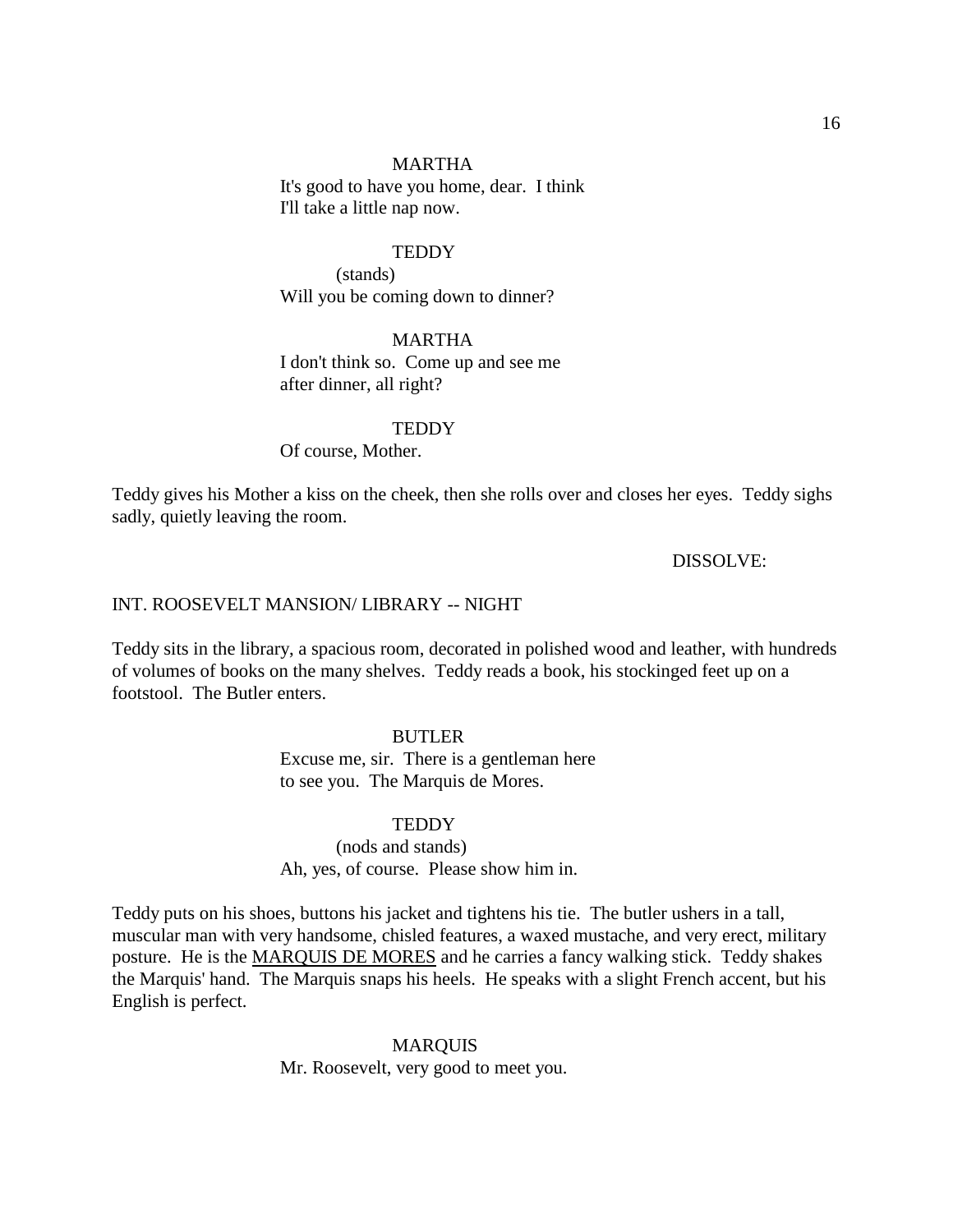And you. How shall I address you, sir?

# MARQUIS

(shrugs)

My full name is Marquis Antoine-Amedee-Marie-Vincent-Amat Manca de Vallombrosa de Mores, but most people in America simply call me Marquis.

# **TEDDY**

(smiles) Well, that's helpful.

### MARQUIS

I am the direct descendant of King Louis the Fourteenth of France. If there had not been a revolution, I would now be king.

### **TEDDY**

(nods) You don't say? And you are married to Medora Von Hoffman.

### MARQUIS

That is correct.

Teddy indicates an easy chair beside his.

#### **TEDDY**

Please, sit.

(they both sit down) Medora is a good friend of my sister's.

### MARQUIS

Yes, I know. She's the one that recommeded I see you. She says that you are interested in both the west and the cattle business.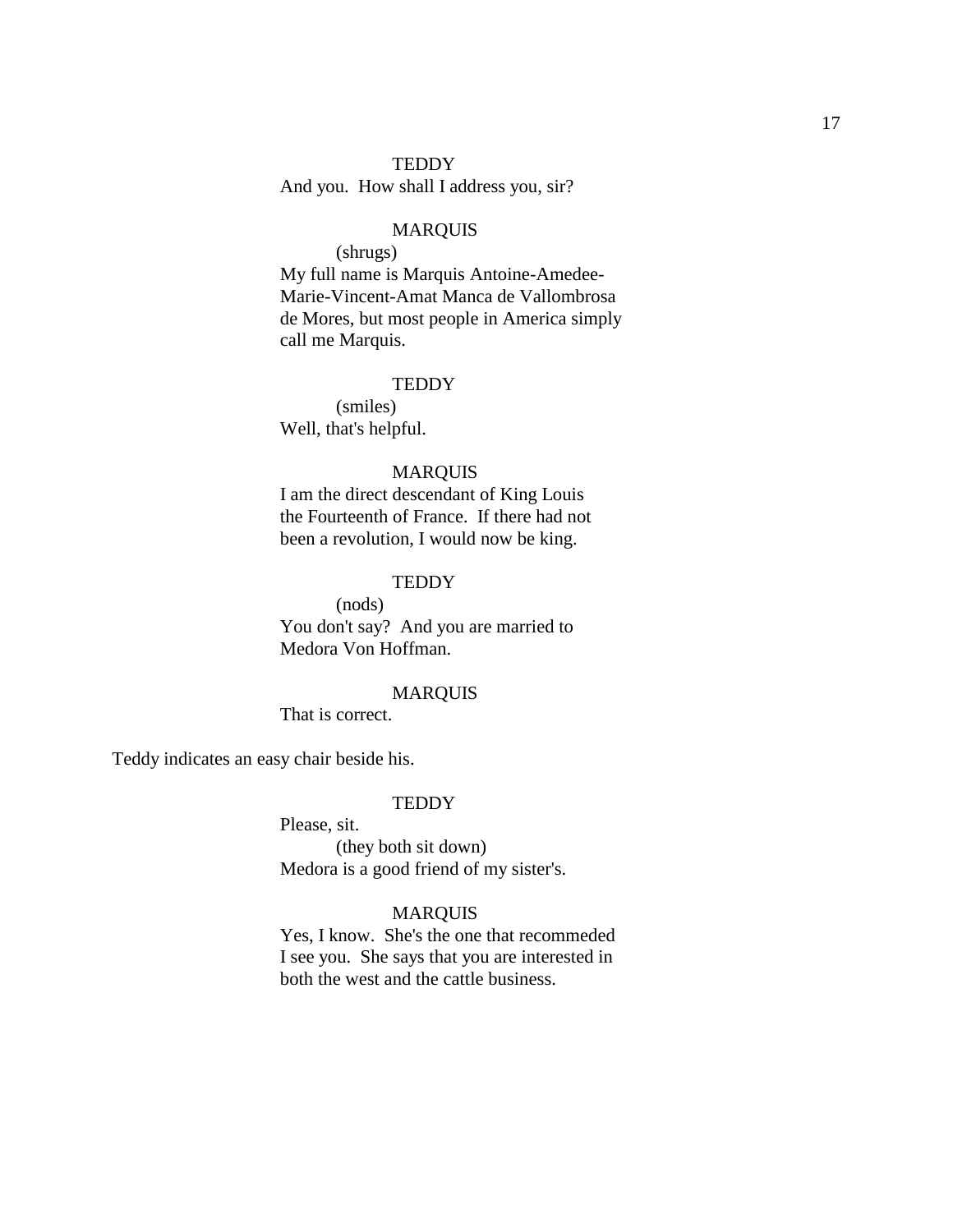Yes, sir, I am. Very interested. I've often thought about starting my own cattle ranch in the west, if I should ever get a chance, that is.

#### MARQUIS

Mr. Roosevelt, I am here to give you the chance to invest in my cattle ranch. I have the largest spread in the Dakota Territories, over one hundred thousand head presently. (Teddy whistles through his teeth) But that is not why I am here. I have an

idea that will revolutionize the cattle business.

### **TEDDY**

(interested)

Go on.

The Marquis rises to his feet, striding around the room, using his hands to gesticulate.

### MARQUIS

The major costs in raising cattle are keeping them fed and watered until they are old enough to slaughter, then shipping them by train back to Chicago to be slaughtered. The cost of shipping live cattle on the hoof is exorbitant. But, what if the cattle were slaughtered in the west, then just the beef was shipped east?

#### **TEDDY**

Wouldn't the beef spoil on the train trip east?

### MARQUIS

(his eyes light up) Ah ha! It would if it were not refridgerated. I have had special, insulated train cars built that will do just that -- keep the beef cold until it reaches the east. I have tried it and (continued)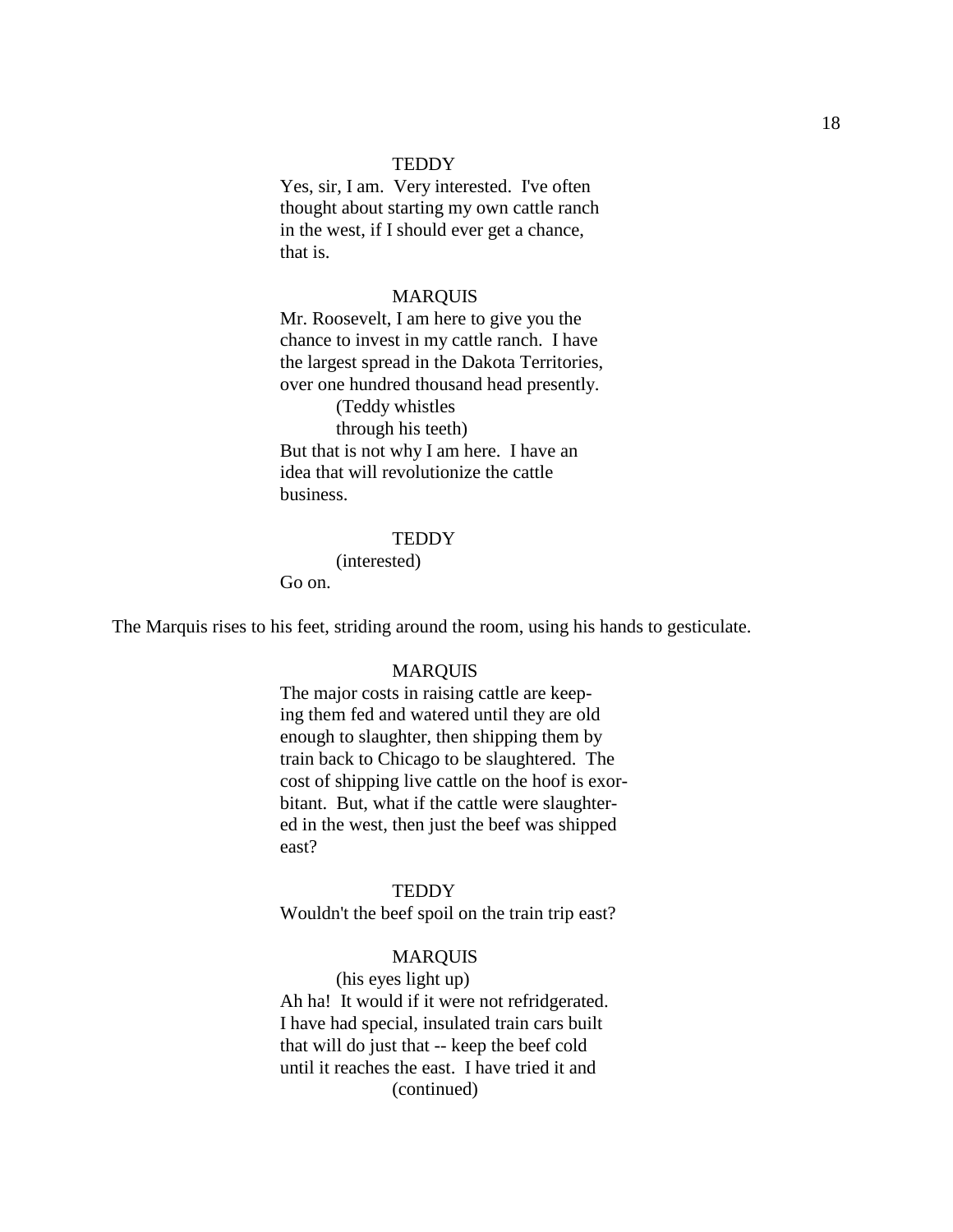### MARQUIS (cont.)

it works.

(Teddy looks impressed) By saving the shipping costs of the live cattle, plus the charges of the slaughterhouses in Chicago, my beef will be substantially cheaper to the consumer. I have made exclusive deals with stores in all the major eastern cities: Chicago, Detroit, Cleveland, Philadelphia, Boston and New York. This cuts out yet another middleman, returning greater profits to both myself and my investors. Soon, we will open our own stores all over the country.

#### **TEDDY**

And you've gotten financing from your father-in-law, Louis Von Hoffman?

### MARQUIS

Yes, as well as quite a bit of my own capital, and from investors like yourself. This is not a crazy scheme, Mr. Roosevelt, it's a reality. Whether you invest or not, this is all occuring as we speak. Shipments of my beef will begin moving east within months. This is the way of the future, sir, and you can be part of it. So, are you interested?

### **TEDDY**

#### (considering)

Well . . . I am very interested in cattle-ranching in the west, and I'm quite interested to see how your idea pans out. As for investing in your company, I have to say no. I have my own plans which I will need my own money for. But I thank you for the very kind offer, Marquis, and I wish the very best of luck.

Teddy stands and offers his hand to the Marquis. The Marquis does not take Teddy's hand. Instead, he becomes furious, his eyes burning.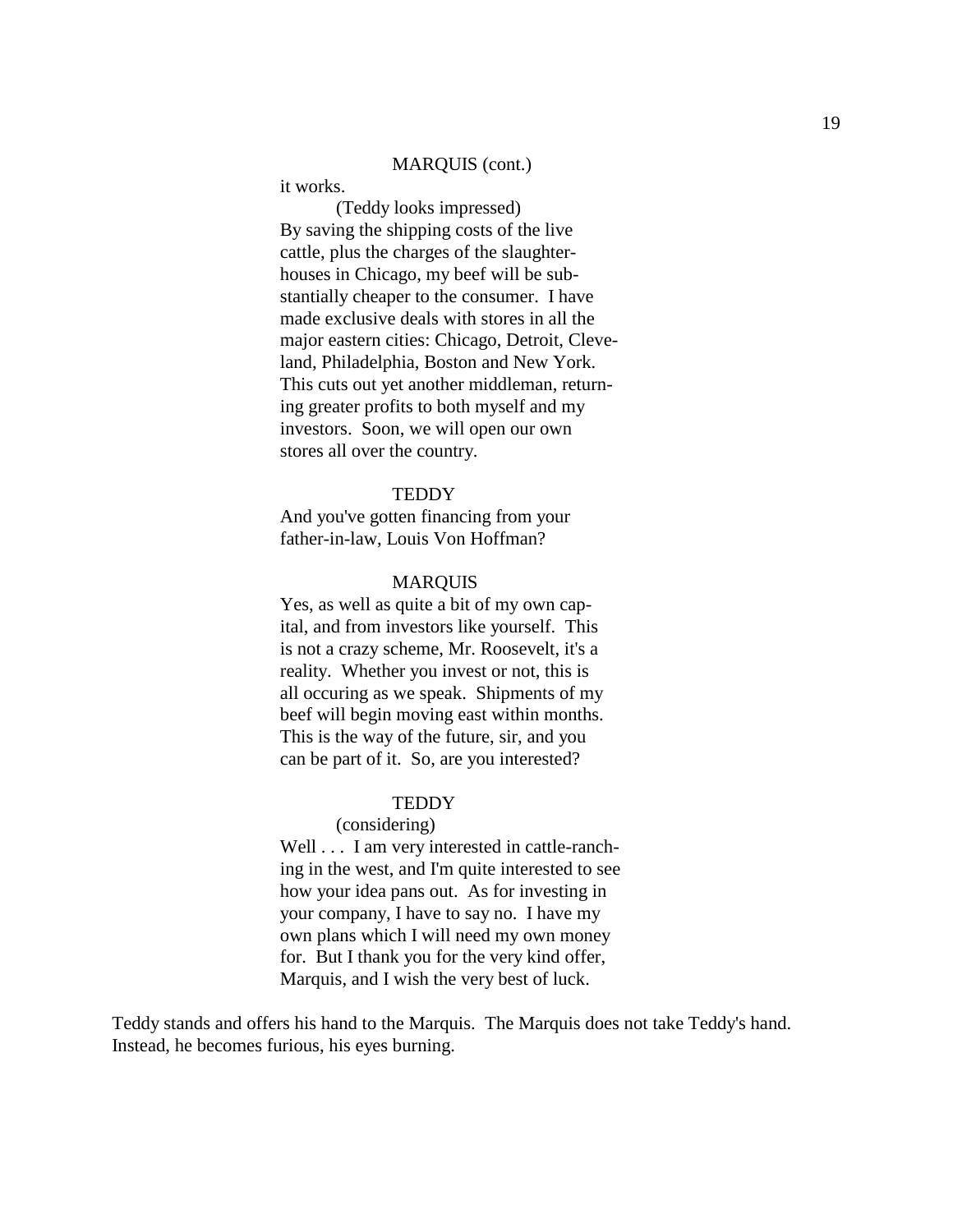#### MARQUIS

You are turning me down? But this is a fantastic opportunity.

#### **TEDDY**

I'm sure it is, but, as I said, I have my own plans.

# MARQUIS

*Your* plans? Nothing will ever come of your plans! *My* plan is already in action. You're starting too late.

#### **TEDDY**

(shrugs) Perhaps. Nevertheless, that is my stance on this issue.

The Marquis grows very angry, pointing directly into Teddy's face.

#### MARQUIS

Is Roosevelt is a Jewish name? It is, isn't it?

### **TEDDY**

Actually, no, it's Dutch. What's being Jewish got to do with any of this?

#### MARQUIS

Because the Jewish bankers don't want me to succeed. They're the ones with the greatest investments in the Chicago slaughterhouses. Well, *I'm* going to put them *all* out of business. And if you go into the cattle business, I'll put *you* out of business, too!

Teddy walks the Marquis toward the door.

### **TEDDY**

Fair enough. I'll keep that in mind. Thank you for the kind offer, Marquis, and, as I said, I wish you the best of luck.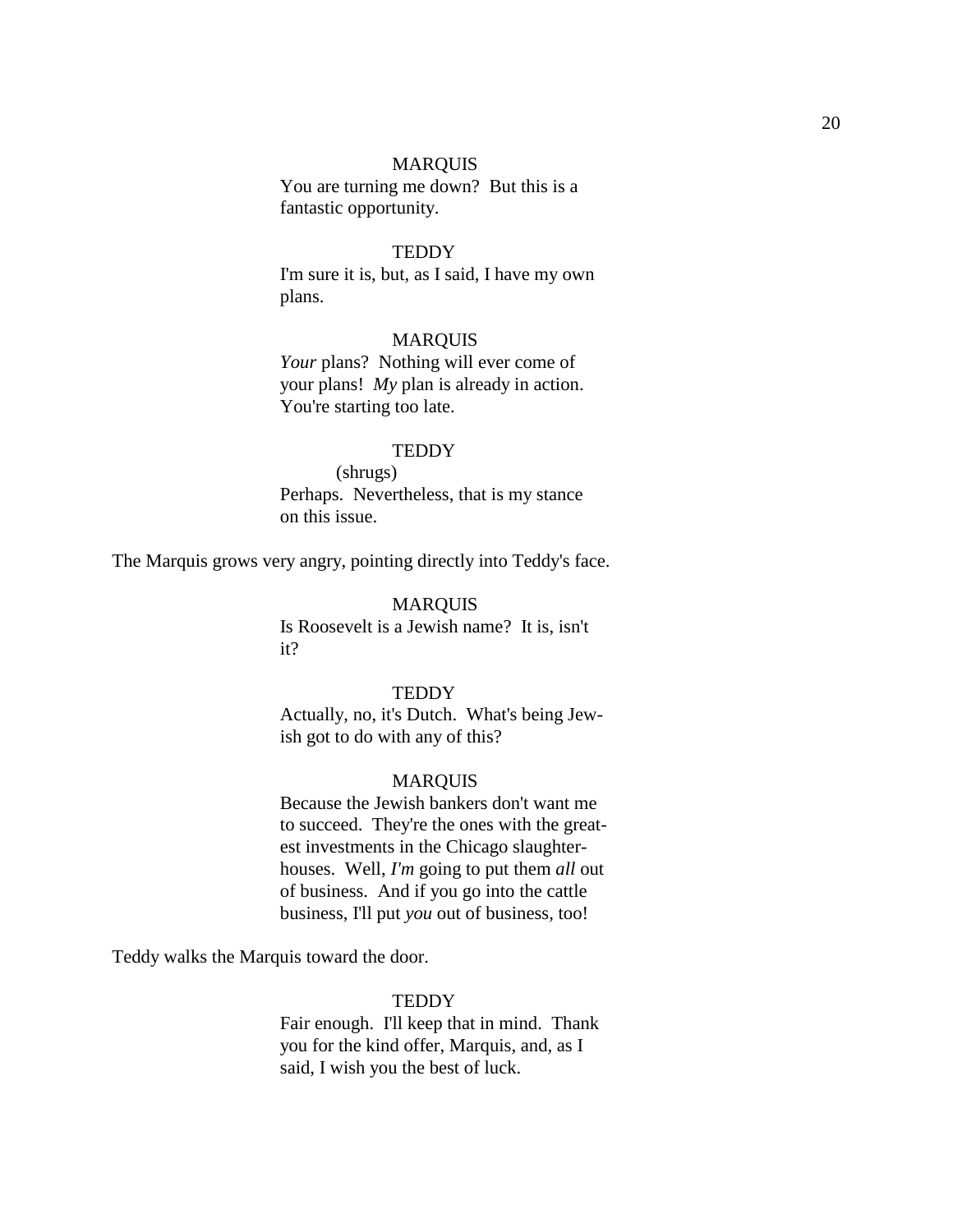# **MARQUIS** You and all the rest of the Jews will be sorry, I can assure you of that!

### **TEDDY**

### Give my best to Medora, will you?

The Marquis leaves in a huff. Teddy turns around and sighs deeply -- that fellow is certainly an odd one.

DISSOLVE:

# EXT. THE BAD LANDS -- DAY

A TITLE READS: "The Bad Lands, The Dakota Territories."

Three frontiersmen ride along the Little Missouri River through the Bad Lands: the ground is scorched, the trees twisted, and red, flat-topped Buttes lie in the distance. The three men are: FRANK O'DONALD, RILEY LUFFSEY and "DUTCH" WANNEGAN, all bearded, dirty and drunk. They pass a handmade sign that reads: "Little Missouri Ranch, Proprietors: O'Donald, Luffsey and Wannegan. Private Property, Keep Out!" They drunkenly sing a song:

#### THE TRIO

(singing) Yippee yi tiyay, move along little doggies/ It's your misfortune and none of my own/ Move along little doggies/ You know that Wyoming will be your new home.

As the three men near their little shack they find a barbed wire fence with freshly cut posts blocking their path.

#### O'DONALD

What the hell is this?

### **LUFFSEY**

Betcha it's that son of a bitch Marquis.

# WANNEGAN Well, who the hell does he think he is?

### LUFFSEY

The King of France.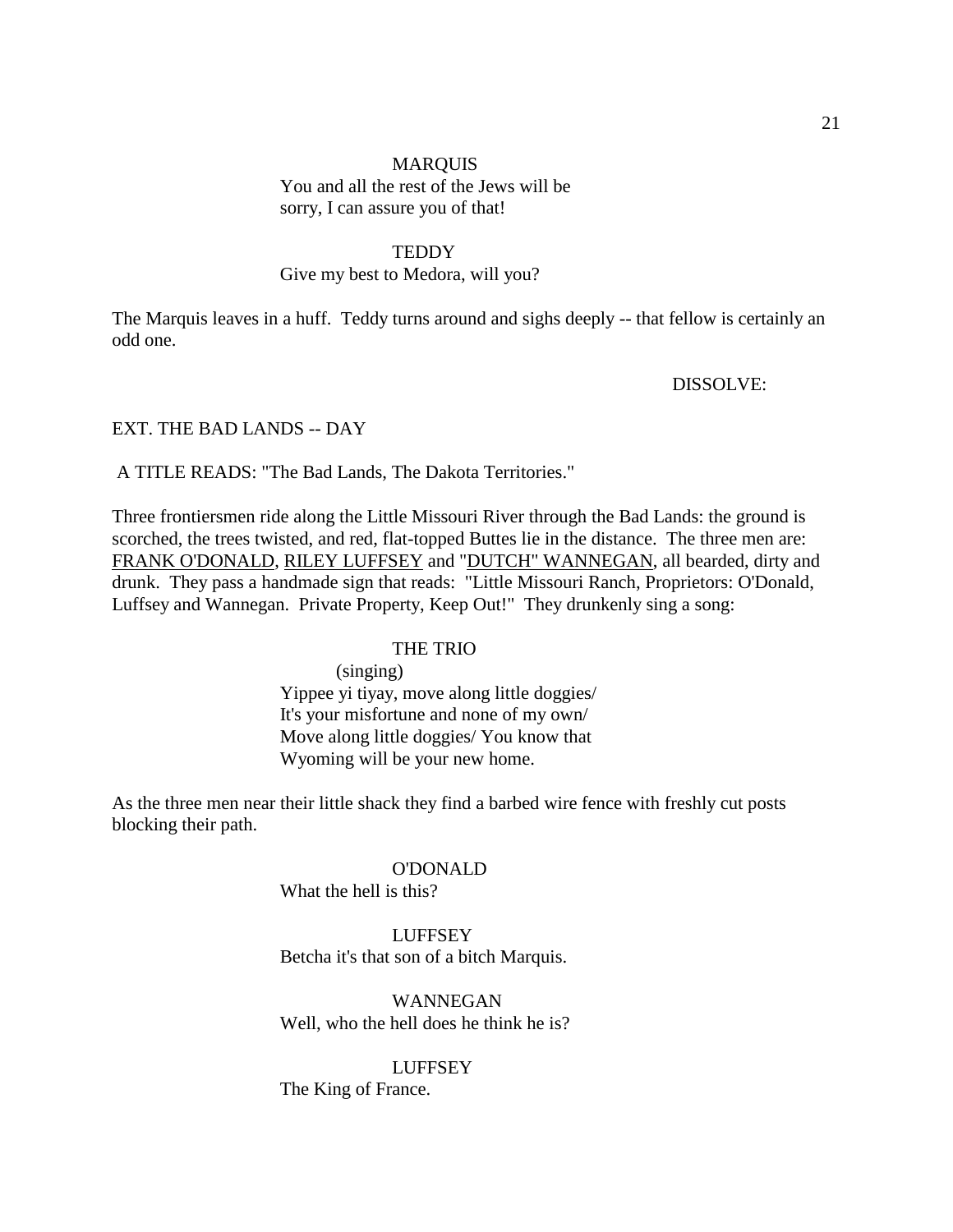#### O'DONALD

Let him be the King of any damn thing he wants, that still don't give him no right to fence off our spread.

O'Donald jumps down from his horse, takes a hatchet from his saddle bag and proceeds to cut the fence down.

> LUFFSEY That son of a bitch Marquis is tryin' to jump our claim.

O'DONALD Well, if he's trying to jump our claim, his next jump'll be straight into his grave.

# DISSOLVE:

### EXT. TRAIN STATION/ MEDORA -- DAY

The train pulls up to the small depot shack with a sign that states: "Medora." The small town of Medora lies in the background -- a couple of wooden buidlings, a few houses, and a huge mansion overlooking the whole town. The Marquis gets off the train and is met by four of his RANCH-HANDS. The burly FOREMAN speaks up.

# FOREMAN

O'Donald, Luffsey and Wannagen cut down your fences again, Marquis.

The anger returns to the Marquis' crazy eyes.

MARQUIS Oh, they did, eh? Well put them back up.

FOREMAN And what happens if they cut 'em down again?

The Marquis climbs onto his horse.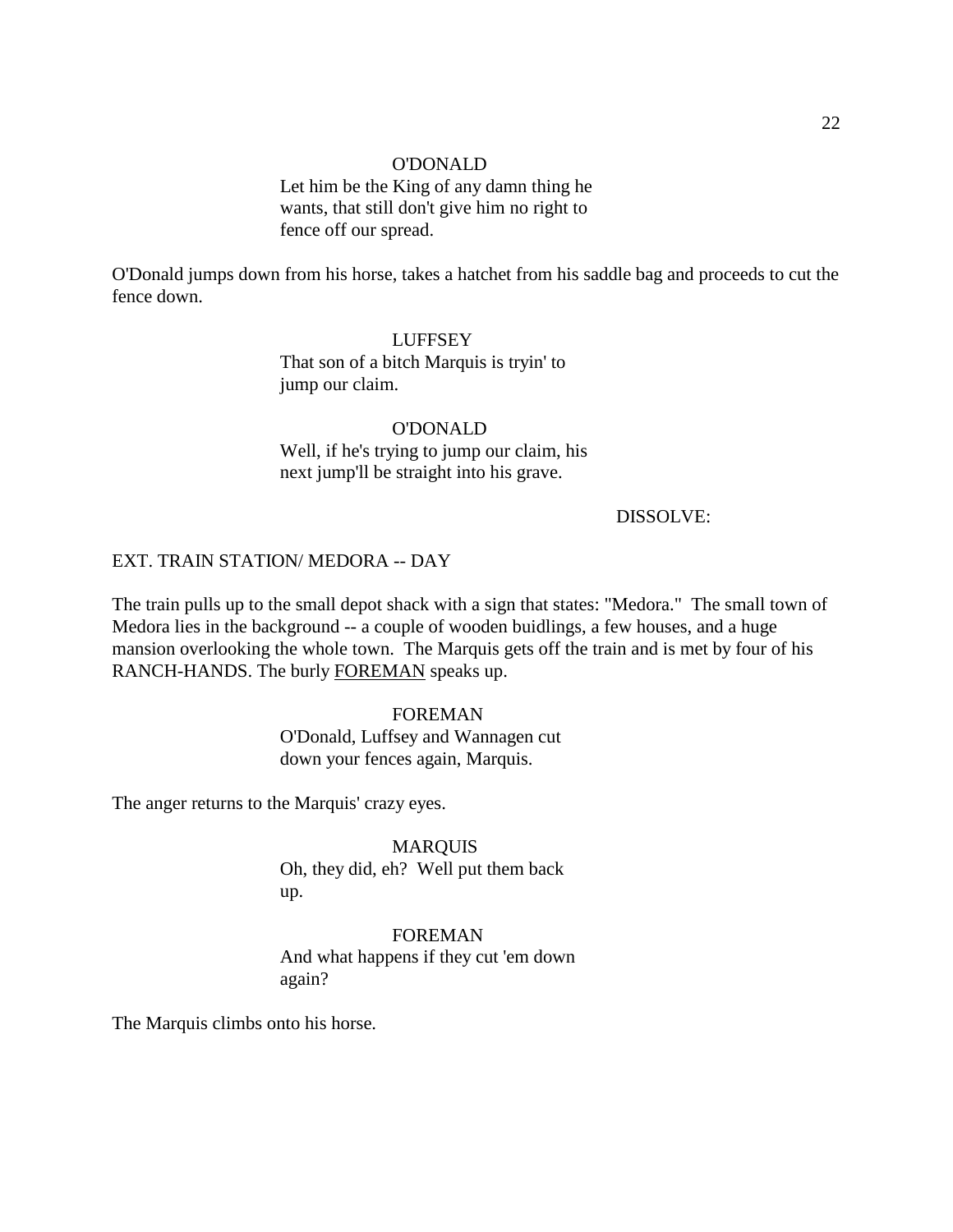# MARQUIS From here on out, anyone that cuts down my fences will pay with their lives!

The Marquis spurs his horse and rides off toward his mansion. The ranch-hands all turn to the Foreman expecting an answer. The Foreman shrugs helplessly, then they all ride after the Marquis.

# END OF ACT TWO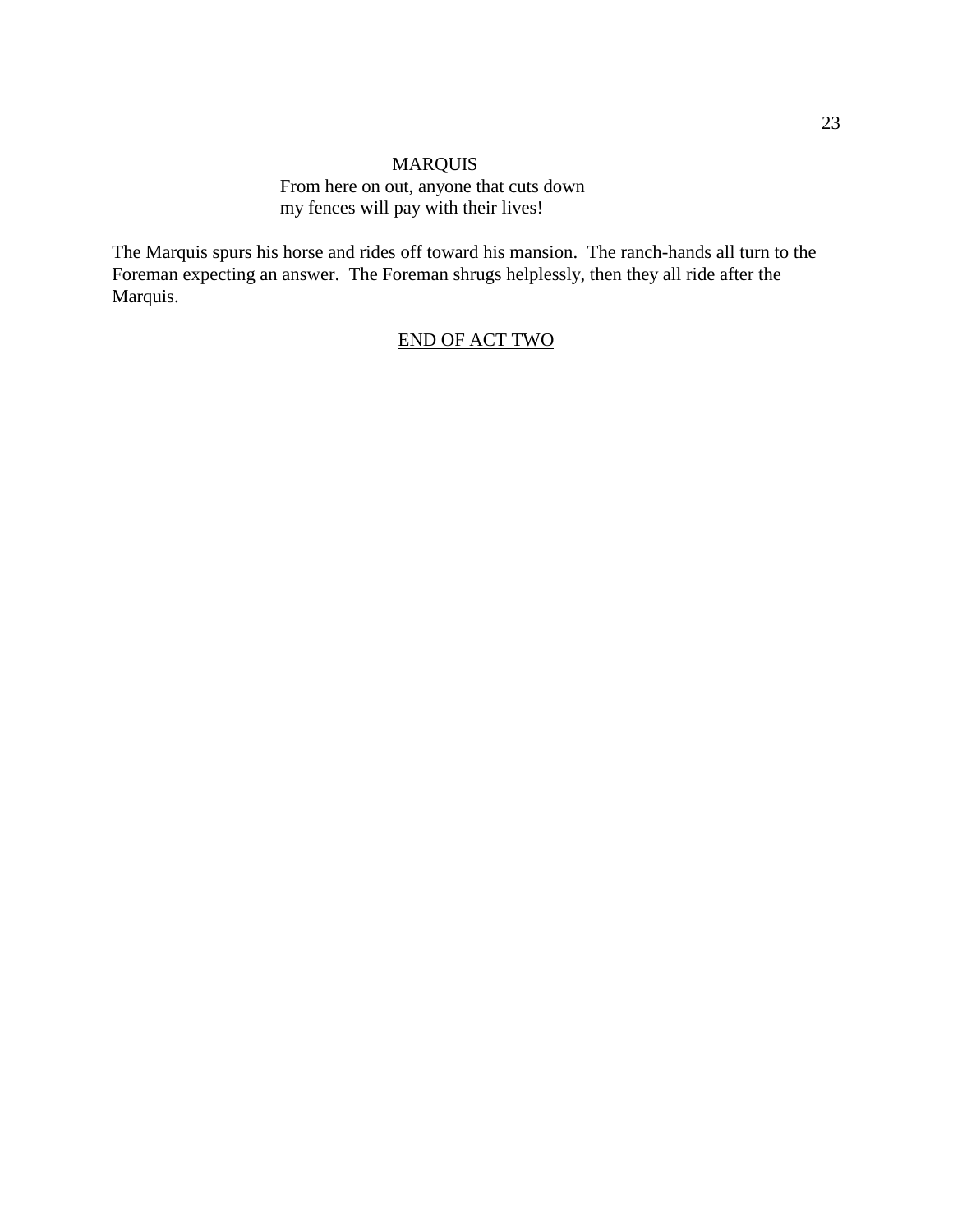### ACT THREE

# INT. THE NEW YORK LEGISLATURE -- DAY

Teddy stands in the crowded Legislature, pounding his fist and fighting strenuously.

#### **TEDDY**

. . . And that is why we must all join together right now to stop corruption in its tracks! Pay-offs, bribery, influence -- it's barbaric, gentlemen! Positively medieval!

At that moment a uniformed Western Union **DELIVERYMAN** enters the Legislature, holding a telegram and looking befuddled.

#### DELIVERMAN

(frightened) Excuse me, gentlemen, but I have an urgent telegram for Assemblyman Roosevelt? Is he here?

Teddy, who is already standing, turns to the Deliveryman and waves his hand.

#### **TEDDY**

That's me.

The Deliveryman crosses the large room and hands Teddy the telegram. Teddy tips the boy, opens his telegram and silently reads. Everyone in the room is watching him. Teddy lowers the telegram, smiling mightily. The elderly Speaker asks in a distraught tone:

### **SPEAKER**

And what, may I ask, Mr. Roosevelt, is so important that our session must be interrupted?

### **TEDDY**

(grinning) I apologize, Mr. Speaker, it will never happen again, I assure you.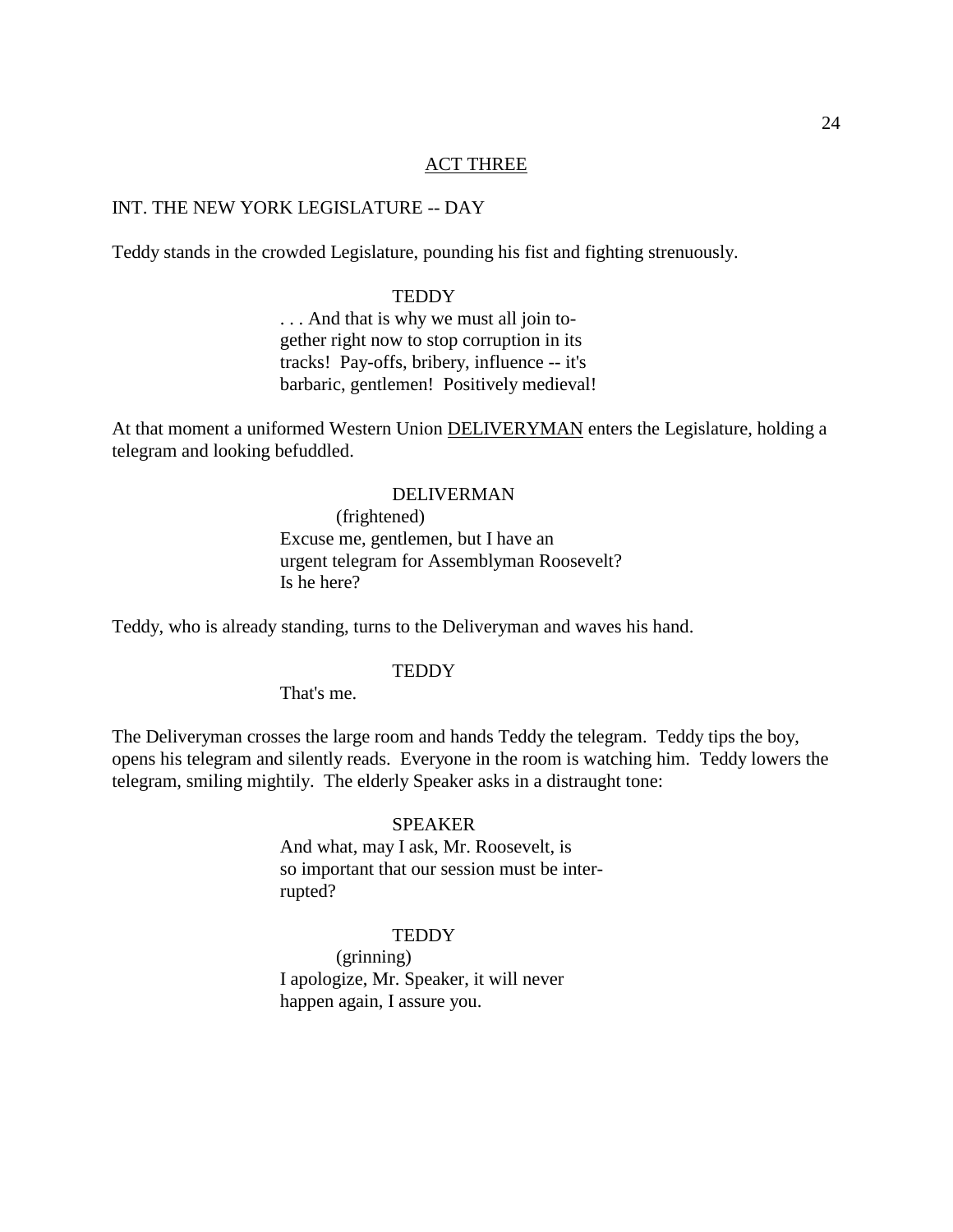#### SPEAKER

(annoyed) Well, that's reassuring. Now, for heaven's sake, what is this all about?

# **TEDDY**

Oh. Well . . . My wife gave birth to a baby girl last night. Our first child.

The Speaker nods his head.

# SPEAKER (smiling) Congratulations, Mr. Roosevelt. That's fine.

Everyone bursts into applause, giving Teddy a standing ovation. He smiles proudly.

### DISSOLVE:

### EXT. THE BAD LANDS -- DAY

The Marquis rides up on a snorting stallion. He is now attired in boots, chaps, pistols, a cowboy hat, and carries a Sharps .45 caliber buffalo rifle. Twelve other armed RANCH HANDS accompany him on horseback. They come upon severed fence posts and cut wire lying in spirals on the ground.

### MARQUIS

(shakes his head; his eyes burning; outraged) Again and again I am defied! As though I were some sort of mere jackanapes. Have I not properly claimed all of this land? Yet these nabobs cut down my fences with veritable impunity. Back in France I have killed men for much less.

(he looks to the other men) Have I or have I not shown extreme unction in regard to these interlopers? I ask you?

Nobody has a clue what he's saying, so they all quickly agree.

### FOREMAN

Yeah, sure.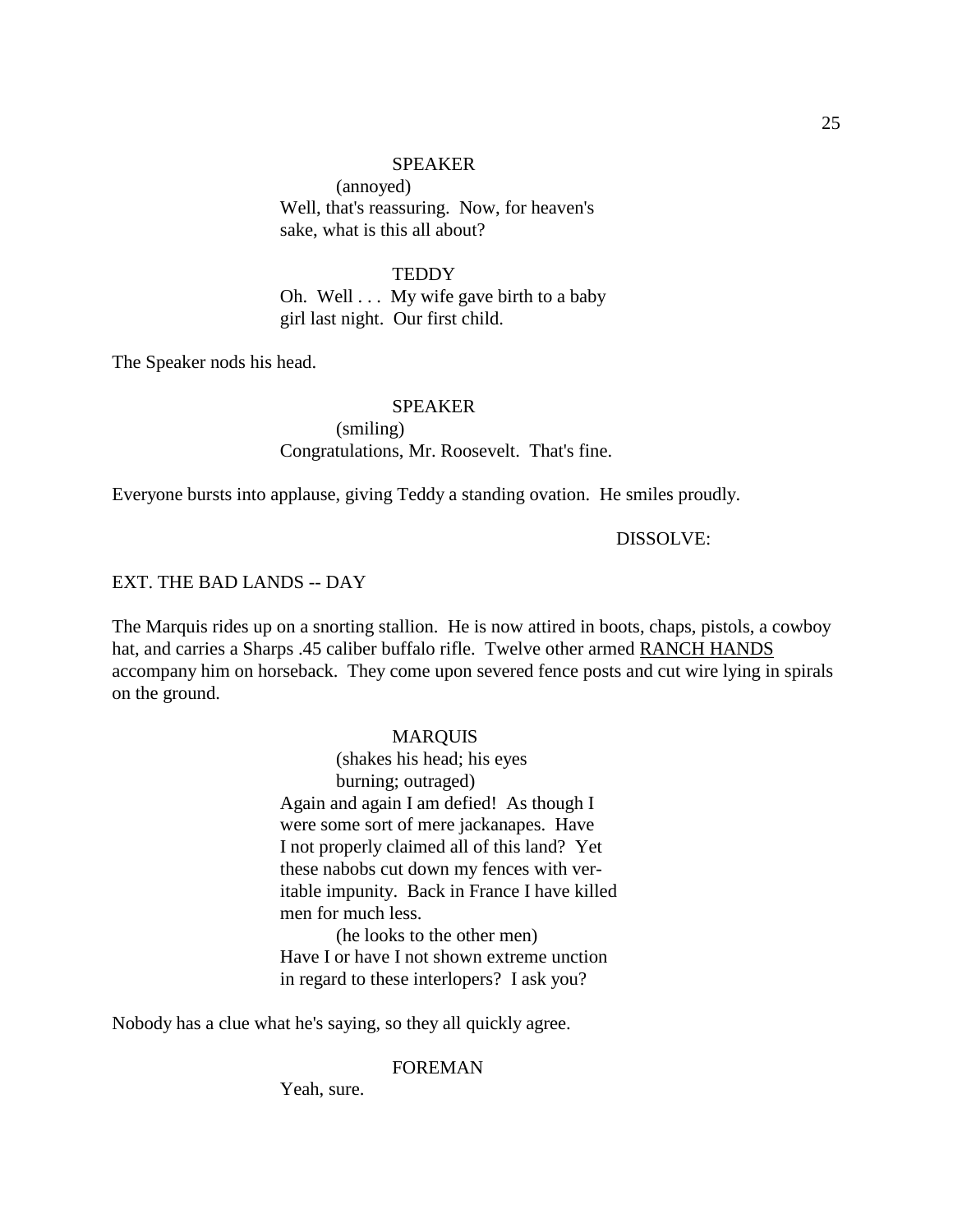'Course you have.

HAND #2 And plenty of it.

#### MARQUIS

(nods) That's what I thought. (waves his hand) Now, let's put this fence back up.

# INT. THE NEW YORK LEGISLATURE -- DAY

Teddy is standing, pounding his fist on the table, trying to be heard over the hubub.

### **TEDDY**

Gentlemen, please! If we allow corruption within our own ranks to go unchecked, who are we to make laws for anyone else?

Then, like deja vu all over again, the same Western Union Deliveryman arrives.

# DELIVERYMAN Excuse me, urgent delivery for Mr. Roosevelt again.

Teddy waves his hand again, smiling meekly at the frowning Speaker.

### **TEDDY**

Over here.

The Deliveryman crosses the large room holding the conspicuous yellow telegram while everyone watches. The elderly Speaker shakes his weary old head.

# SPEAKER

What now, Mr. Roosevelt? More children so soon?

Teddy reads the telegram and suddenly looks horrified. He crumples the telegram and dashes out of the Legislature without a word or backward glance. Everyone in the Legislature shakes their head and mutters at Teddy's odd behavior.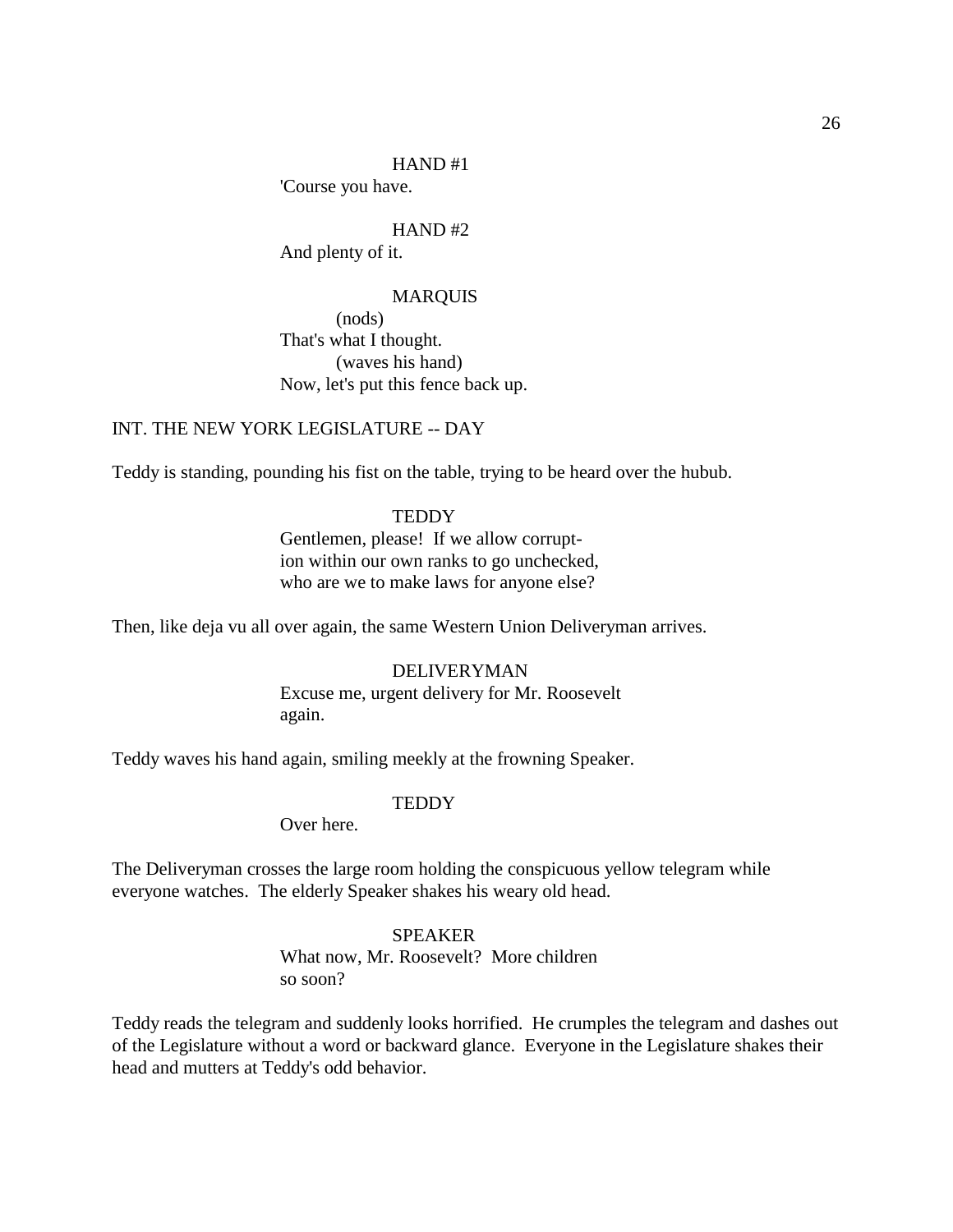#### DISSOLVE:

# EXT. THE BAD LANDS/ RIVER ROAD -- SUNSET

O'Donald, Luffsey and Wannegan, once again drunkenly ride along the Little Missouri River singing a song.

### THE TRIO

(singing) In Dublin fair city/ Where the girls are so pretty/ I set my eyes on sweet Molly Malone . . .

The three men once again find their path blocked by barbed wire. They all shake their heads.

Meanwhile, hidden behind rocks, outcroppings, trees and shrubs are the Marquis and his men, their rifles out and ready.

The three frontiersmen are indignant.

#### O'DONALD

That frog just won't quit.

### **LUFFSEY**

You'd think he'd understand by now that we mean business.

# WANNEGAN

Can't push folks like us around. It ain't fittin', nohow.

They all jump down from their horses, retrieve axes and hatchets, then set about chopping down the fences. The Marquis' voice is heard from nearby.

#### MARQUIS

 $(O.S.)$ *Fire!*

A volley of gunshots rings out. Men and horses drop to the ground in a murderous barrage of lead. One horse falls over dead, Riley Luffsey lands on his back with a bullet through his throat, yelling.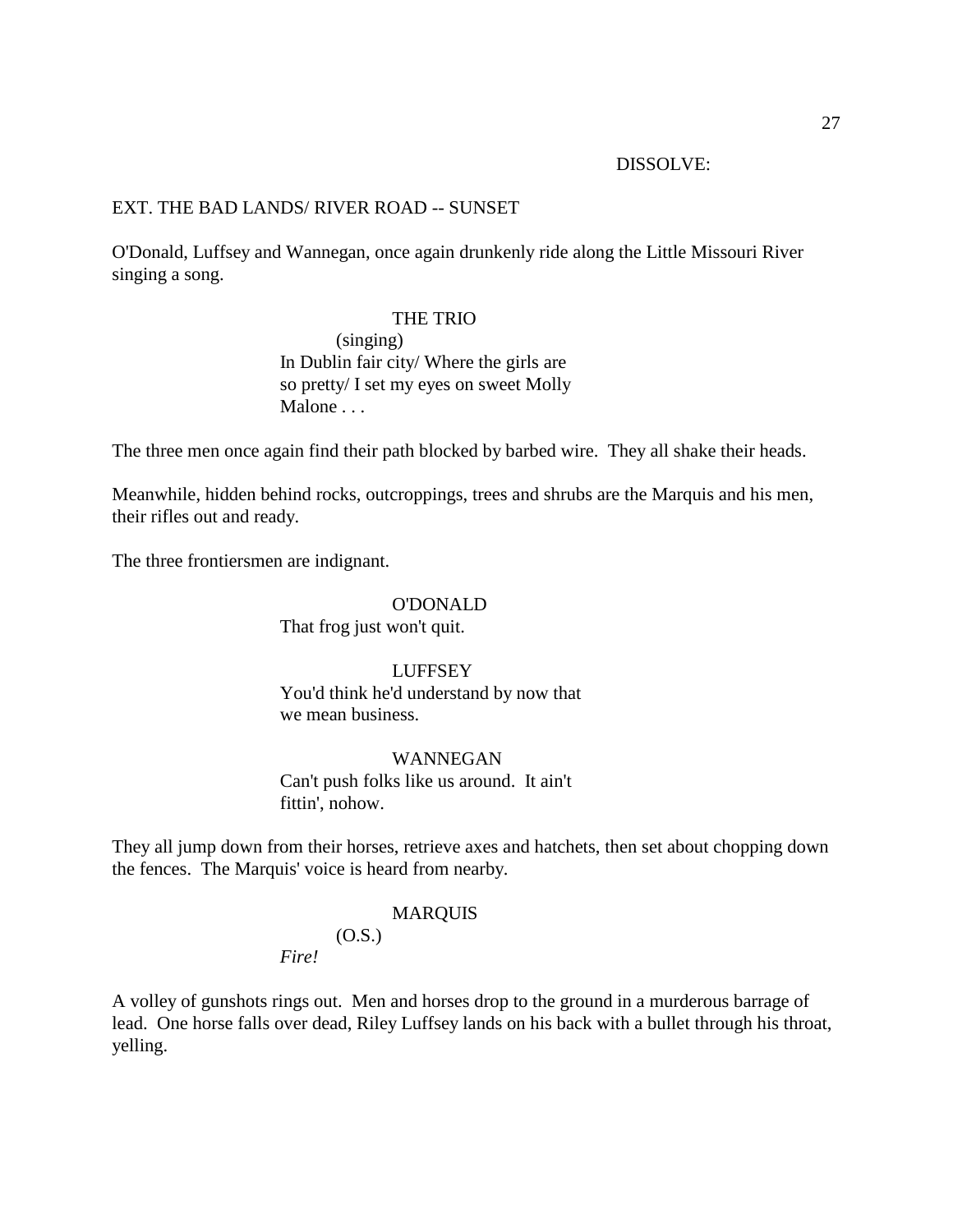# LUFFSEY Wannegan, for God's sake, help me –

Luffsey chokes on blood and quickly dies.

Wannegan, whose clothes are shot to pieces, jumps on the one healthy horse and gallops off at top speed, his shredded clothes flapping.

O'Donald has been shot several times and runs around bleeding and screaming. He finally gets caught on the barbed wire fence, and hangs there moaning.

The Marquis and his men step out of their hiding places, their weapons smoking. Many of the men are wide-eyed and shaking in disbelief at what they've just done.

# FOREMAN

(horrified) Jumpin' Jesus Christ, we really gone and done it now!

The Marquis smiles for the very first time.

# MARQUIS Pestilent vermin! I am the Marquis Antoine-Amedee-Marie-Vincent-Amat Manca de Vallomrosa de Mores, and I will not be trifled with!

The Marquis pulls a big Colt .45 from his holster and fires several shots directly into Frank O'Donald's back. Frank O'Donald, hanging on the barbed wire, spasms and dies. The Marquis' men all appear shocked. The Marquis spins the pistol on his finger, then slams it into his holster.

# DISSOLVE:

# EXT. THE ROOSEVELT FAMILY HOME/ MANHATTAN -- NIGHT

A horse-drawn carraige draws up in front of the Roosevelt mansion. Teddy bolts from the carriage and dashes inside the house.

# A TITLE READS: **"February 12th, 1884."**

# INT. THE ROOSEVELT FAMILY HOME -- NIGHT

Teddy enters the house to find a crowd of people inside – his entire extended family, as well as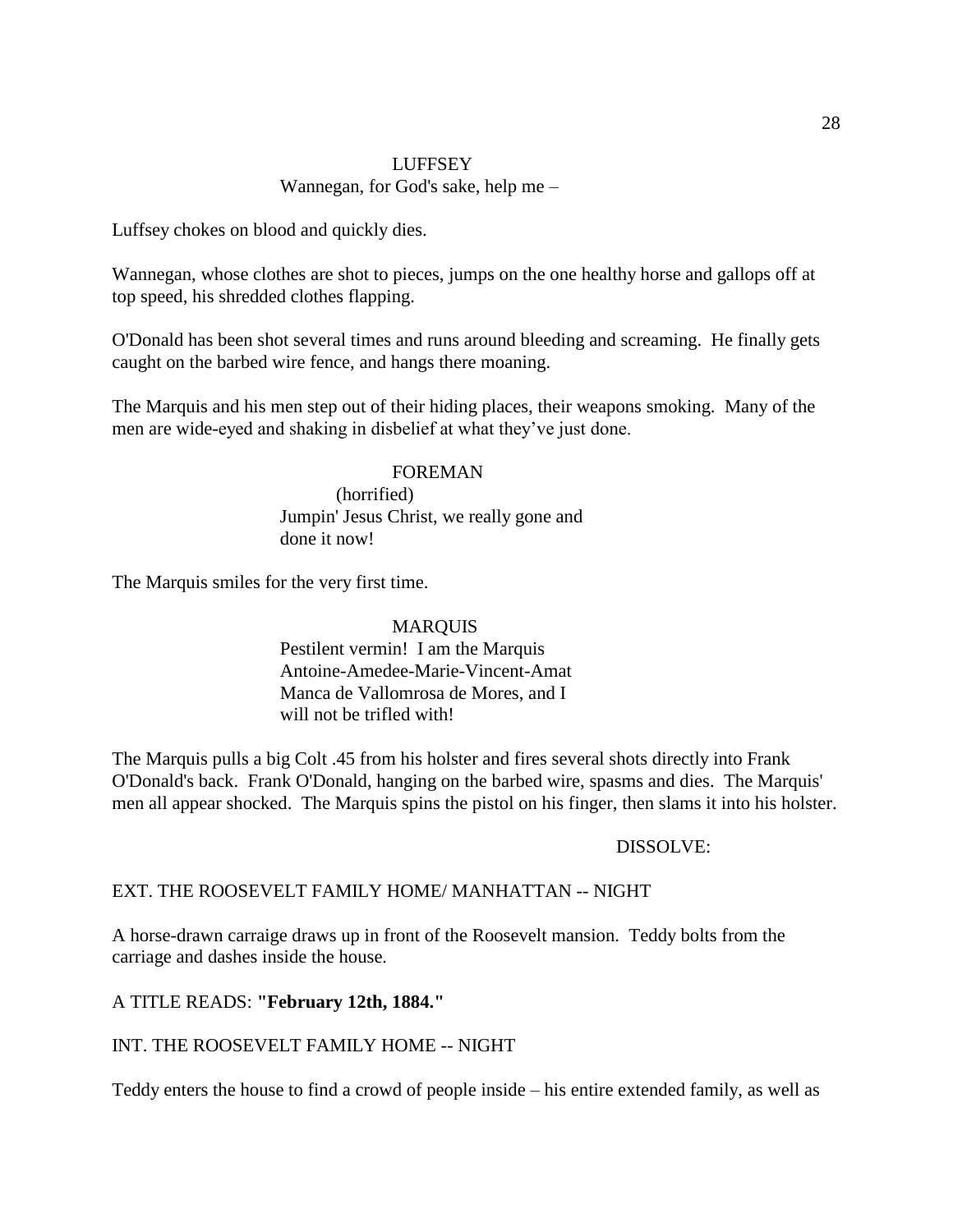many family friends. They all turn and look at Teddy whose face is a study in panic.

# **TEDDY**

Am I too late?

Nobody answers, nor knows how to answer. Teddy dashes past all of them, bolting up the steps two and three at a time.

### INT. ALICE'S BEDROOM -- NIGHT

Alice is in a coma. She surrounded by a **DOCTOR**, a nurse, and several other people. Teddy looks to the Doctor pleadingly.

#### **TEDDY**

Please, doctor, tell me she'll be all right?

# DOCTOR

She's comatose, anything could happen. Your Mother, however, I'm fairly certain won't last the night.

Teddy could not look more stricken.

### INT. MARTHA'S ROOM – NIGHT

Martha Roosevelt is awake in bed suffering the very last stage of Typhoid fever. Bamie is there, as well as another doctor, another nurse, and a few others. Martha sees Teddy and smiles.

### MARTHA

I knew you'd be here, Teddy. I've been holding on waiting for you.

Teddy kneels beside her, taking her frail, bony hand in his. Teddy is now crying.

#### **TEDDY**

Mother. What's happening? I don't understand.

Martha strokes her son's hair.

#### MARTHA

God's will is not for us to understand, dear. He tests us with adversity.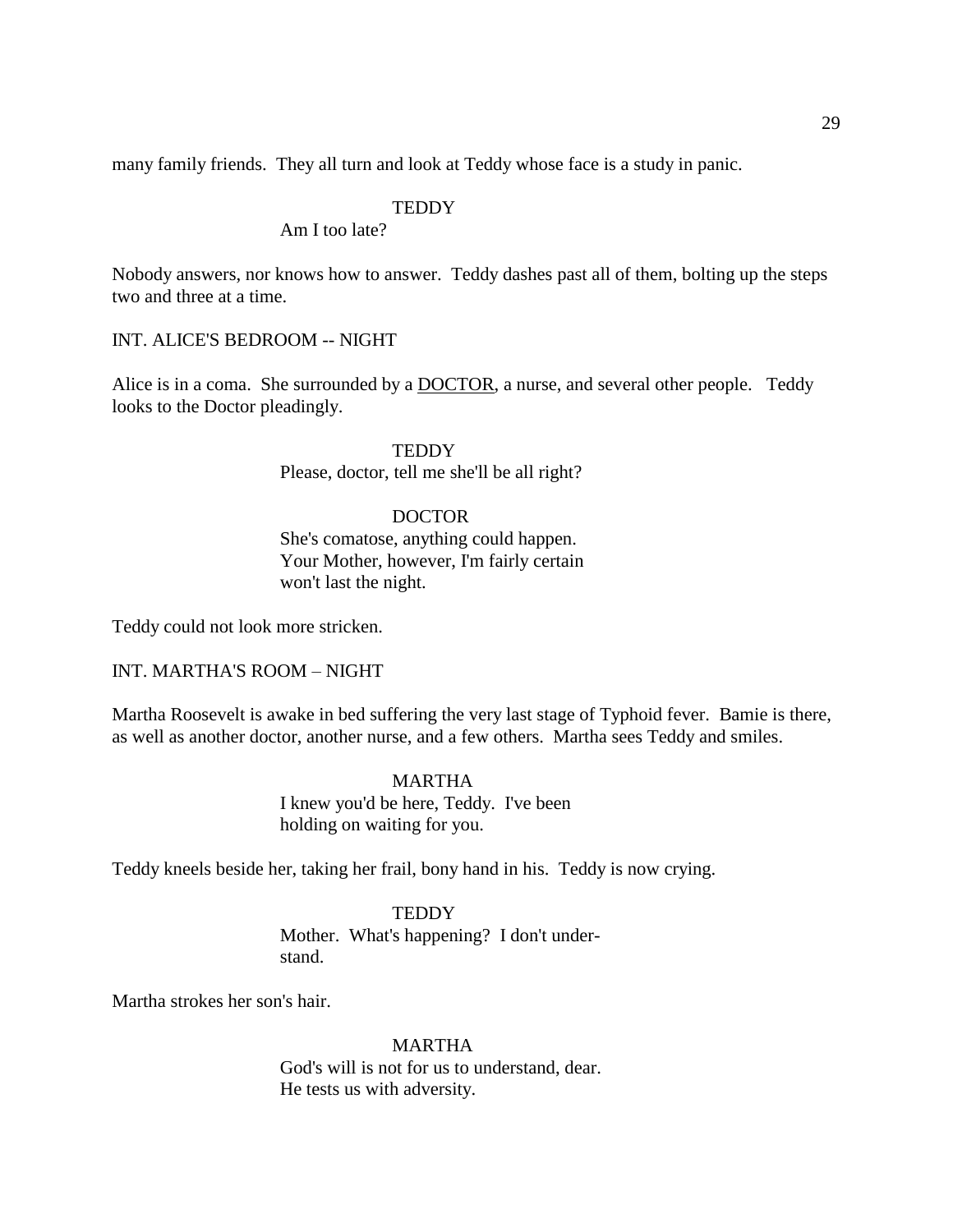For what? More adversity? I still can't face a whole day without thinking of father.

### MARTHA

I know. Me, too. Just try to be as good a man as your father and you'll never lose your way.

#### **TEDDY**

But father was a very great man. I fear I'll never fill his shoes no matter how hard I try.

#### MARTHA

Perhaps not right now, Teddy, but you will. In time.

**TEDDY** But father had you to help him.

#### MARTHA

And you have Alice.

Teddy looks up to Bamie and the others. They shake their heads, they haven't told her of Alice's condition. Teddy looks back down to his mother. Martha coughs violently, her frail body shaking. Finally, the coughing subsides and Martha Roosevelt dies. Teddy drops his face into his hands and sobs.

### INT. ALICE'S BEDROOM – NIGHT

The comatose Alice is in Teddy's arms. Teddy rocks her gently. The Doctor's hand reaches in and feels Alice's pulse in her neck. There is none. The Doctor goes to his bag and retrieves a small mirror. Bamie and the others watch as the Doctor places the mirror to Alice's mouth. There's no breath. Alice is dead. Teddy won't let go of her, tears streaming down his face.

DISSOLVE:

### EXT. ROOSEVELT MANSION – MORNING

Two horse-drawn hearses are parked in front of the house. It's a cold February morning. The horses snort, billowing clouds of steam.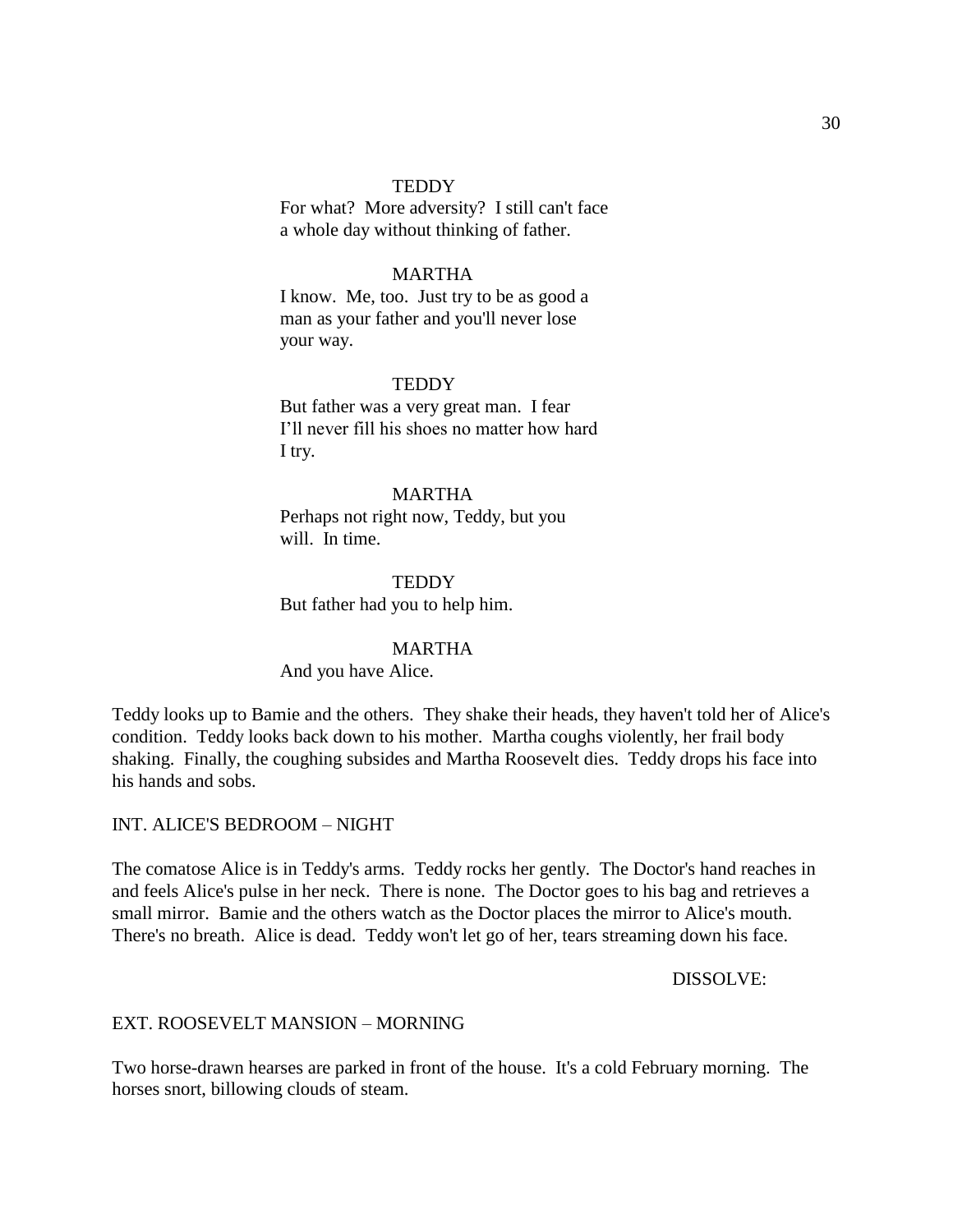### INT. ROOSEVELT MANSION/ HALLWAY – MORNING

The door to Alice's bedroom opens and Bamie steps into the hall. In the room we can see that Teddy is still holding his dead wife and crying. Bamie speaks to CORINNE and ELLIOT, Teddy's twenty year old sister and nineteen year old brother. They have both been crying all night, too.

> BAMIE He is inconsolable. I don't know what to do.

CORINNE Teddy has never been like this before.

ELLIOT Never. Even after papa died.

# BAMIE

He won't let Alice's body go. It's been hours.

The three Roosevelts stand in confusion.

A MORTICIAN wearing a black frock coat and top hat comes up the stairs. He is followed by two burly assistants.

# **MORTICIAN**

Your mother is in the hearse. How shall we proceed here?

He points at Alice's bedroom door. Bamie looks to her brother and sister, then sighs.

#### BAMIE

Have your men take her from him – gently, if you please.

The Mortician nods.

# MORTICIAN

Of course.

The Mortician turns to his assistants and nods toward the door.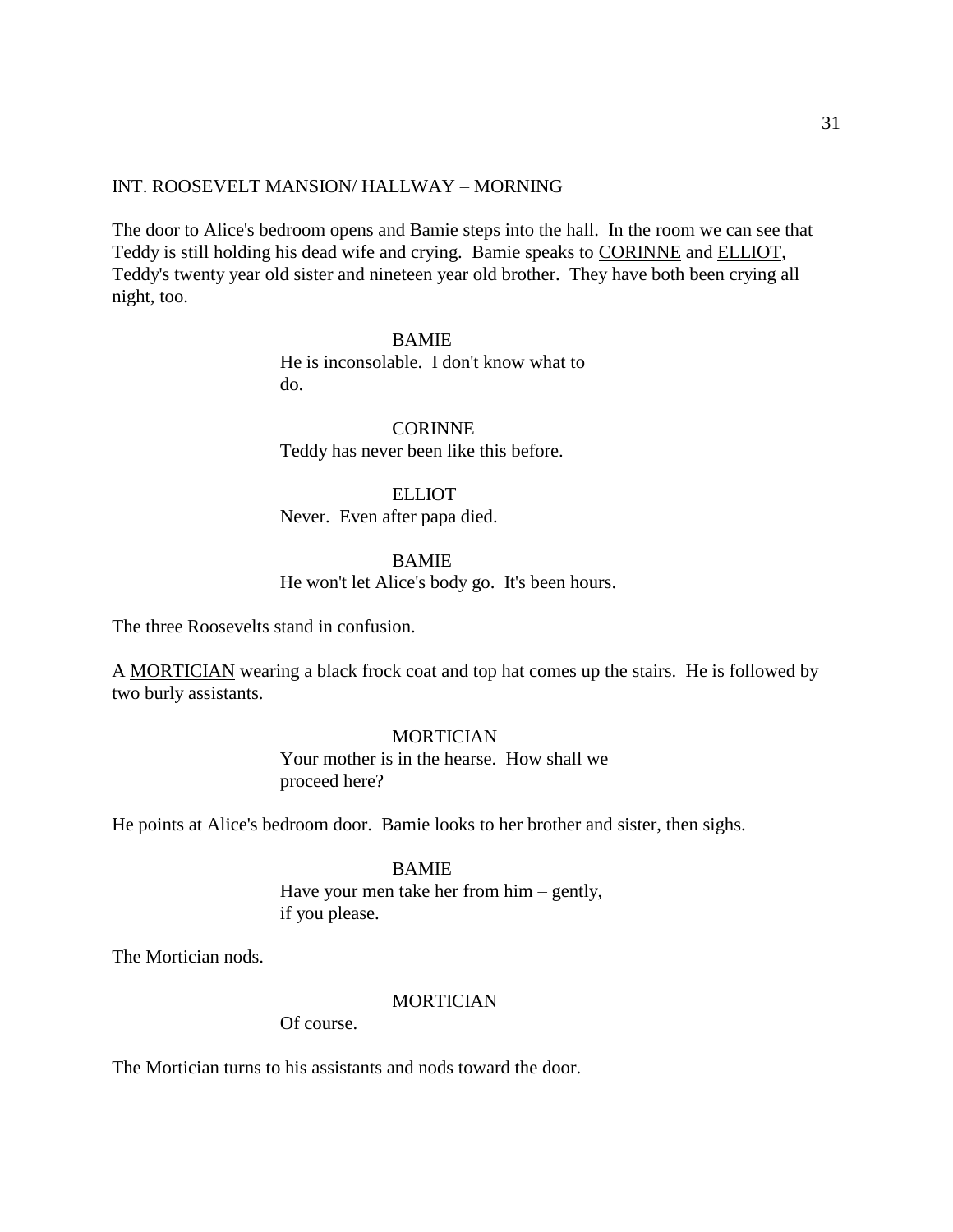### INT. ALICE'S BEDROOM – MORNING

Alice's cold, blue body is wrenched from Teddy's grasping hands. His tear-streaked face twists in pain as his dead wife is taken from him. Teddy curls up in a ball on the bed and continues to cry, sobs racking his whole body.

#### DISSOLVE:

#### INT. ROOSEVELT LIBRARY – DAY

The immediate Roosevelt family is assembled in the library, which is fourteen people. Some of the men smoke cigars, many people have glasses of brandy before them. Nobody speaks. Suddenly, everybody looks up as Teddy enters the library. He is completely dazed, his clothes rumpled, his hair sticking up.

His sister, Bamie, steps up holding a swaddled newborn infant. Teddy looks down at the baby with an expression of total defeat.

> **TEDDY** Bamie, please raise my daughter for me. Her name will be Alice.

#### **BAMIE**

(shocked) Where will you be?

### **TEDDY**

I'm going out west.

BAMIE But what about your career?

#### **TEDDY**

I'm starting a new career. I'll be a cattle rancher.

BAMIE Teddy, this doesn't make any sense.

#### **TEDDY**

Certainly it does. The light has gone out in my life. I will never be happy again. I have nothing to live for.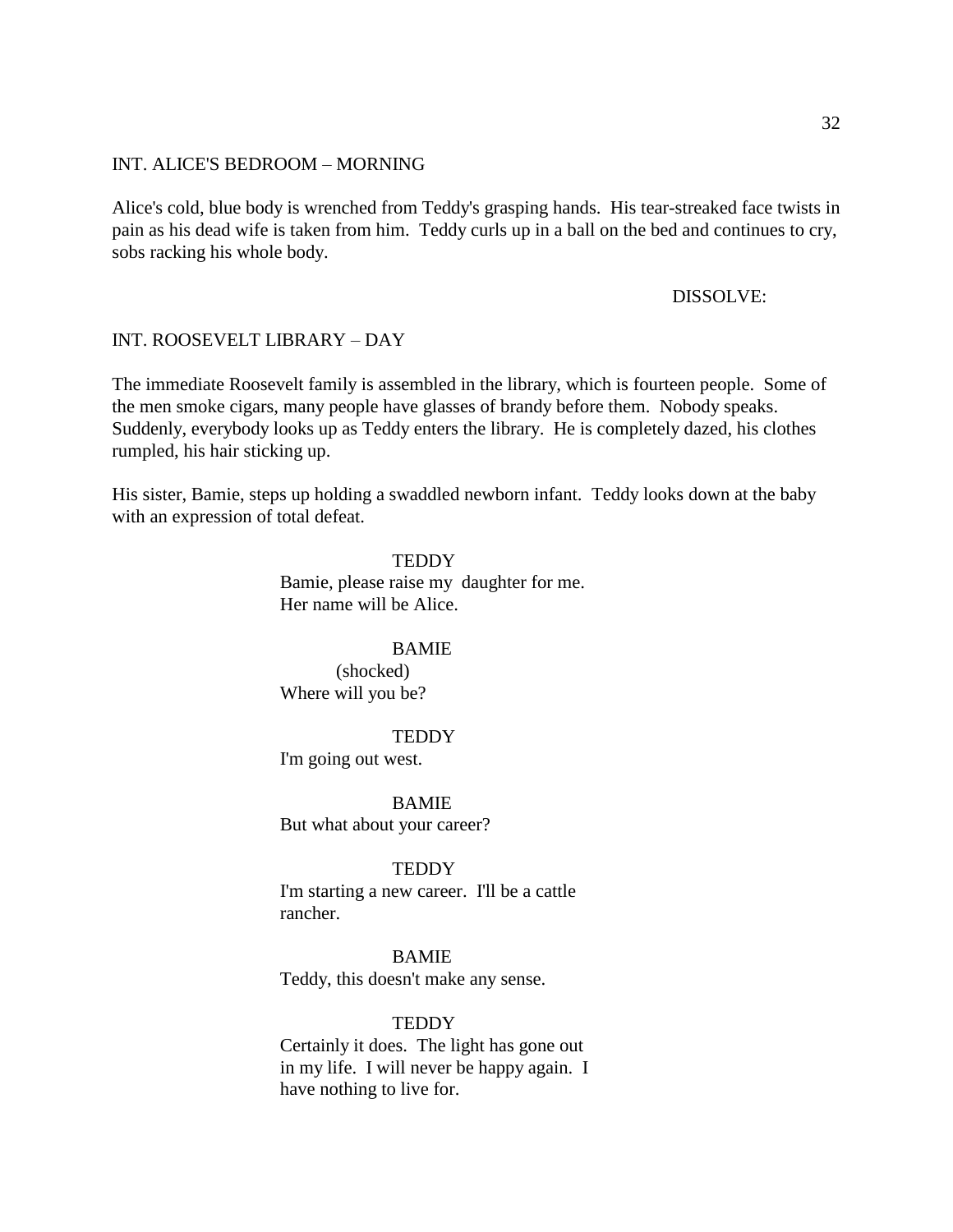#### BAMIE

But your child is alive, Teddy. Alive and healthy.

# **TEDDY**

But her mother and father are both dead. She is an orphan, like we are.

BAMIE But, Teddy, that's not true.

#### **TEDDY**

Oh, yes it is!

#### BAMIE

But what about what mama said to you? Try to be like father now.

### **TEDDY**

(angry) I am not father! He was a great man. I'm not, and dare say I don't have it in me. I'm sorry.

Teddy turns and walks out of the library. His entire family watches him go in overwhelming sadness.

FADE OUT:

# FADE IN:

# EXT. THE BAD LANDS/ MONTAGE -- DAY/ NIGHT

Teddy rides through the Bad Lands attired in buckskin, pistols on his belt, several rifles on his saddle, and a grim look on his face. He fights the elements:

# EXT. RIVER – DAY

Teddy and his horse wade through a river. He looks like he might float away, but he doesn't.

DISSOLVE: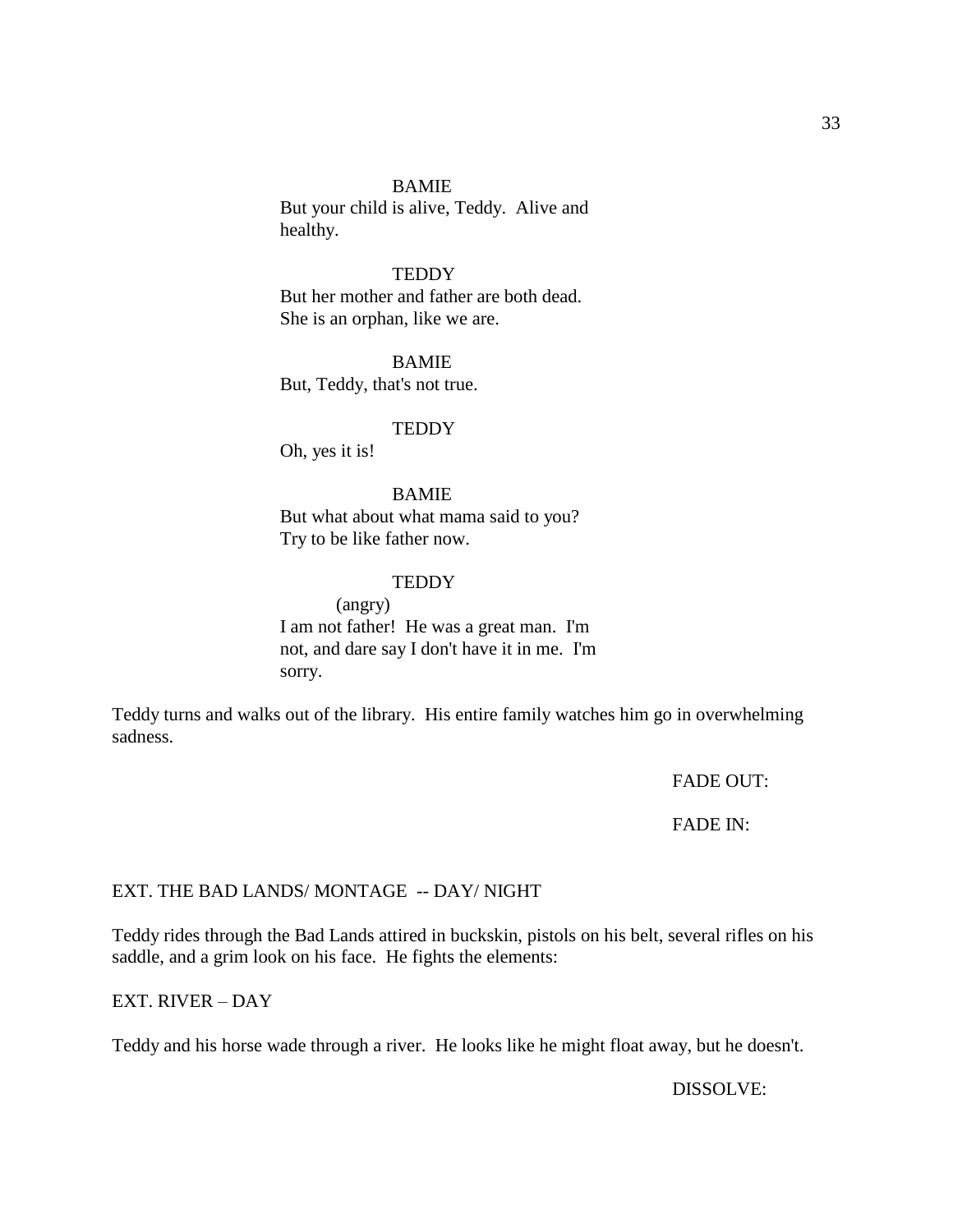### EXT. BOGGY LOWLAND – DAY

Teddy rides his horse straight into a pool of quicksand. The horse's front legs sink into the muck and Teddy is thrown forward off the horse.

### **TEDDY**

### Oh, dear God . . .

He is hurtled directly into the quicksand. Teddy flails, finally grabbing the horse around the neck. The two of them flail together until they pull themselves out of the quagmire. The horse shakes off the mud. Teddy crawls to solid ground and gasps for air.

### DISSOLVE:

### EXT. THE BAD LANDS – DAY

Teddy rides through a raging storm. He and his horse can barely keep their eyes open the rain is whipping so hard.

### DISSOLVE:

### EXT. CAMPSITE – NIGHT

Teddy tries to sleep in the rain, with no fire, soaking wet. He starts to laugh, then just keeps on laughing, waving his fists in the air.

#### **TEDDY**

(hollering) Go on, work your worst! Drown me! Hit me with lightning! Kill me if you'd like! I really don't give a damn!

Teddy's laughter chokes up and becomes sobs.

# DISSOLVE:

### EXT. CAMPSITE – MORNING

It has stopped raining, but everything, including Teddy, is soaking wet. He sneezes as he tries to start a fire, but to no avail, everything's too wet. Instead, he eats hard biscuits and shivers.

### DISSOLVE: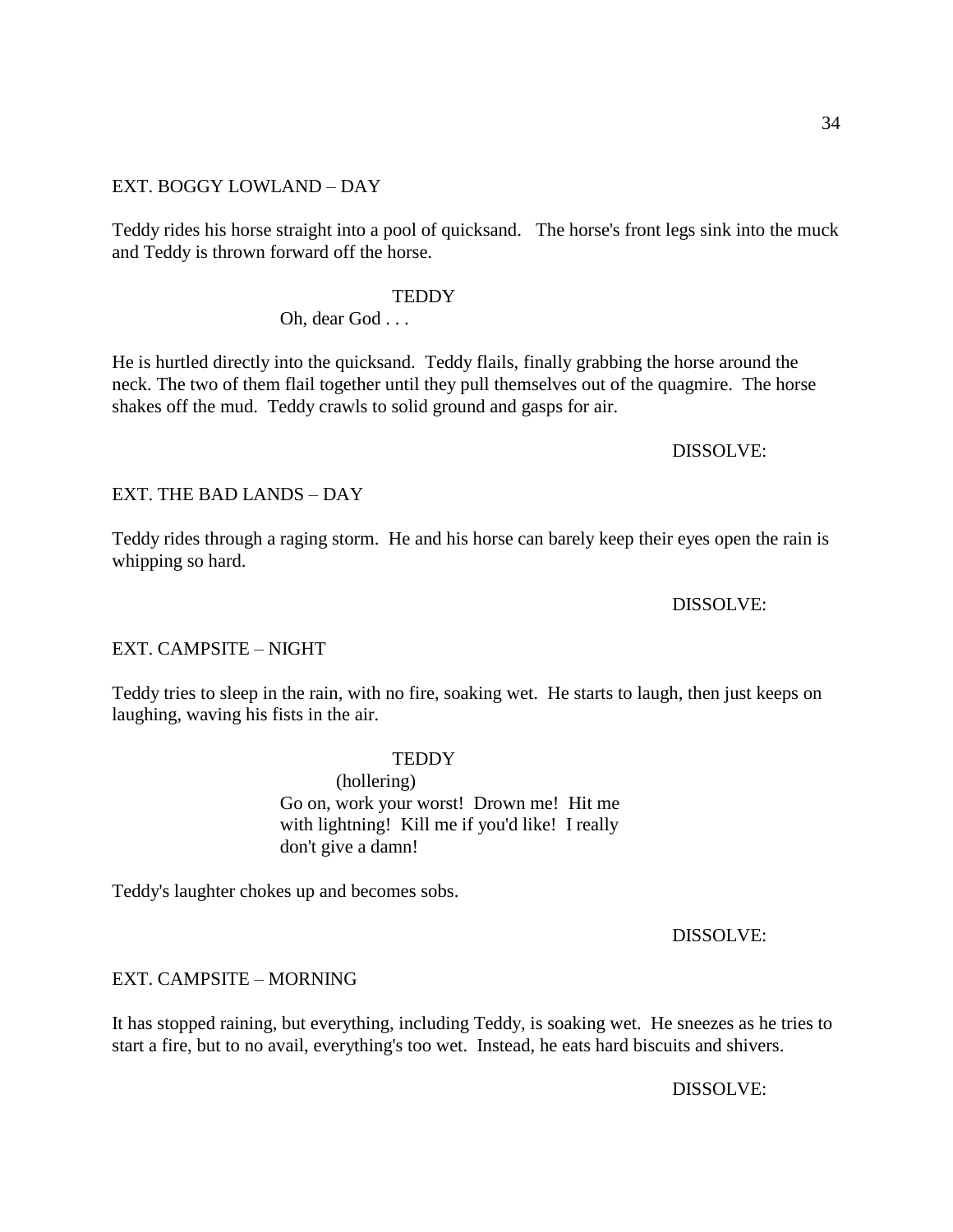# EXT. UNDERGROWTH – DAY

Teddy moves stealthily through some undergrowth, his Winchester rifle in hand. As he moves slowly past some foliage, we see a pheasant bobbing its head, pecking at the ground. Teddy aims in with his rifle, pulls the trigger and – BANG! The bird goes down.

Teddy then plucks the bird, starts a fire, cooks and hungrily eats it on the spot. It tastes good, really good.

DISSOLVE:

# EXT. GRAVEYARD BUTTE/ MEDORA – DAY

Two new graves are being added to the cemetery overlooking Medora. This is Graveyard Butte. Wannegan watches as his two friends are interred. Wannegan then looks over at the Marquis' mansion and a deep frown creases his face. Wannegan shakes his fist.

# WANNEGAN You'll pay, you son of a bitch! Maybe not to me, but you'll pay!

As dirt is shoveled into the holes, Wannegan turns and walks away, a very frustrated man.

DISSOLVE:

# INT. THE PYRAMID HOTEL & SALOON – DAY

The Marquis strides into the saloon in the hotel, bangs a beer mug loudly on the bar until he has everyone's attention. He then announces to the twenty people on hand . . .

# MARQUIS

I have just returned from court, and as you see, I am not prosecuted. Your American courts know who is right. And now I will make it very clear for one and for all: I will not tolerate anyone else cutting down my fences. *This is my town!* I founded it and named it after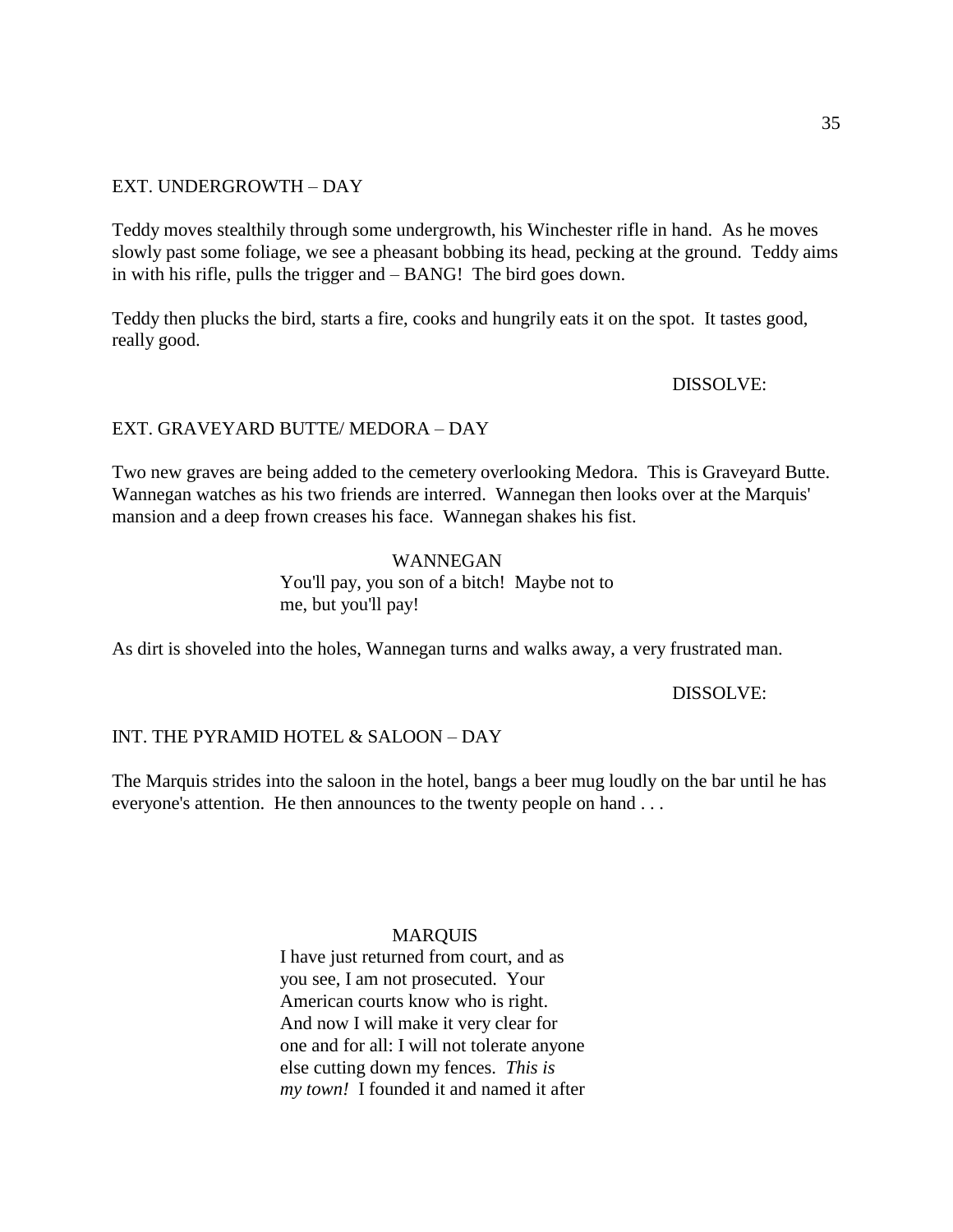my wife. And this is my herd! And my slaughterhouse! And my refrigerated train cars! And this is my hotel! I will not be trifled with! Let it be known by all! I have spoken!

The Marquis smashes the beer mug on the floor, then strides out of the saloon as hastily as he entered.

Everyone stands there, silent for the moment. The BARKEEP speaks everyone's thoughts.

BARKEEP Who the hell does that son of a bitch Marquis think he is? The King of France?

A SALOON GAL chimes in.

SALOON GAL No, the King of the world. But he'll get his, you take my word. I just hope I'm around to see it.

Everybody nods.

DISSOLVE:

# EXT. THE MALTESE CROSS RANCH – DAY

The Maltese Cross ranch is composed of a tiny cabin, a few head of cattle, some chickens and some goats. The owners of the ranch are, **GREGOR LANG**, a burly Scotsman, who presently chops wood on a stump, and his sixteen year old son, LINCOLN, a strapping, handsome kid who is feeding the chickens. Lincoln looks up and sees Teddy riding toward him. Gregor puts down his ax and picks up a rifle.

> GREGOR (Scottish accent) And who might this be, I'm wonderin'?

As Teddy rides closer we see that he is a mud-spattered, soggy mess, but, nevertheless, he wears a pained smile.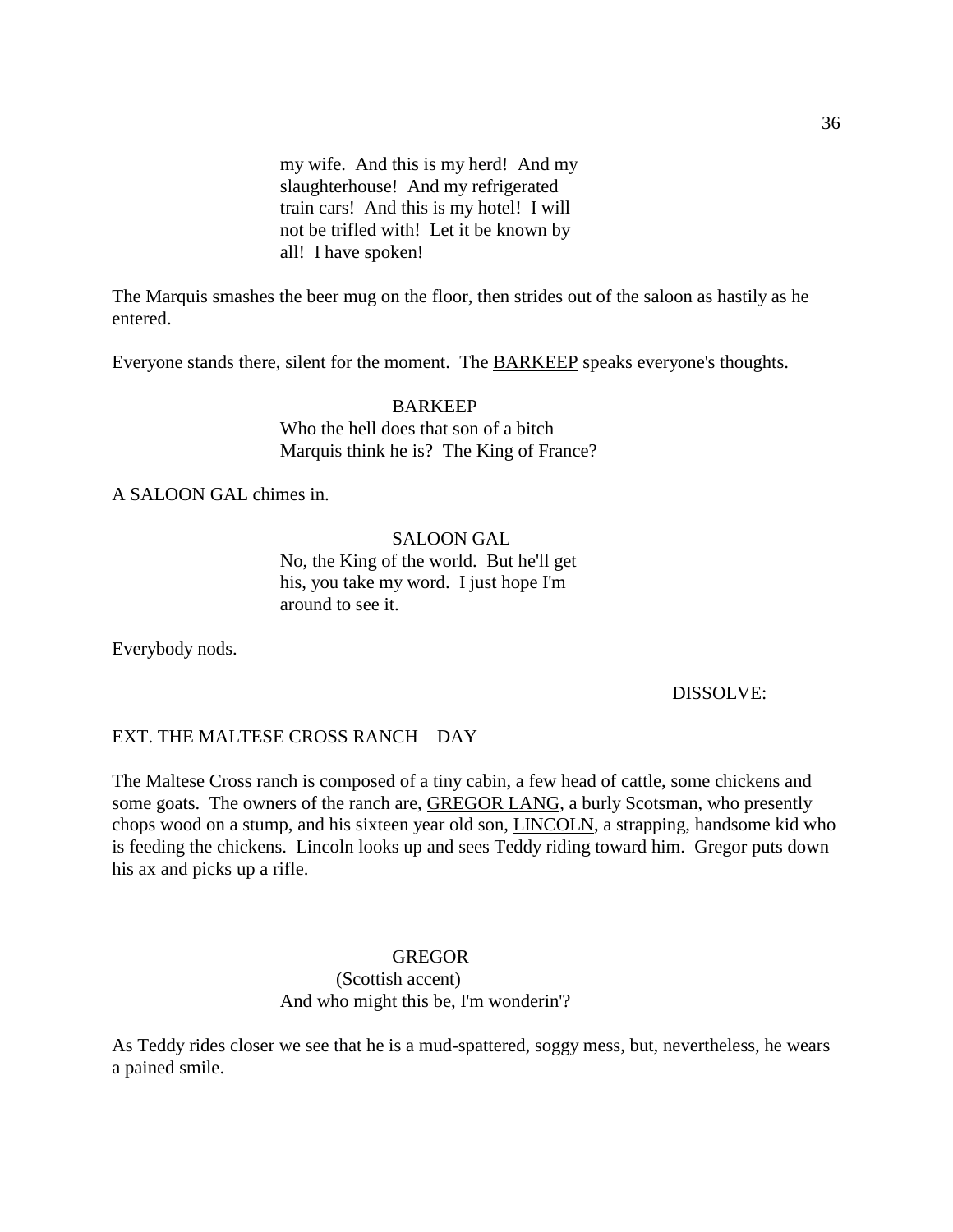#### **TEDDY**

Good morning, gentlemen. My name is Roosevelt.

A smile comes to Lincoln's young face for no apparent reason. Gregor lowers his rifle.

# **GREGOR** Aye. M'name's Lang, Gregor Lang.

## **TEDDY**

A pleasure to meet you, Mr. Lang.

Teddy gets down from his horse, strides over and shakes Gregor's hand.

## **GREGOR**

And this is me boy, Lincoln.

# **TEDDY**

(smiles wider) Lincoln. Capital name. Dee-lighted to meet you, Lincoln.

Teddy takes Lincoln's hand in both of his and gives it a good solid pump. Lincoln is amused.

# GREGOR

And what sort of name is Roosevelt then?

#### **TEDDY**

It's Dutch, although I am the seventh generation of Roosevelts born in America. All on Manhattan Island, I might add

## GREGOR

.

Dutch. They're a dependable people, the Dutch. Hard workers. What can I do for you, Mr. Roosevelt?

#### **TEDDY**

A chance to dry out would be much appreciated, Mr. Lang. I've been wet for over a week.

#### **GREGOR**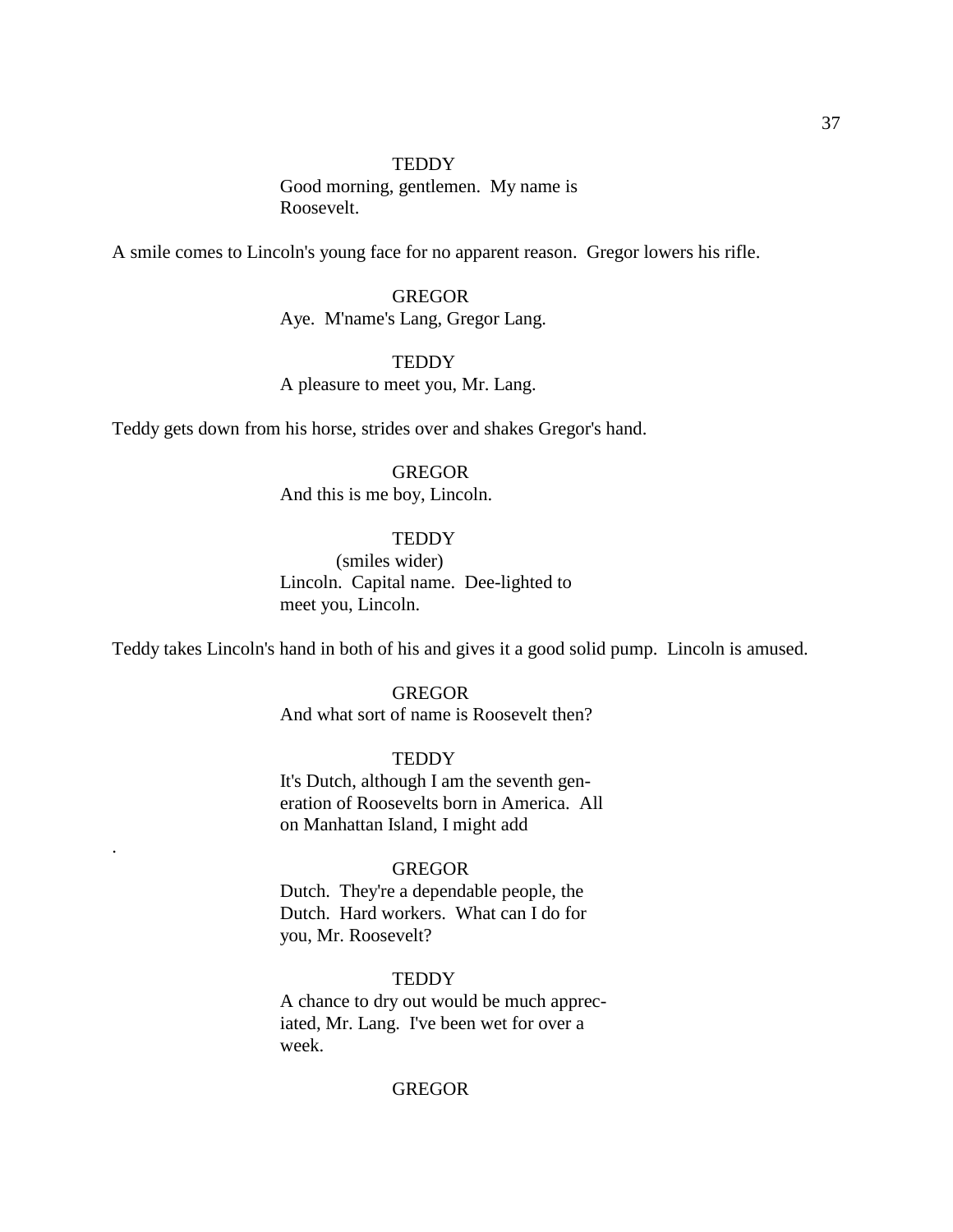Then why don't you come inside, Mr. Roosevelt, and tell my son and I why an educated man like yourself is riding around by himself in the Bad Lands?

#### **TEDDY**

I would be delighted.

Gregor ushers Teddy inside. Lincoln takes the reins of Teddy's horse.

## **TEDDY**

Thank you, Lincoln.

Lincoln Lang, unlike his father, has an American accent.

#### LINCOLN

My pleasure, sir.

Lincoln and Teddy exchange a smile.

## DISSOLVE:

#### INT. THE LANG CABIN – NIGHT

Teddy, Gregor and Lincoln sit around the table, plates with chicken bones scattered about. Gregor smokes a pipe.

#### GREGOR

. . . There ain't much chance for a poor man to get ahead back in the old country. If you're not born into money, you'll no doubt die without it. So, since I was a young man I've been payin' close attention to the goings-on here in America. When President Lincoln freed the slaves, I knew America was the land for me. I named my boy here after Honest Abe. Then, when (continued)

# GREGOR (cont.)

his mother, my beloved wife, Anne, passedon, I felt nothin' holdin' me back anymore. I packed up Lincoln and off we sailed for America. That was ten years ago. I took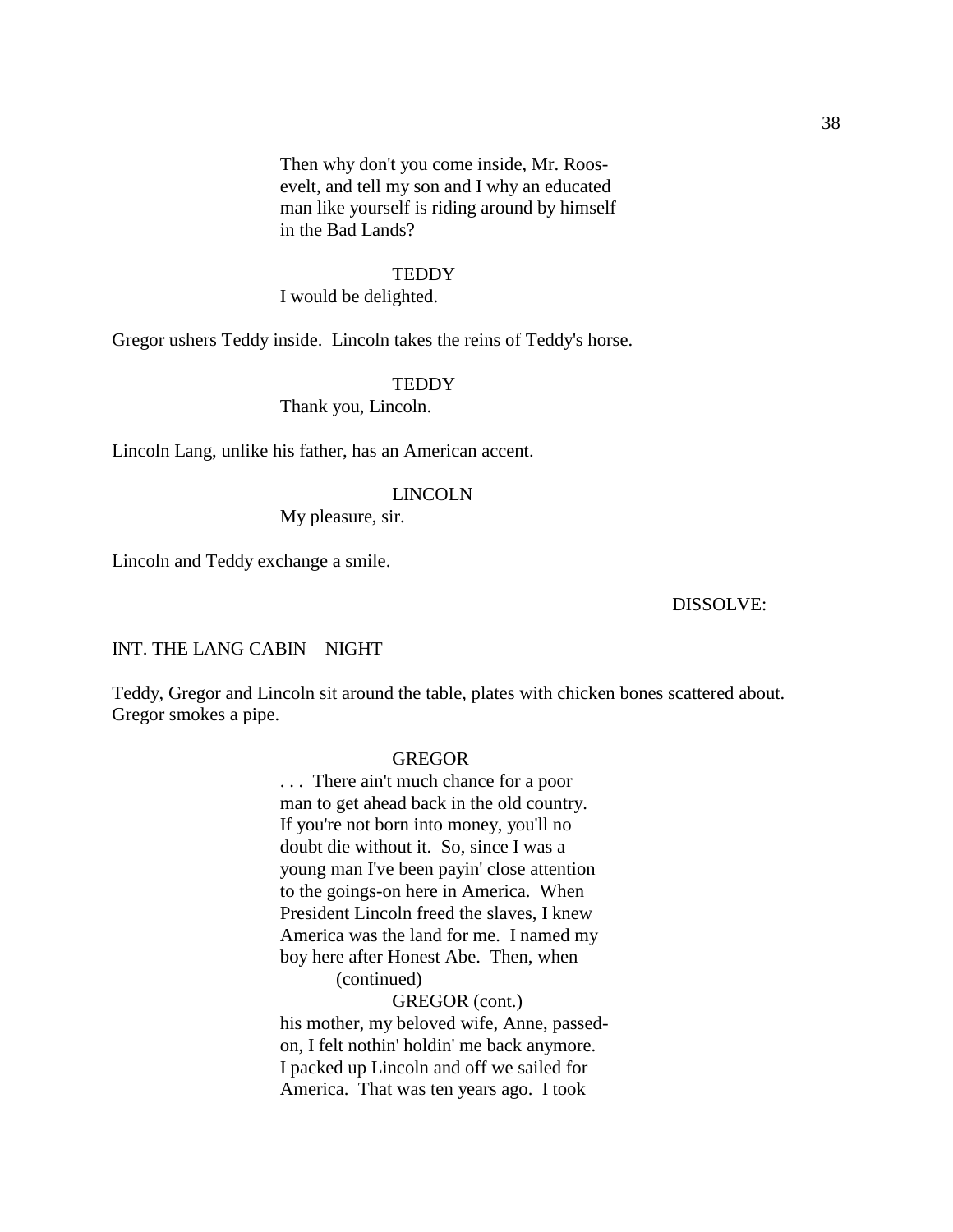every job I could get to save a few cents, but when I did, we picked-up and headed west. We been out here come two years now, and makin' a go of it, too.

## **TEDDY**

And you believe, Mr. Lang, that cattle ranching will succeed here in the Bad Lands?

## GREGOR

Most definitely. We wouldn't have stayed as long as we have if we didn't think we'd succeed.

#### LINCOLN

(nods) Yes, sir.

#### **TEDDY**

And you have only one hundred head of cattle and no capital.

#### **GREGOR**

Aye. But with enough time and effort me and the boy will most certainly get ahead.

Teddy is thinking. He squints his eyes and cleans his glasses.

**TEDDY** Well, sir, perhaps we can all get ahead together.

#### GREGOR

What are you sayin', then, Mr. Roosevelt?

Lincoln watches Teddy and his father closely.

#### **TEDDY**

I'm saying, Mr. Lang, that I have plenty of capital and that I, too, believe that cattle ranching here in the Bad Lands will be a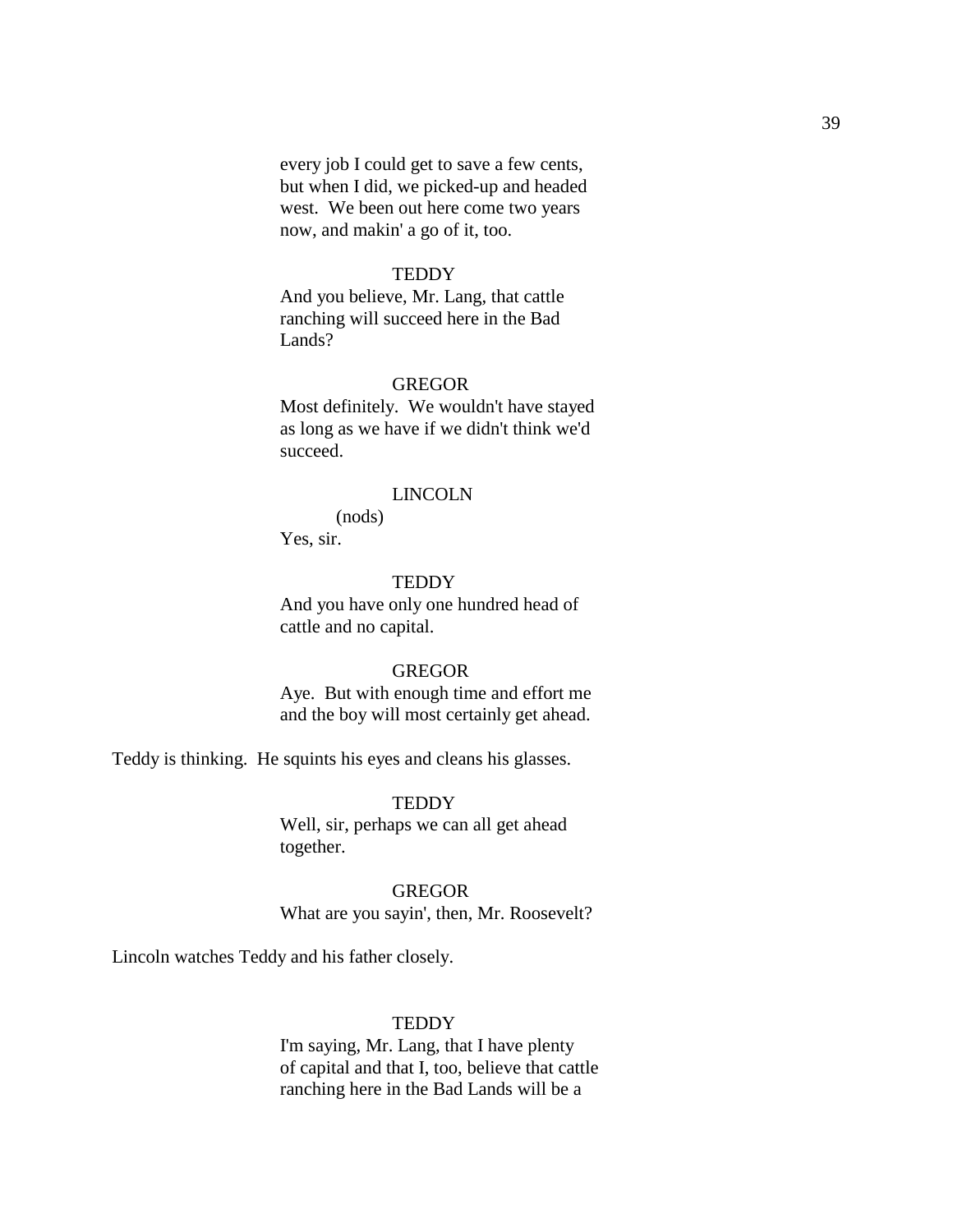fruitful enterprise. What if I were to purchase, say, another nine hundred head of cattle, giving us a round one thousand head, would you consider going fifty-fifty with me on the Maltese Cross Ranch?

#### **GREGOR**

It's a first-class deal for me, Mr. Roosevelt, but what about you?

## **TEDDY**

It's perfect for me, too. I get to be in the cattle ranching business immediately. You and Lincoln spared me all the preliminaries.

## GREGOR

(concerned) But what about your life back in New York?

#### **TEDDY**

Your wife died and you left your home for a new life. My wife died, too, Mr. Lang, and my mother, on the very same day. A black fog enshrouds me. I no longer have a life back in New York. I, too, have come here looking for a new life. (they all look at each other closely) So, would you like to go into business with me, Mr. Lang?

Teddy proffers his hand. Gregor and Lincoln exchange a look. Lincoln nods.

## GREGOR

Aye, indeed I would, Mr. Roosevelt.

Teddy grins his toothy grin. He and Gregor shake hands on the deal while Lincoln watches.

DISSOLVE:

## EXT. THE TOWN OF MEDORA – DAY

Teddy, Gregor, Lincoln, and two other COWBOYS lead a herd of cattle through the town of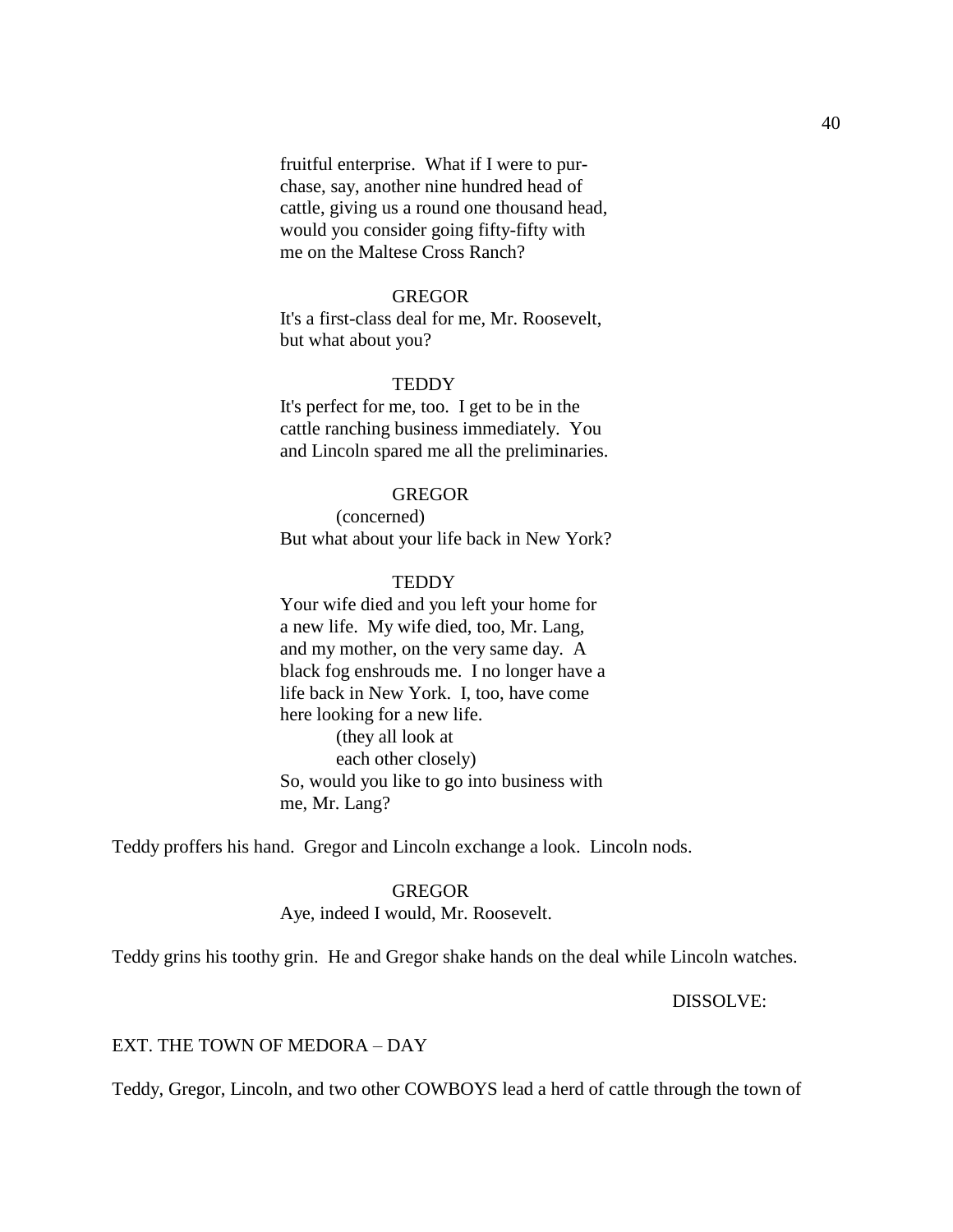Medora. As the pass the small newspaper office of *THE BAD LANDS REGISTER*, Teddy turns to Gregor.

> **TEDDY** I'm going to pick up a newspaper, I'll be along shortly.

Gregor nods. Teddy veers off toward the newspaper office.

# INT. NEWSPAPER OFFICE – DAY

Teddy enters the newspaper office and finds the Marquis standing there.

**TEDDY** 

So, Marquis, we meet again.

The Marquis looks at Teddy, unable to place him.

MARQUIS

How do I know you?

## **TEDDY**

You came to my home in New York trying to raise capital for your cattle business.

#### MARQUIS

(remembers distatstefully) Ah, yes, *Rosenfeld*.

#### **TEDDY**

(patiently) Roosevelt.

## MARQUIS

You turned me down. Now you see I knew of what I spoke.

## **TEDDY**

I never doubted you. I've begun my own ranch just south of here. The Maltese Cross.

The Marquis waves his hand.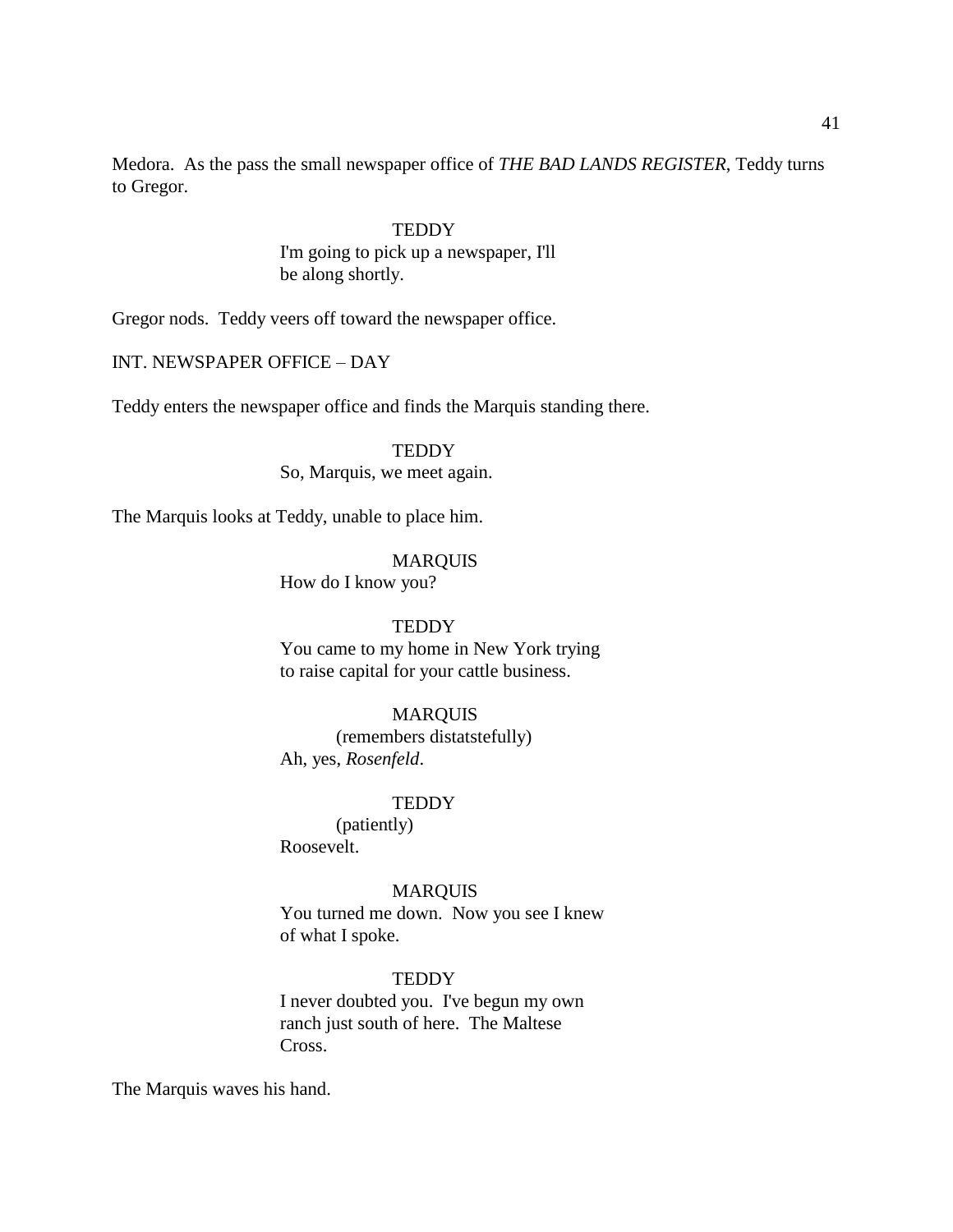## MARQUIS

There is only one person in the cattle business in the Bad Lands – the Marquis de Mores – *me*. You and the others are of no consequence. Just don't get in my way, I warn you.

At which point the door opens and in steps the young and beautiful MEDORA, the *Marquise* de Mores. When she sees Teddy her eyes widen and smile creeps across her face.

## MEDORA

Teddy Roosevelt?

Teddy grins and takes Medora's hand.

#### **TEDDY**

Medora Von Hoffman. Or should I say, the *Marquise* de Mores?

The Marquis gives Teddy a dirty look.

## MEDORA

Oh my goodness, Teddy. I see you and remember my youth back in New York.

#### **TEDDY**

(nods) Yes. You and Corinne and I were all in a dance class together.

## MEDORA

(smiles) Oh, yes, that's right. You were very funny then, Teddy. You couldn't dance a step.

#### **TEDDY**

(shrugs) I'm still not much of a dancer.

Meanwhile, the Marquis' gaze is shifting between Teddy and his wife, a somewhat baffled expression on his face.

## MARQUIS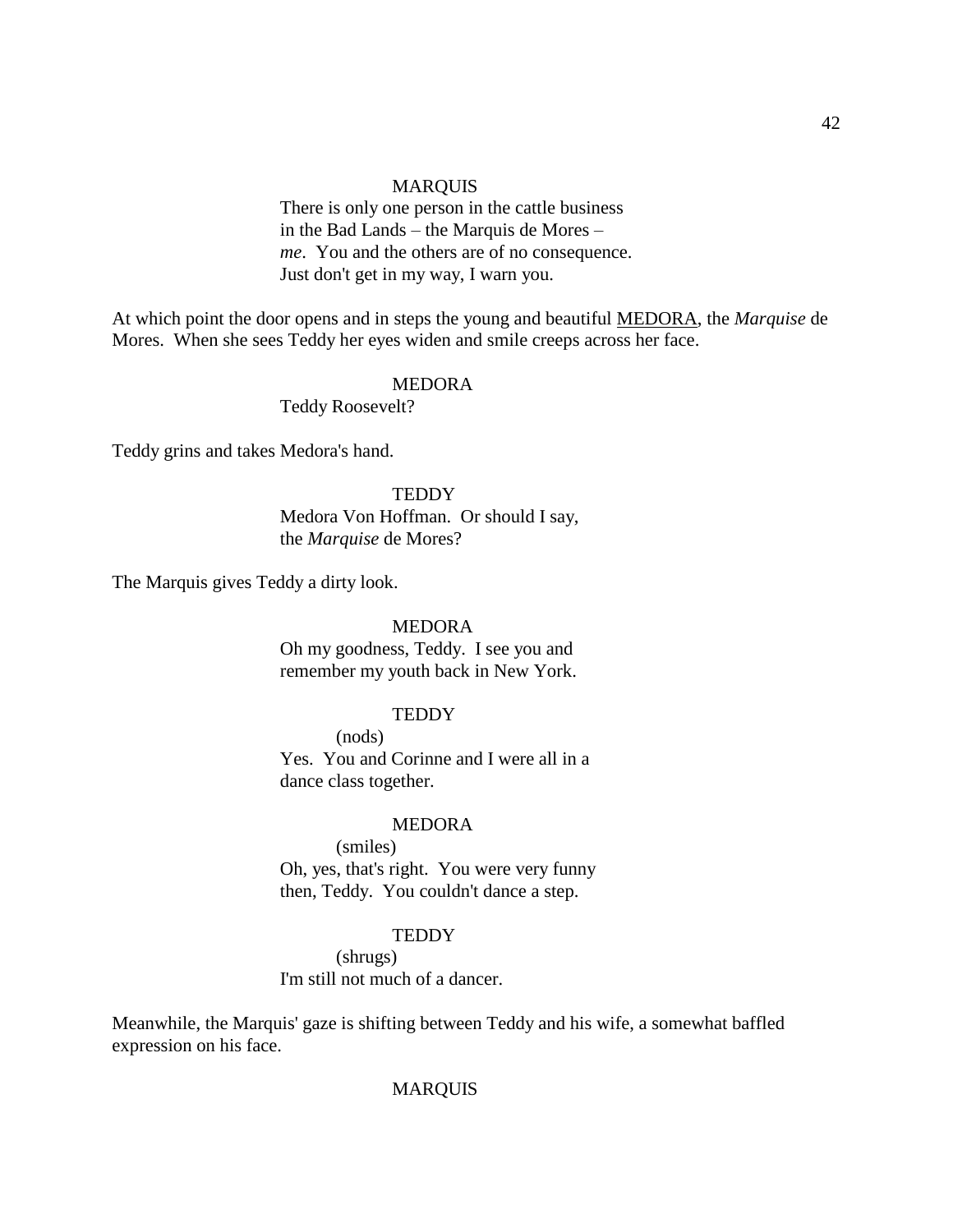(to his wife) Time to go, my dear.

# MEDORA

Yes, of course. Teddy you simply must come up to the chateau for dinner tonight.

Teddy glances at the frowning Marquis and hesitates.

#### **TEDDY**

Well . . .

MEDORA I absolutely insist. We both do, don't we?

She glances at her husband. There is a silent, tense moment between them.

## MARQUIS

. . . Yes, of course.

#### **TEDDY**

(shrugs) All right then. It would be my pleasure.

The Marquis sneers.

#### MEDORA

(smiles) Oh, that's lovely.

The Marquis strains hard for the slightest edge of a smile.

#### DISSOLVE:

#### EXT. CHATEAU DE MORES – SUNSET

The imposing wooden structure of the "Chateau de Mores" looms over the town of Medora.

INT. CHATEAU DE MORES – NIGHT

The lamps are lit and SERVANTS scurry about clearing the dinner table and straightening up. The Marquis, Medora and Teddy relax in the study holding glasses of sherry and talking. Actually, just Medora and Teddy are talking. The Marquis puffs on a big fat cigar, his eyes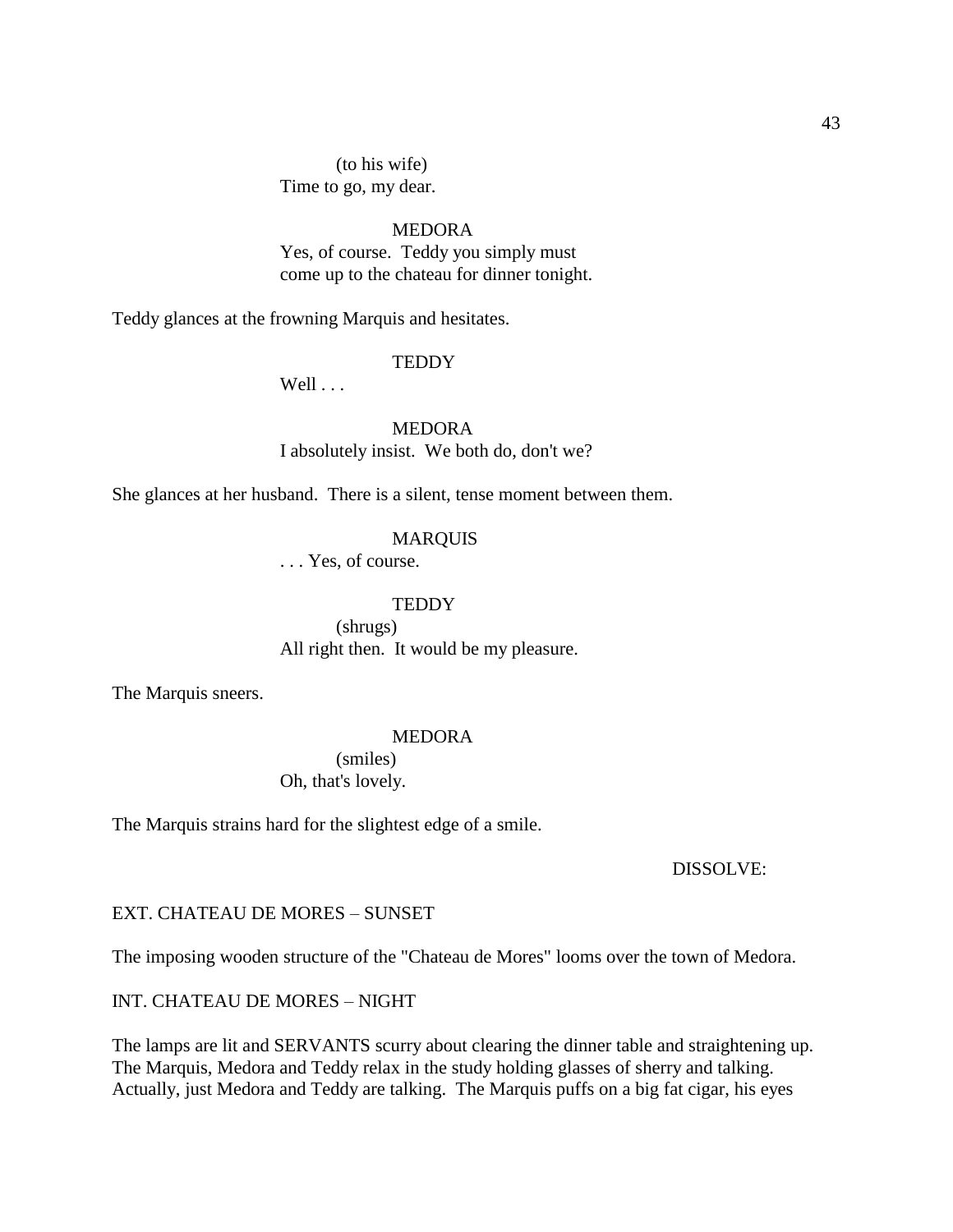narrowed.

## MEDORA

. . . So then we were sleighing through Central Park with my whole family all bundled up and singing a song, when a dead bird just dropped clean out of the sky and landed in Papa's lap.

(she and Teddy laugh) Well, I've never seen my Father jump like that before or since. It was about the funniest thing I've ever seen in my life. Then you come running up yelling, "Have you seen my Ring-Tailed Warbler," or some such thing  $-$ 

## **TEDDY**

— It was a Bluebird.

#### MEDORA

(amazed) You still remember?

#### **TEDDY**

Certainly. I stuffed that Bluebird and still have it.

#### MEDORA

So, my Father lifted the not-quite-dead Bluebird up and asked, "This wouldn't happen to be it, would it."

Medora and Teddy burst out laughing. The Marquis pensively puffs on his cigar, engulfed in a cloud of blue smoke.

## **TEDDY**

Your Father was always very interested in my bird collection.

#### MEDORA

Yes, Papa loved birds, and butterflies, and insects of all sorts. He actually wrote a book about insects.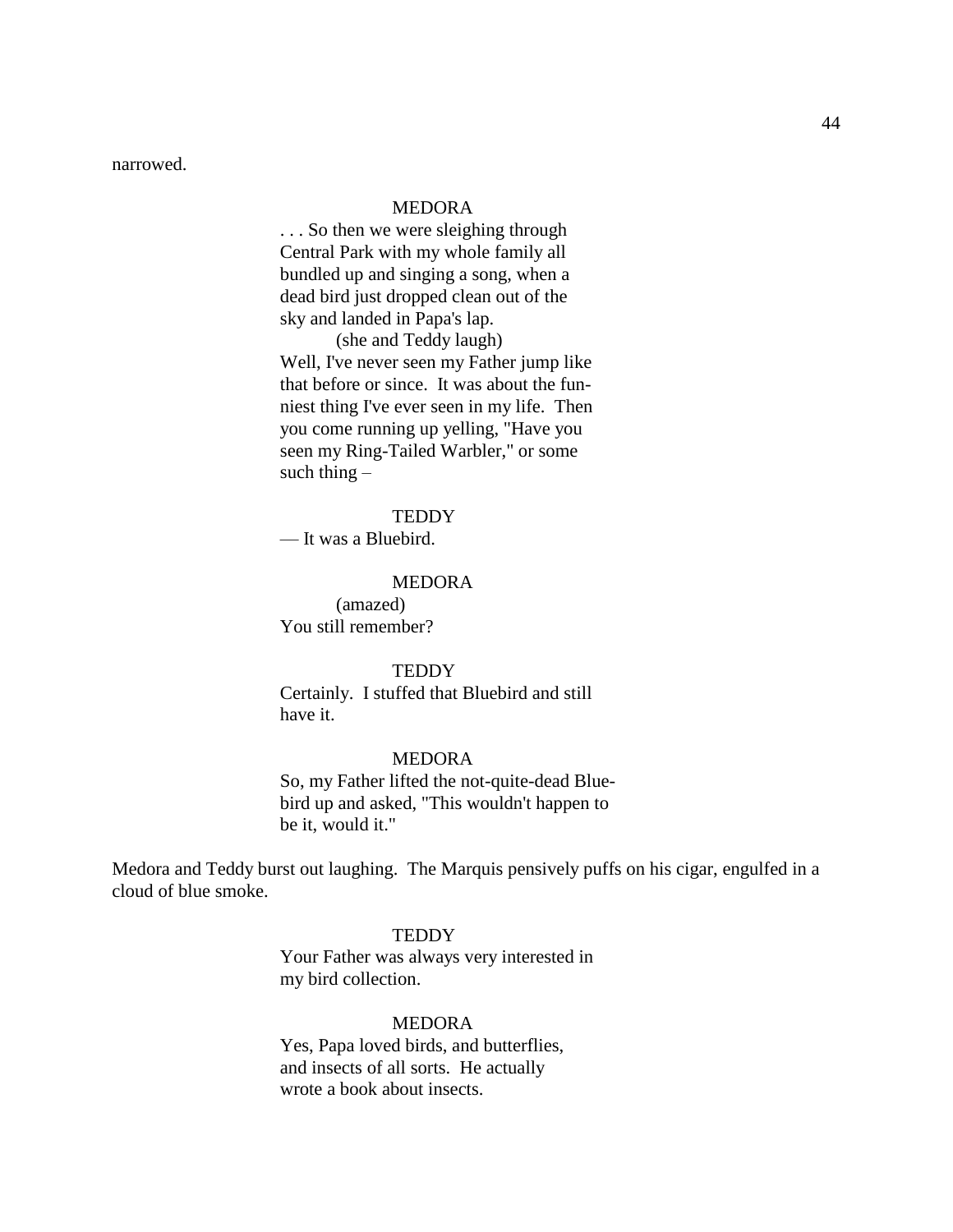#### **TEDDY**

(nods) I know. I read it.

## MEDORA

(surprised) You did?

Suddenly, the Marquis strides up to Teddy with his eyes burning.

MARQUIS Enough of this folderol! It's time for you to take your leave!

Medora jumps to her feet.

# MEDORA

But dear, he is our guest.

MARQUIS Not anymore! Go home, Rosenfeld!

Teddy calmly rises to his feet, brushes the wrinkles from his jacket and addresses Medora.

**TEDDY** Thank you for dinner, Medora.

## MEDORA

It was our pleasure.

MARQUIS Not mine. Jews give me heartburn.

Teddy is about to correct him, but stops himself.

**TEDDY** Perhaps we will meet again, Marquis.

#### MARQUIS

I hope not.

Teddy turns and leaves.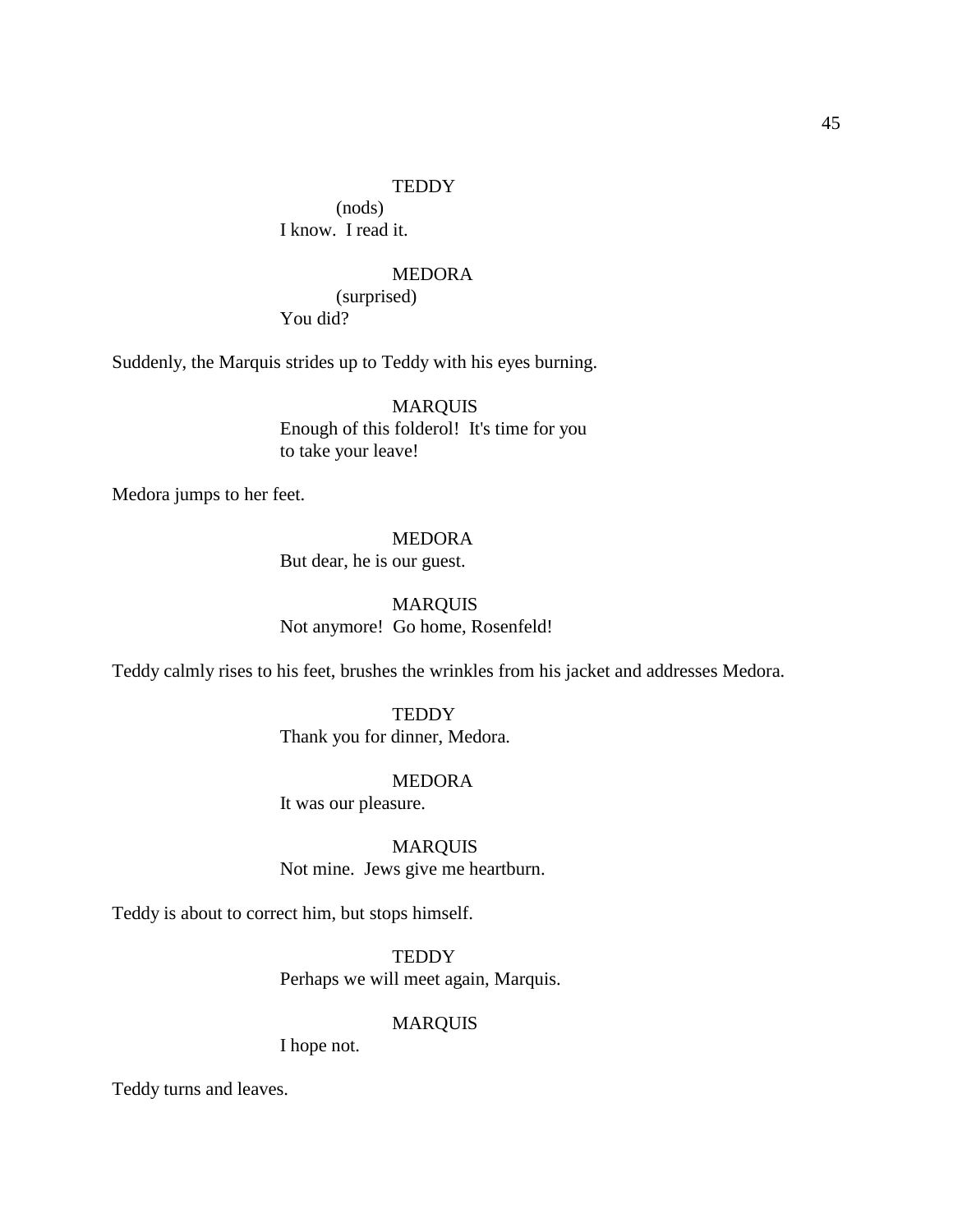## DISSOLVE:

# EXT. NEW YORK CITY/ TIMES SQUARE – DAY

This is the Times Square of 1884: horse-drawn wagons and streetcars.

# INT. PHOTOGRAPHER'S STUDIO – DAY

Bamie Roosevelt, wearing a silk dress, holds the swaddled baby Alice in her arms. The PHOTOGRAPHER, with his head tucked under a black cloth attached to an old view camera, waves his hand.

# PHOTOGRAPHER

## Hold your breath and don't move.

Bamie sucks in her breath. The Photographer ignites the flash powder while releasing the shutter –  $POOF!!$  – there is a bright flash ...

## FLASH:

# EXT. MALTESE CROSS RANCHHOUSE – DAY

Lightning flashes as rain pours down in buckets on the little log cabin that is the ranchhouse of the Maltese Cross Ranch. Smoke billows from the chimney.

# INT. RANCHHOUSE – DAY

Teddy sits on a cot against the wall, an ink pen and a notebook in his hands, staring at a black and white photograph sitting on a ledge beside him – it's of Bamie holding baby Alice. Our view widens until we see that the small cabin is also occupied by Gregor Lang, sharpening an axe, Lincoln Lang, reading *Ben Hur: A Tale of the Christ* by General Lew Wallace, and three COWBOYS who are playing cards, swearing and smoking. Teddy looks annoyed, waving smoke away from his face, but doesn't say anything, just goes back to writing.

DISSOLVE:

# EXT. THE BAD LANDS – DAY

Teddy and Lincoln Lang ride through the Bad Lands. It's a beautiful though very cold day. A black-bodied, brown-headed little bird on branch sings a squeaky song.

# LINCOLN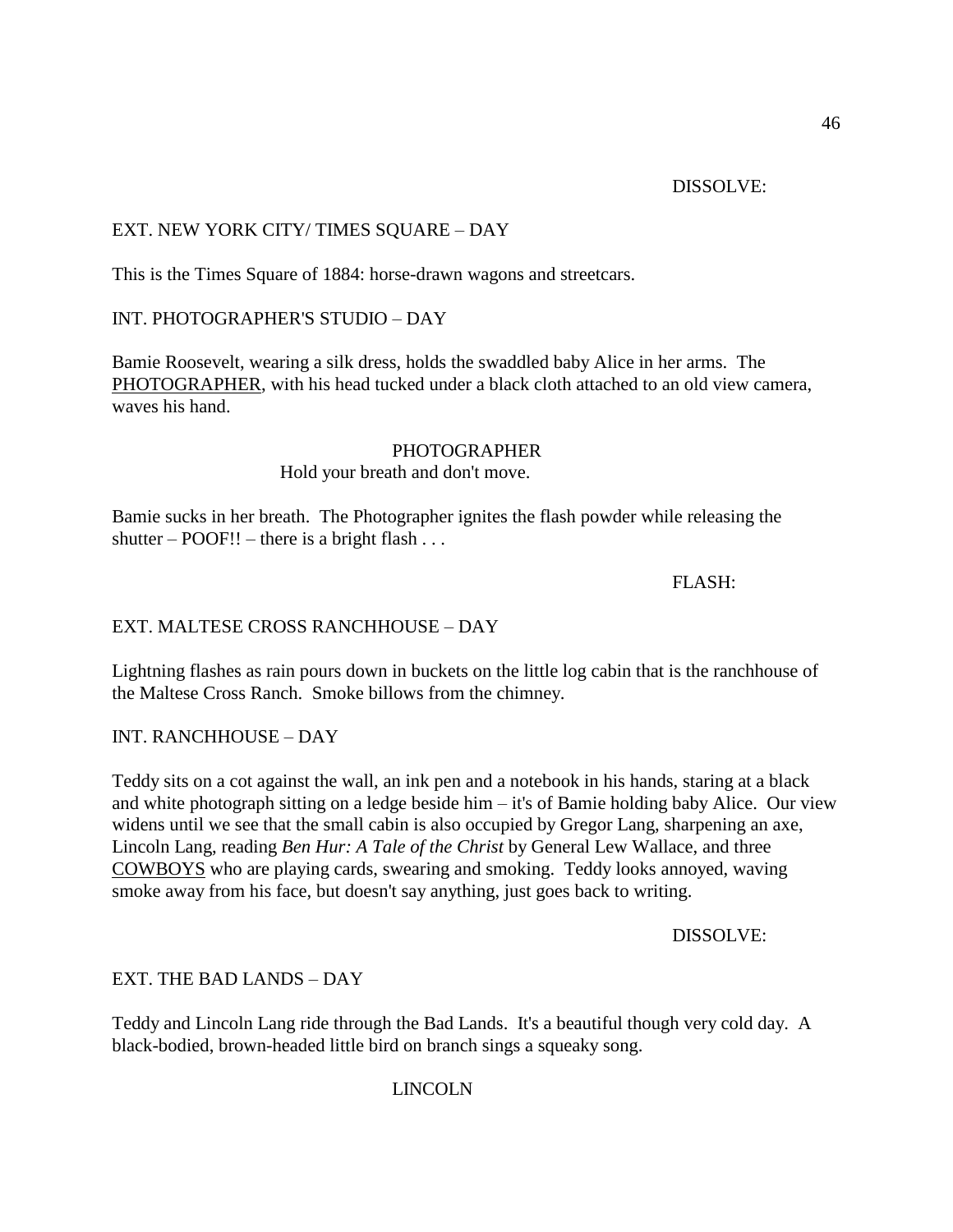## **TEDDY**

That's a Brown-headed Cowbird, *Molothrus ater.* It likes to lay its eggs in other birds' nests.

Lincoln nods, fascinated. He points at another bird on a limb, this one with a yellow chin and breast.

#### LINCOLN

How about that?

#### **TEDDY**

That's a Western Meadowlark, *Sturnella neglecta.*

Lincoln is impressed. He waves his hand at the surrounding landscape.

#### LINCOLN

So, what are you looking for?

#### **TEDDY**

I'm not sure, but I'll know it when I see it. It's a big country, there's no reason for six of us to be jammed into so small a cabin.

#### LINCOLN

We could build another cabin right near the first one. There's plenty of room.

## **TEDDY**

## (shakes his head)

No thank you. I'm from New York City, I don't need neighbors that close. That's why I'm out here. Did you know that they've just built an office building in Chicago *ten stories tall*. They're calling it a "skyscraper." Capital name, eh?

#### LINCOLN

(shrugs)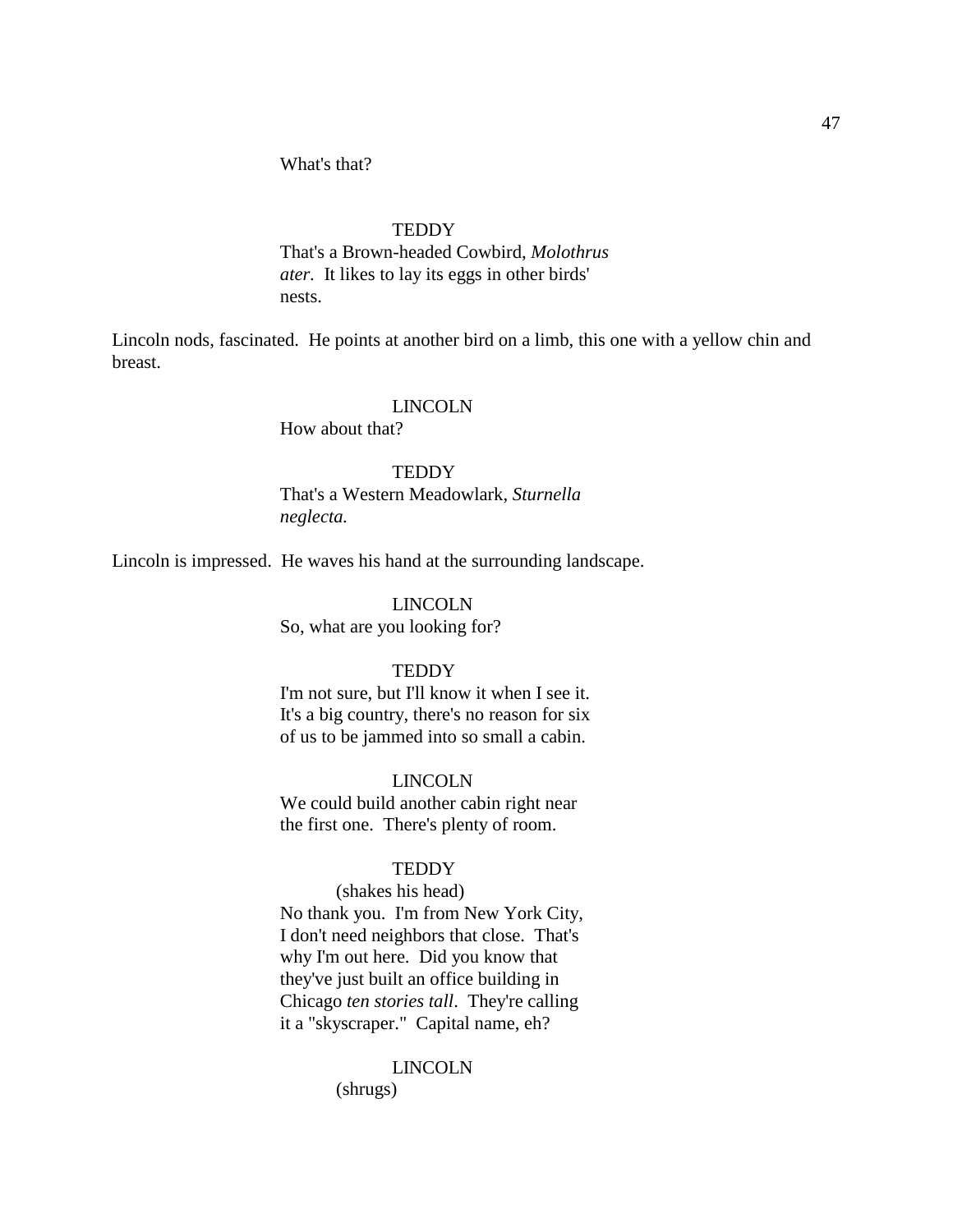You can't scrape the sky. Besides, why do they need a building ten stories tall?

#### **TEDDY**

Because there's no room to build sideways. That's the problem with living in a city. But out here, well, there's room enough for everyone. Even in Medora it's getting a bit cowded for my taste.

Teddy and Lincoln ride down a hill and arrive at a small stream. They ride across the stream and come upon a flat open area with the skeleton of an elk reposing in the dirt. Teddy climbs off his horse and inspects the bones. Lincoln steps up beside him.

#### LINCOLN

That elk is dead.

#### **TEDDY**

No jest.

Teddy looks around, striding across the flat open area. He kneels before the stream, scoops up a handful of water and drinks it.

## **TEDDY**

Good water. (rises to his feet) This is it. This will be the sight of my new ranch. Know what I'm going to call it?

## LINCOLN

Sky*scratcher*?

#### **TEDDY**

(shakes his head) That's "sky*scraper*." (Teddy steps over to the elk skeleton and lifts the skull by its horn) No, I'll call it "Elkhorn." And this is where I'll live out the rest of my days.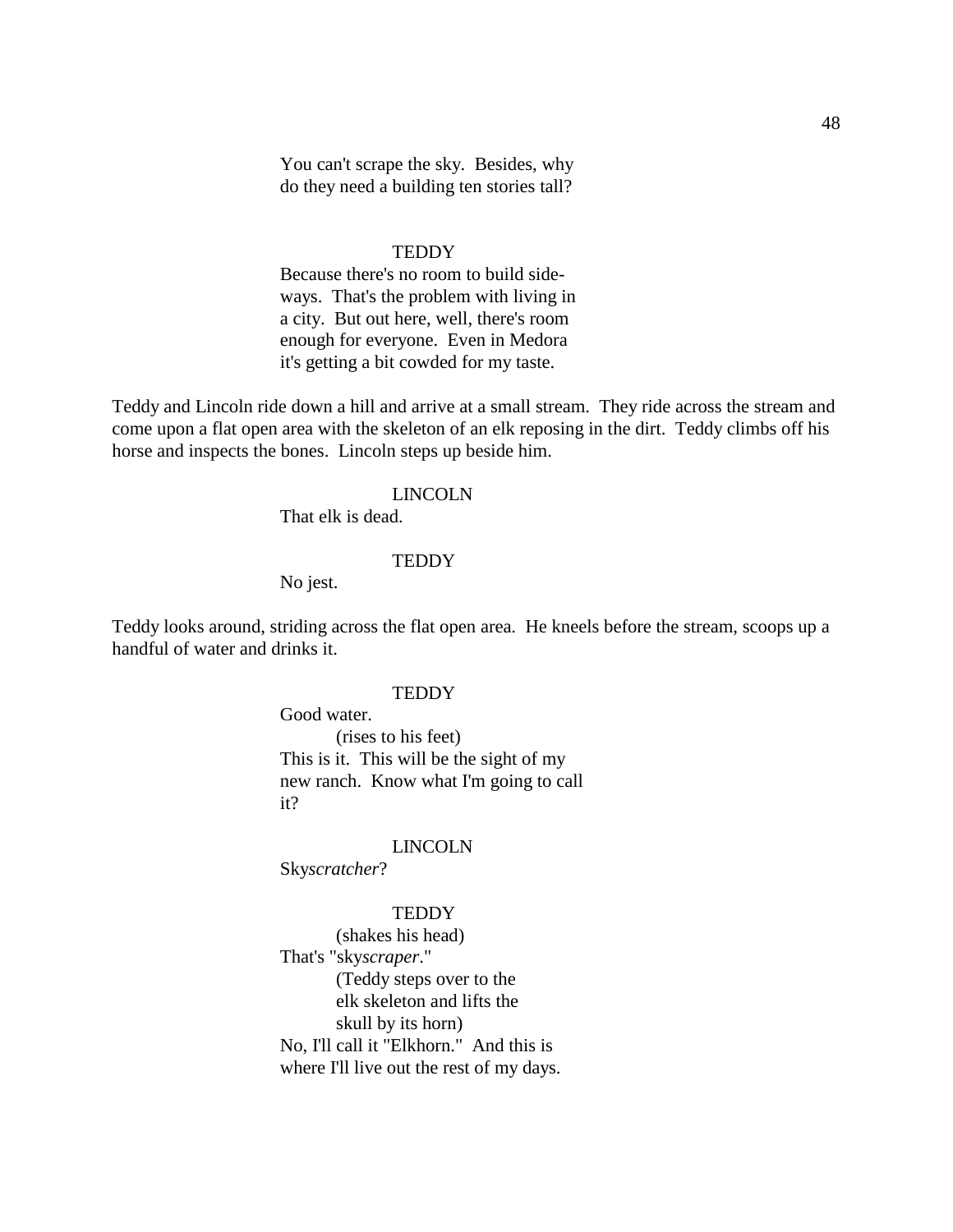## DISSOLVE:

# EXT. ELKHORN RANCH – DAY

Teddy begins building his new cabin with his own hands, as well as the help of Gregor Lang, the three Cowboys, and young Lincoln Lang, too. Teddy has made a sketch of the proposed ranch house. It is quite a bit larger than the other cabins around, more like an actual, low-lying ranch house, with a veranda. Gregor hands Teddy an ax.

## GREGOR

## Let's go get some wood.

Everybody hoists an ax to their shoulders and they all head off into the nearby woods.

## DISSOLVE:

## EXT. WOODS – DAY

Everyone begins chopping down trees. Each man has his own style of chopping, but they all seem to be quite experienced at the chore. Teddy, on the other hand, clearly has no experience and even less ability. What he does have, however, is sheer determination.

For each of the other men, including young Lincoln, trees begin toppling over at a regular rate. Teddy just keeps whacking away at the same tree, wood chips cascading around. Every time Teddy hits the tree incorrectly his entire body rattles, frequently sending his ax sailing out of his hands, occasionally causing his spectacles to fly off.

Teddy's performance is tremendously amusing to the others, but they all do their best to not laugh out loud at their boss.

## DISSOLVE:

## EXT. WOODS – SUNSET

As the sun sets through the forest, the woodsmen count the trees they've cut down that day.

## **GREGOR**

Fifty-seven.

## COWBOY #1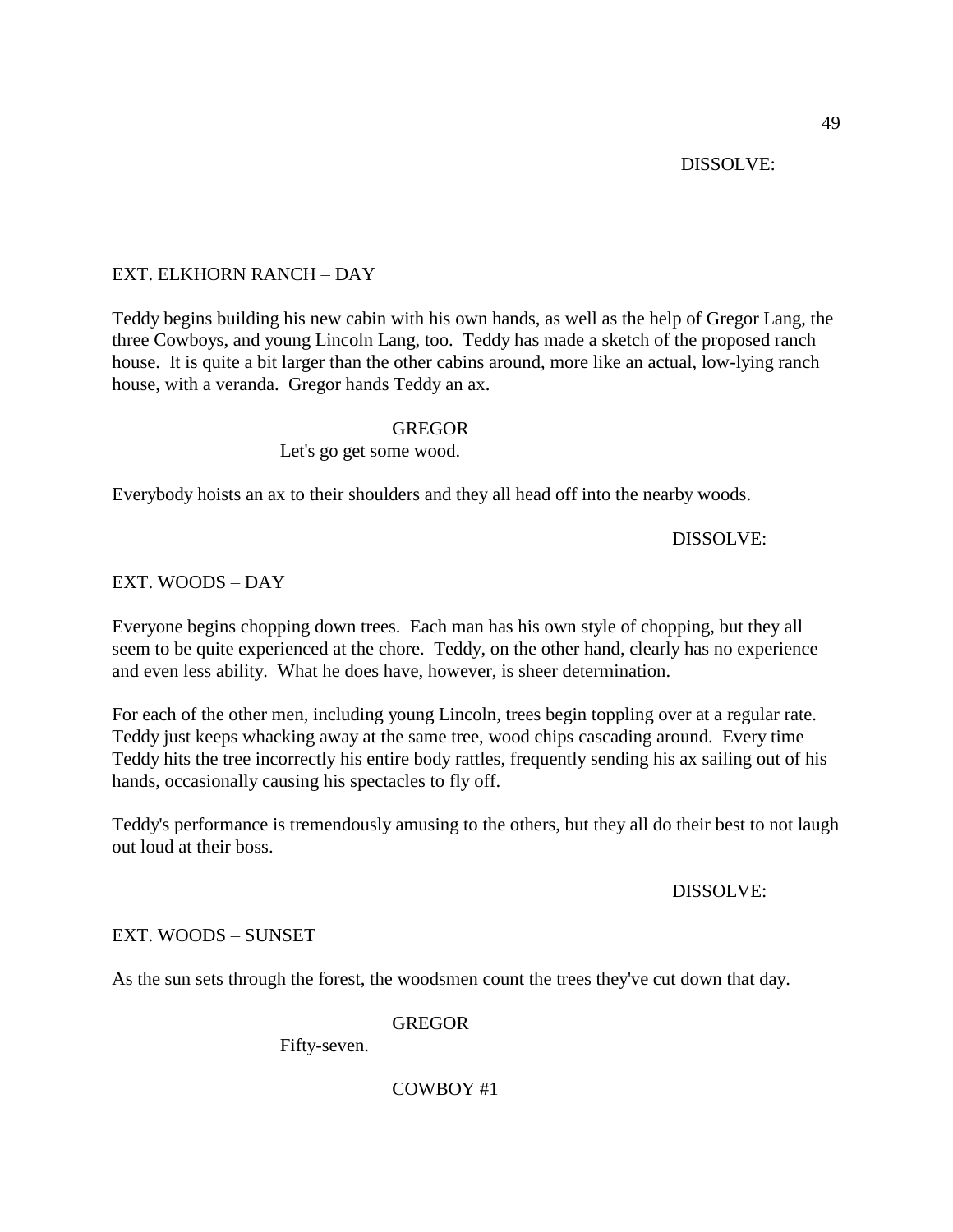Fifty-three.

# COWBOY #2

Forty-nine.

# COWBOY #3

Forty-five.

# LINCOLN

Thirty-seven.

Teddy's hands are a bloody mess, but there's good color in his cheeks. Teddy points his blistered finger at the downed trees, counting.

## **TEDDY**

Seventeen.

Now the men can no longer help themselves, they burst out into hysterical laughter.

# COWBOY #1 You really beavered those seventeen trees down, too, I'll tell you that much.

They all continue to laugh.

# COWBOY #2

# The beavers would be proud of you.

Teddy grins, taking the ribbing stoically.

# **TEDDY**

People always said I had big teeth, perhaps I'm part beaver after all.

Teddy snaps his big white teeth. This just makes them all laugh more. Lincoln has to sit down he's laughing so hard.

DISSOLVE:

# EXT. MEDORA/ STOCKYARDS – DAY

The Marquis, Medora and a number of men walk beside the stockyards, jammed with mooing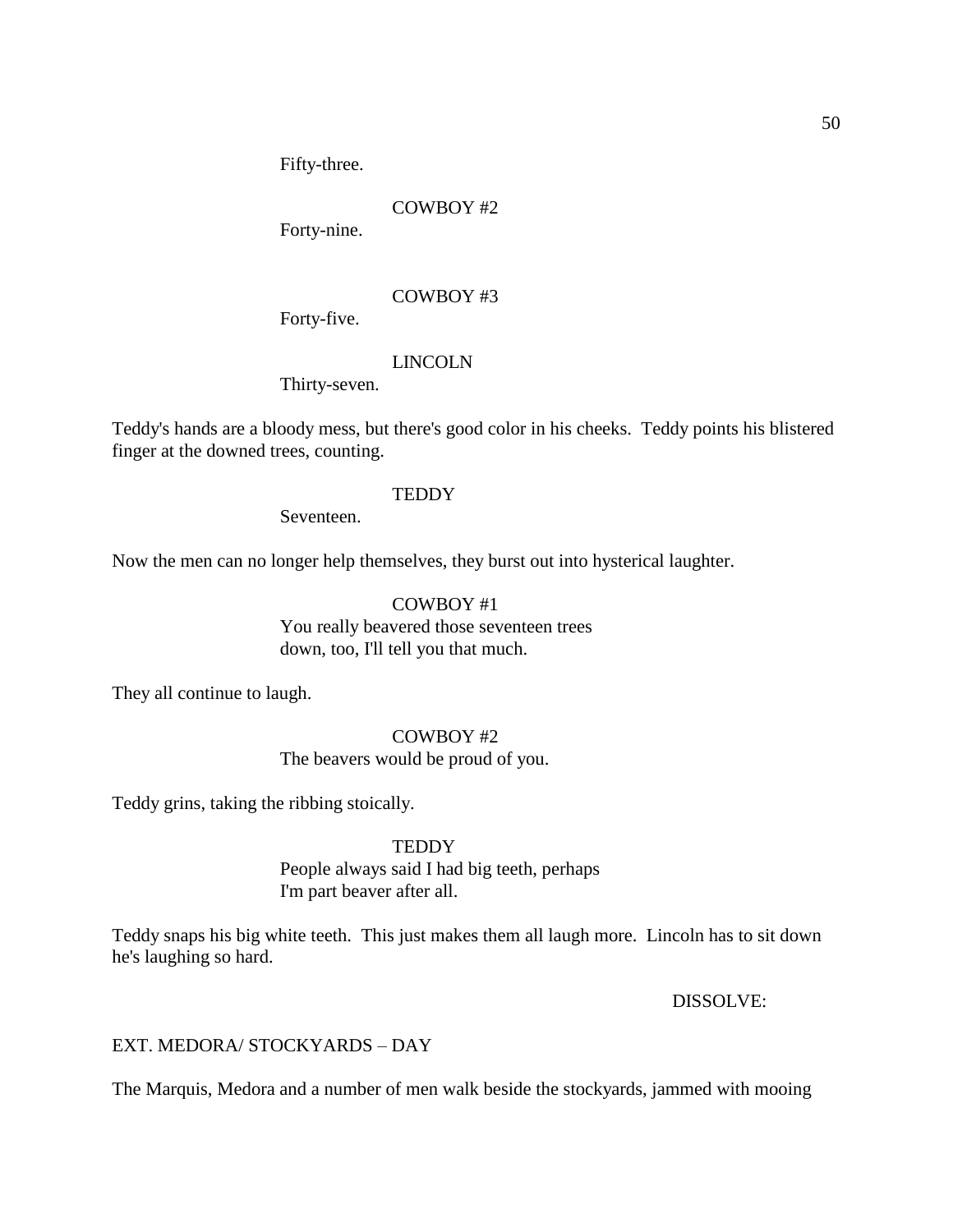cattle, and the stationary train. The refrigerated sidecars are being loaded with bloody red sides of beef and big blocks of ice. Medora pinches her nose while holding onto her husband's arm.

## MEDORA

My goodness, but it stinks.

## MARQUIS

(nods)

It certainly does. But that is a small price to pay for the amount of remuneration it will return.

Medora inspects the live cattle in the pens.

## MEDORA

I spent a number of summers with my cousins in Chicago and parts of town smelled just like this.

#### MARQUIS

Effluvium is equally redolent the world over, my dear. Of that I can assure you.

## MEDORA

Is it my imagination, or were those cows in Chicago *fatter* than these cows here.

#### MARQUIS

No doubt they were. Cows that stand around in the Chicago stockyards doing nothing but eating their entire lives are slovenly, disgusting creatures. Their meat is fatty. These cows here have roamed the range their whole lives, living as good a life as a cow can lead. Therefore, it must follow that the subsequent meat from these cows will be that much better. Don't you agree?

Medora nods, holding her husband's arm tighter.

## **MEDORA**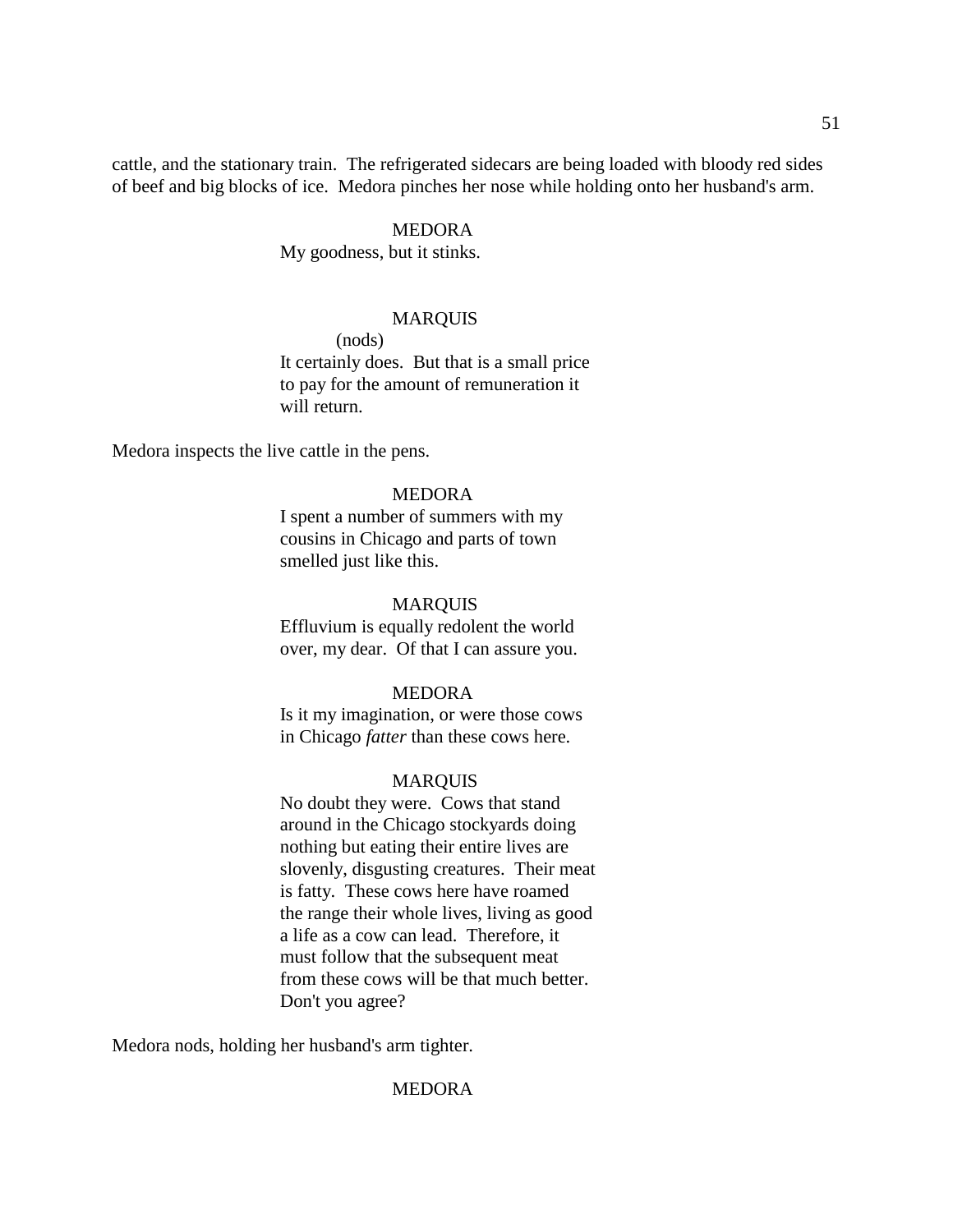## Of course I do, dear. It's brilliant.

The Marquis nods in complete agreement. As the train car doors are slid shut, Medora looks away, unconvinced.

## DISSOLVE:

## EXT. ELKHORN RANCH – DAY

The elk skull and horns that Teddy found are now mounted above the front door. As our view widens, we see that the ranch house is completed, as well as the barn and corral. Teddy sits on the veranda writing.

Beside Teddy sits a thick stack of paper, held down by a rock as a paperweight. The title page reads, *"Hunting Trips of a Ranchman,"* by Theodore Roosevelt. Teddy intently scratches away, creating line after line, dipping his pen, writing some more, blotting, then adding a new page to the growing pile. He looks up, removes his glasses and pinches the bridge of his nose between his squinting eyes. Teddy looks up to heaven.

## **TEDDY**

Is this all you have in store for me?

God doesn't answer. Teddy sighs, replaces his glasses and continues writing.

DISSOLVE:

## EXT. THE BAD LANDS – DAY

Teddy and his men herd cattle along a trail and come upon a brand new barbed wire fence blocking their path. A sign nailed to a fence post states: "KEEP OUT! PRIVATE PROPERTY! DE MORES CATTLE COMPANY." Gregor spits.

# GREGOR

That son of a bitch Marquis!

# COWBOY #1

Who does he think he is?

## **TEDDY**

He thinks he's claiming this land, except that it lies between our ranches and the river. That won't do at all.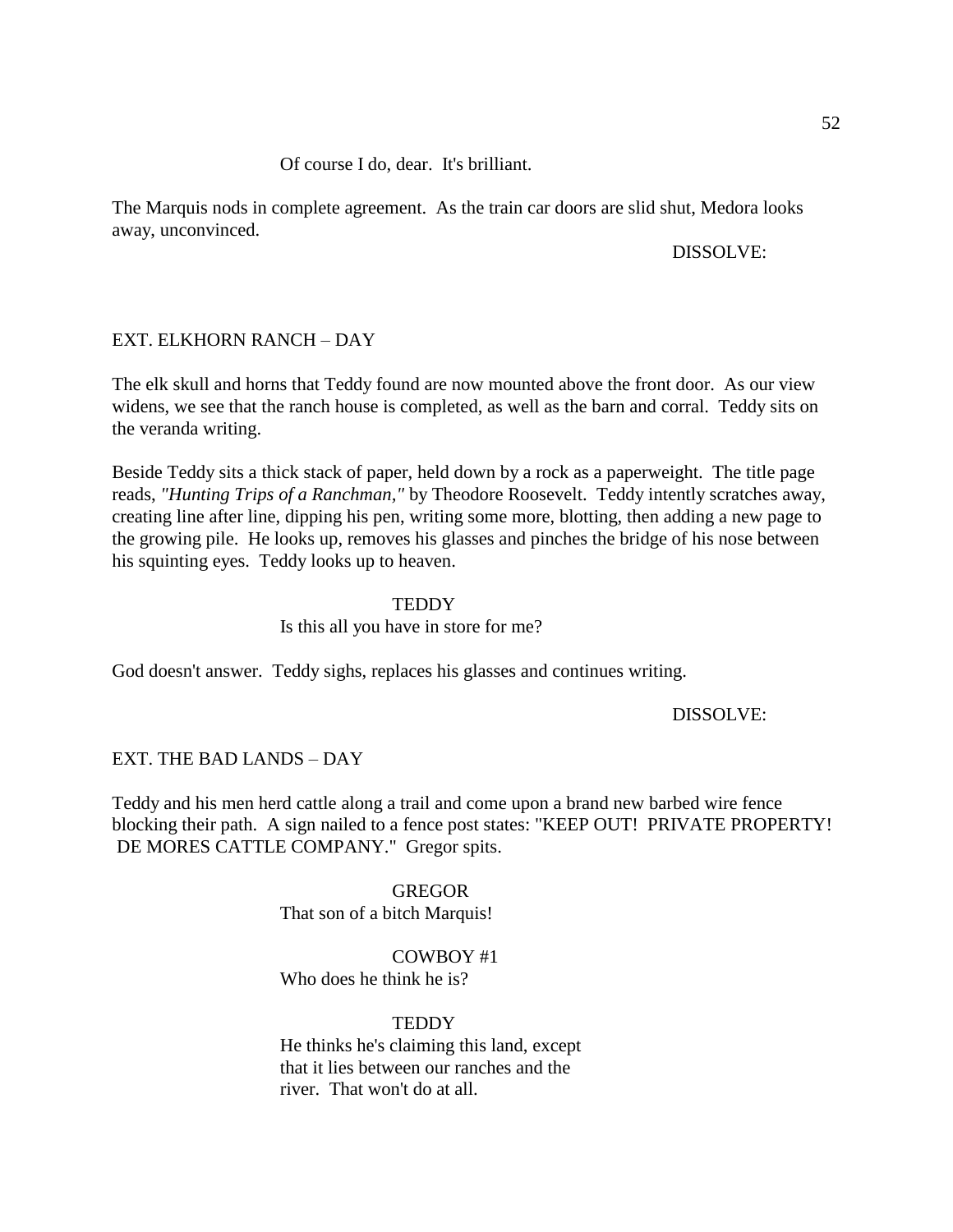#### GREGOR

He don't need this land, he's just tryin' to put us out of business is all.

## **TEDDY**

(very serious) Well, gentlemen, no one is putting *me*  out of business.

Teddy jumps down from his horse and retrieves a hatchet.

**TEDDY** Let's see how many of *these* I can beaver down in an hour.

The others look at each other silently asking, "Is this a good idea?" Teddy begins chopping away with the hatchet. Everybody else shrugs, jumps down from their horses and helps Teddy with his task. As long strands of barbed-wire are severed, they coil up with a loud *SPROING!*

#### EXT. THE BAD LANDS – DAY

The Marquis sits astride his white stallion overlooking a herd of cattle ten thousand strong; an endless flowing sea of beef. Cowboys ride around the herd shouting and snapping whips. A cowboy comes riding up. He is JOE FERRIS, a short stocky man, carrying a cut fence post which he drops on the ground in front of the Marquis.

#### MARQUIS

(exasperated) Now who?

FERRIS The Elkhorn. That four-eyed feller from back east.

The Marquis' eyes light up, his lip snarls.

MARQUIS Yes, that Jew, Rosenfeld. I dare say, we'll have to pay him a visit. Right now! Get the men together!

## **FERRIS**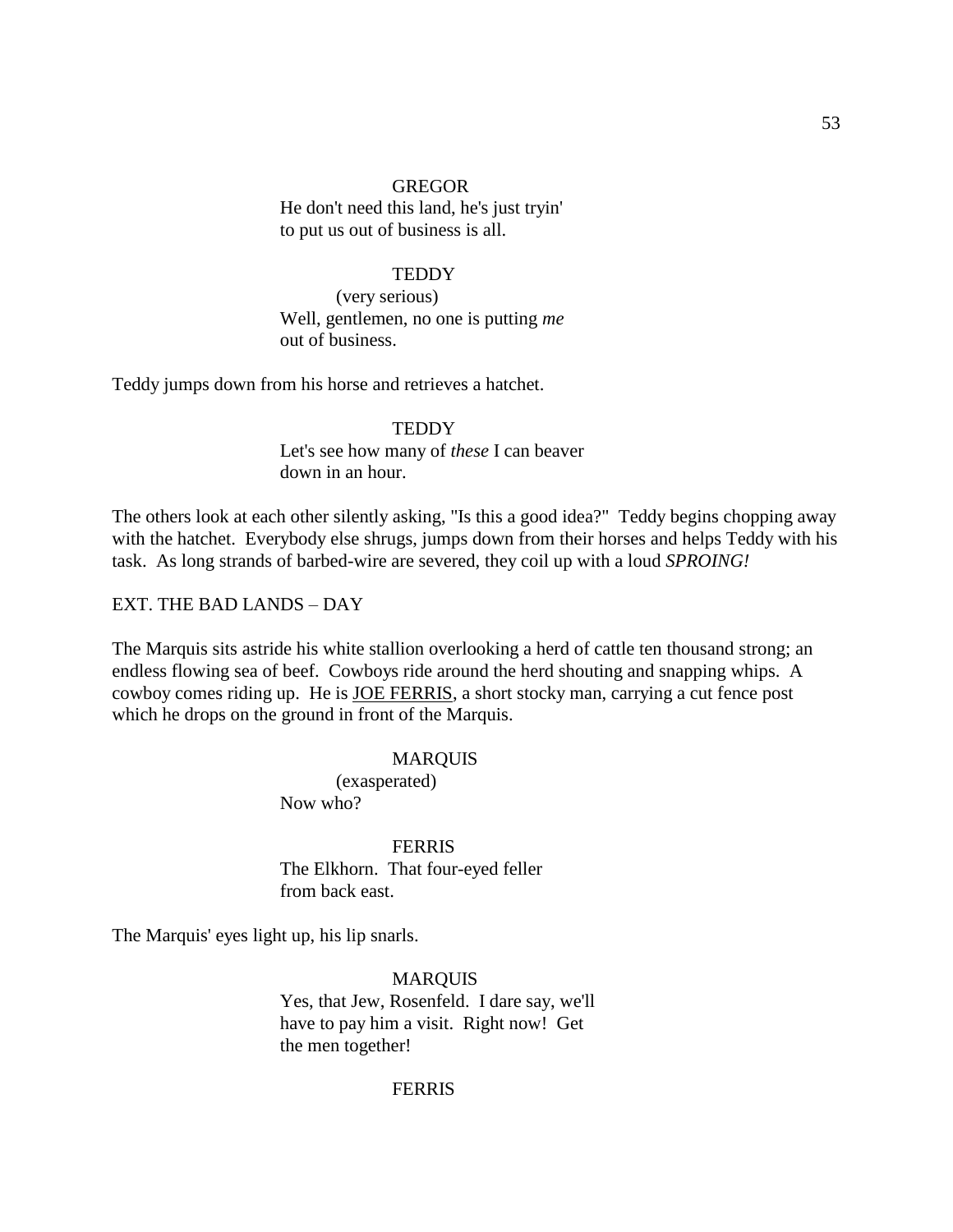Yes, sir.

Ferris turns his horse around and gallops off. The Marquis looks down at the cut fence post.

# EXT. ELKHORN RANCH – DAY

Teddy sits on his veranda, still writing away. Gregor, Lincoln, and the three Cowboys all do various chores in the corral and around the house. The Marquis and his men come riding up to the front of the house. Teddy puts down his pen and looks up.

#### **TEDDY**

Marquis, how nice of you to visit.

## MARQUIS

Don't play games with me, Rosenfeld! You cut down my fence. Anyone that cuts down my fences is my enemy.

## **TEDDY**

Really? How interesting. Anyone that tries to fence me out of my own ranch is going out of their way to make me their enemy.

## MARQUIS

(definitive) I was here *long* before you. I claimed all of the land around Medora. It's mine!

#### **TEDDY**

And how, if I may ask, did you claim this land? You aren't living here. You have no cattle grazing here. How can you substantiate your claim?

## MARQUIS

When I first got out here, I had sheep grazing on this land.

#### **TEDDY**

(perplexed) Sheep? This is cattle country. Besides,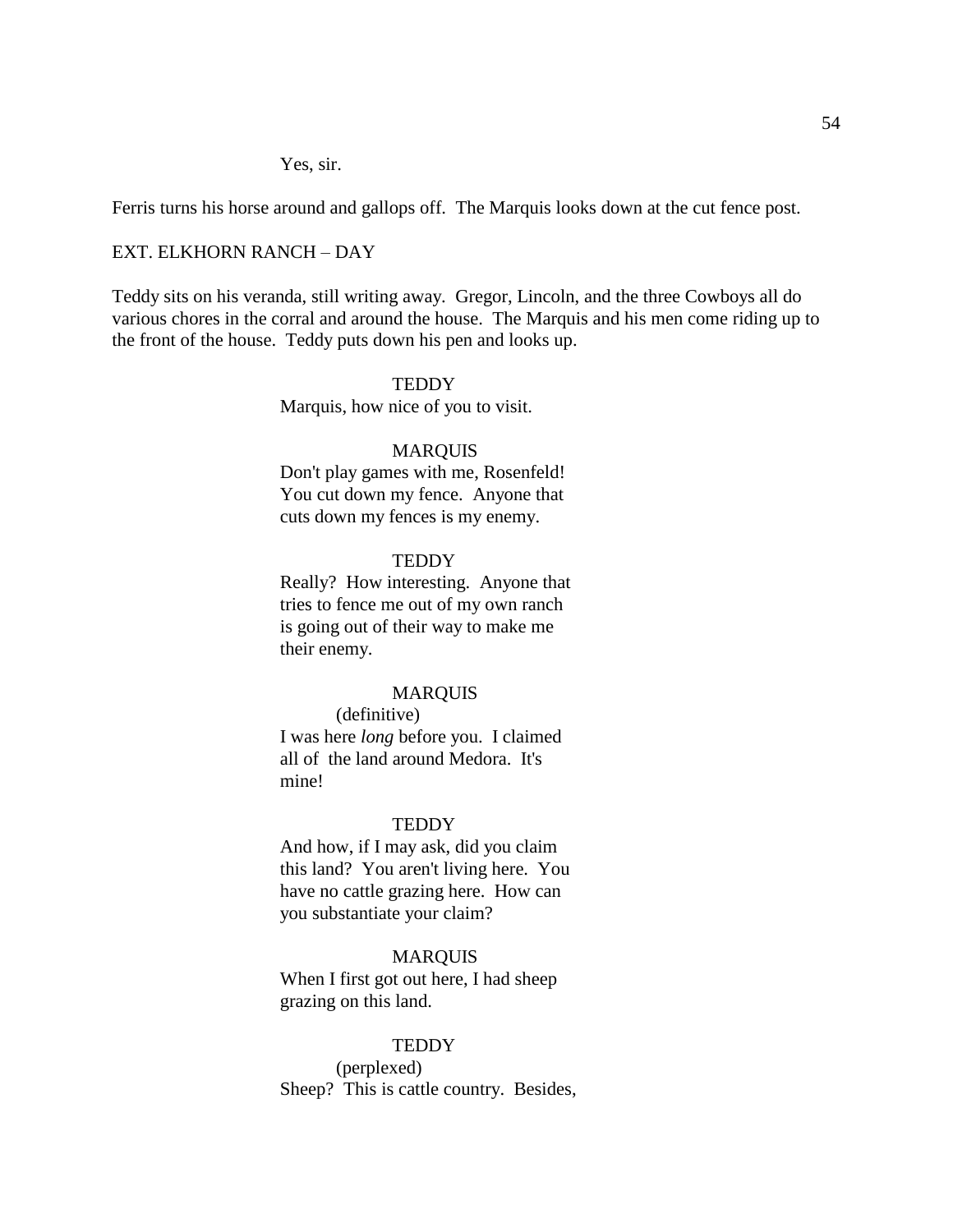there's no sheep here now. What happened to them?

## MARQUIS

They died.

## **TEDDY**

(shrugs) Then I'm afraid your claim died with them.

#### MARQUIS

I think not! And I'm clearly informing you that if you cut down my fences one more time, you are starting a war with me!

#### **TEDDY**

(shrugs nonchalantly) So be it.

The Marquis and his men turn their horses around and ride away. Teddy looks to the others, who are all looking back at him. Cowboy #1 looks skeptical.

# COWBOY #1

That son of a bitch already killed two fellers from around here for cuttin' his wire. He means business.

#### **TEDDY**

Well, I do too.

Teddy shakes his head, then sits back down to write.

#### DISSOLVE:

#### EXT. MEDORA/ TRAIN DEPOT – DAY

The train chugs up to the depot in Medora. The Marquis walks along the length of the train as workers from the slaughterhouse wearing blood-spattered aprons begin opening the sliding doors on the train cars. Water comes pouring out of each of the cars as the doors open, followed by disgusting stench. The Marquis looks closer and sees that all of the cars are loaded with rotting beef. The train CONDUCTOR comes walking up in his striped hat, pulling off his blackened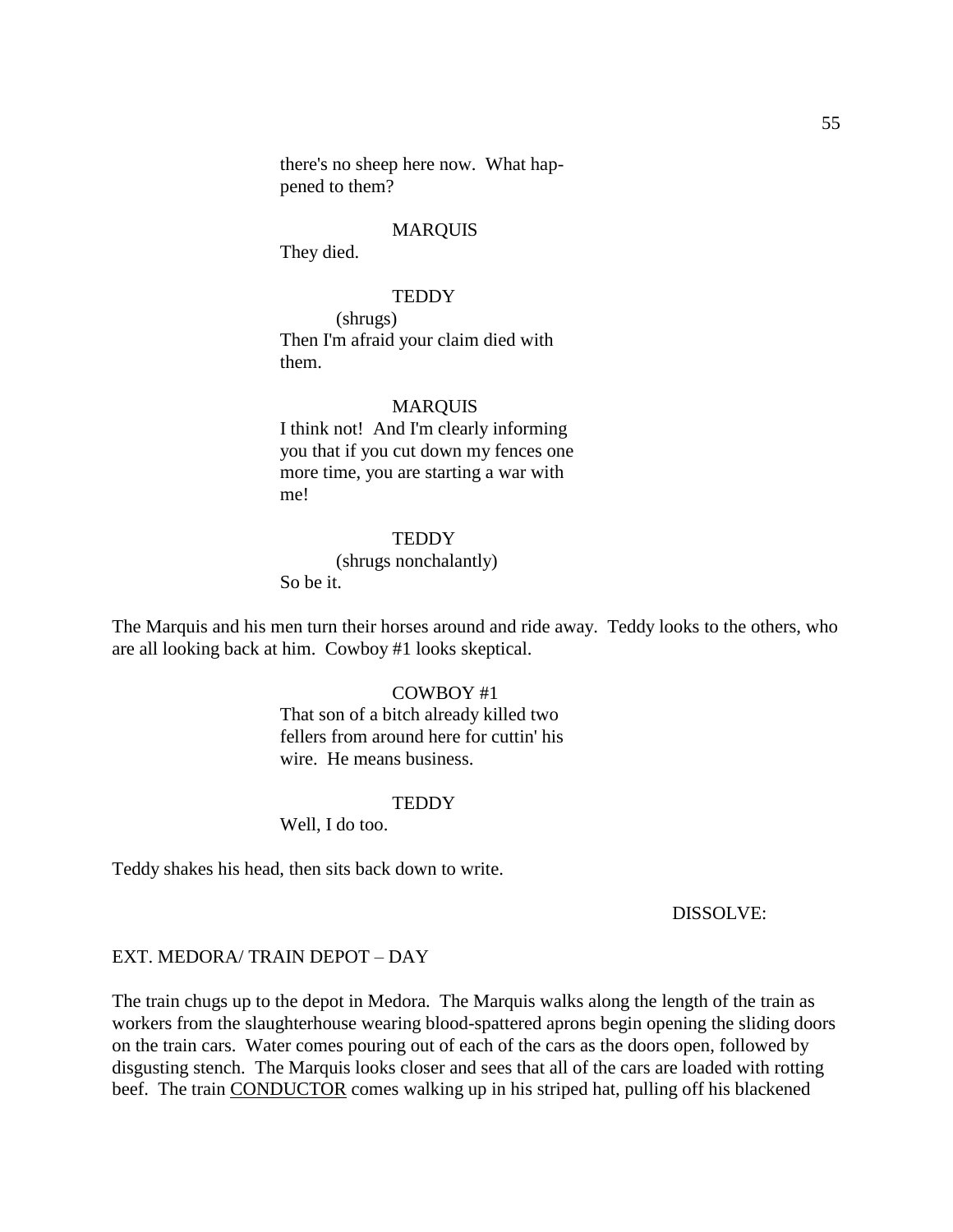gloves. The Marquis is outraged.

#### MARQUIS

What on Earth is the meaning of this?

# **CONDUCTOR**

The stores refused delivery, sir. They all said that they hadn't sold the last shipment.

## MARQUIS

But I don't understand. Our prices are cheaper than everyone else's. How can this be?

## **CONDUCTOR**

From what they told me, people just don't seem to want very lean beef, it's not as tasty as fattened beef.

#### MARQUIS

(furious) How dare they! This is the finest beef in the world. Much better than fattened beef!

#### **CONDUCTOR**

(shrugs) Maybe, but it's not what folks want, I guess.

#### MARQUIS

But they must! Don't you understand? I have a hundred train cars of slaughtered beef ready to be shipped. What do I do with that?

#### **CONDUCTOR**

(shrugs again) Hey! You pay me to move it, I'll move it. But I've gotta bring it back if delivery is refused. Talk to the stores.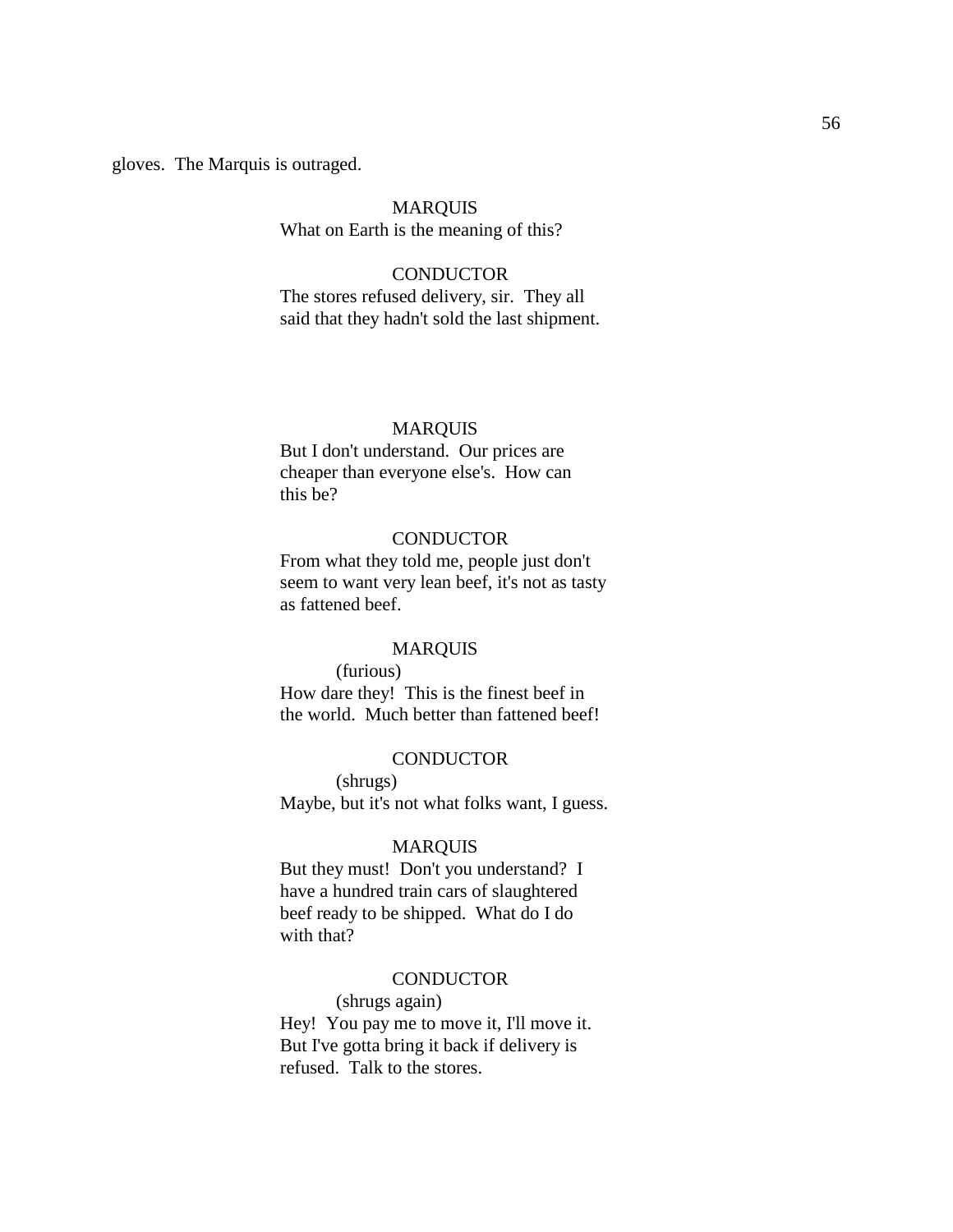The Marquis' eyes burn with anger.

## MARQUIS

It's a conspiracy by the Jewish bankers. They want me to fail to save their investments. Well, I'll show them. I'll show everybody! (to his men) Unload these cars. Remove the fetid beef, and burn it, then load in the fresh beef. I'll simply lower my prices further, then people will *have* to buy my beef!

The men begin unloading the horrible, rotting beef. They wince, then cover their faces with handkerchiefs as they perform the ugly task.

## DISSOLVE:

## EXT. ELKHORN RANCH – DAY

Teddy and his men are busily branding cows in the corral. Simultaneously, everyone notices a terrible odor, followed by inky smoke filling the air.

#### COWBOY #1

What the hell is that?

## COWBOY #2

Smells like burning garbage.

Gregor and Lincoln come driving up in a buckboard filled with supplies. Teddy asks them:

## **TEDDY**

What's going on?

#### GREGOR

The Marquis is burning an entire trainload of spoiled beef. The stores back east refused shipment because they hadn't sold the last lot.

## **TEDDY**

(nods) Really? Why?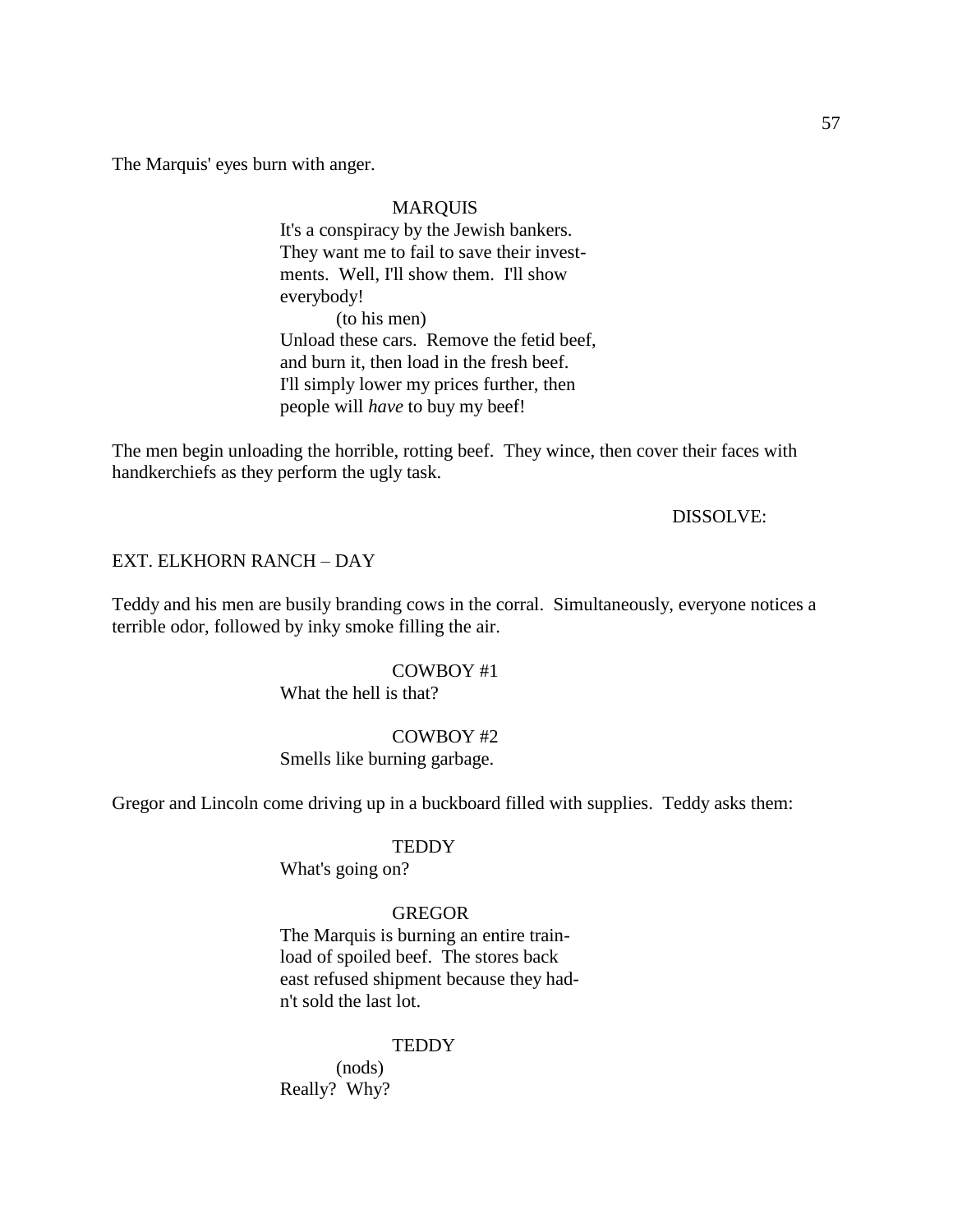#### GREGOR

The beef is too lean, is what we heard.

## **TEDDY**

(grins) It's a good thing we decided to ship our cattle east live, the old way.

#### LINCOLN

(adding in) The Marquis says he's going to lower the price on his beef even more, that way it'll *have* to sell. I suppose that'll do it, too.

#### **TEDDY**

Let me teach you something I learned in Economics class at Harvard University. Price does not effect demand. (everybody looks baffled; Teddy goes on . . . ) If what you are selling costs a dollar and nobody wants to buy it; they still won't want to buy it at seventy-five cents, or fifty cents, or even twenty-five cents. What people don't want, they don't want at any price. And, conversely, what they do want, they'll pay for. Class dismissed.

Teddy goes back to branding. Everybody else is impressed; they just learned something. Gregor smacks his pipe in his hand.

#### GREGOR

By God, it makes sense, too.

## EXT. CHATEAU DE MORES – NIGHT

The Chateau de Mores looms darkly over the town. We can just barely hear the sound of a fight between the Marquis and Medora. This is followed by the distinct sound of a face being slapped –

## INT. CHATEAU DE MORES/ FOYER -- NIGHT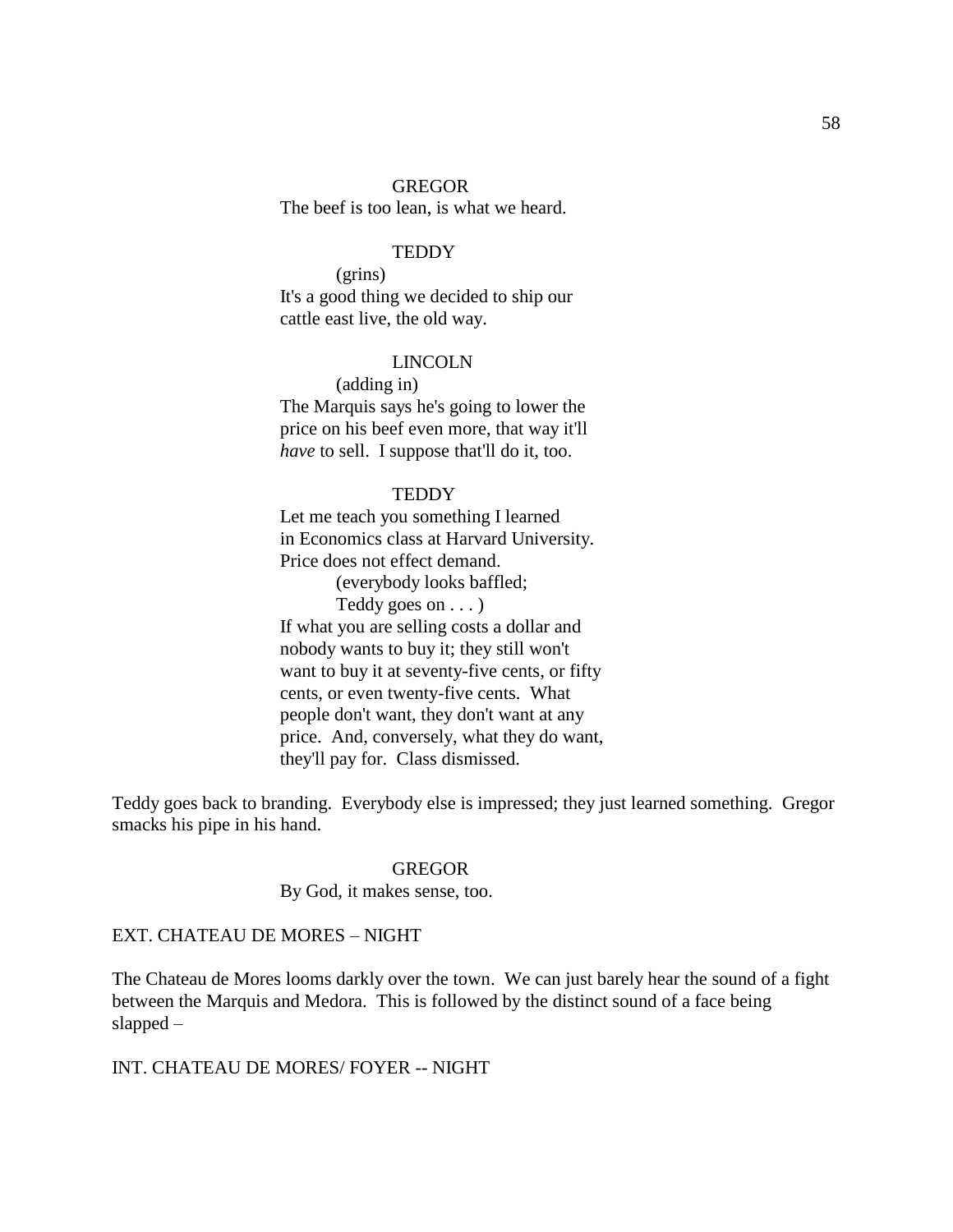— Medora hits the hardwood floor of the foyer, holding her stinging red face. The Marquis stands over her, his fists clenched in anger and waving in the air.

## MARQUIS

Damn you woman! I am the master in my own house! I am the Marquis Antoine-Amedee-Marie-Vincent-Amat Manca de Vallombrosa de Mores! The direct descendant to the throne of France!

Medora is also angry, but slightly frightened.

## MEDORA

There is no throne in France, and hasn't been for over a hundred years! And it's not my fault people don't like your infernal beef. Both myself and my father have put a lot of money into your scheme –

#### MARQUIS

— Oh! So now it's a scheme, is it? Before I was brilliant; now I'm a schemer?

He looks like he's going to hit her again.

#### MEDORA

My dear, I thought it was as brilliant as you. So did my father, and he's made millions. We simply must be patient. People will learn.

## MARQUIS

## (calmly)

Be patient? People will learn?

(blows up)

I burned ten thousand pounds of spoiled beef today! If, in the next seven days, the people don't learn to like my beef, and the stores do not except shipment of my next ten thousand pounds of refrigerated beef,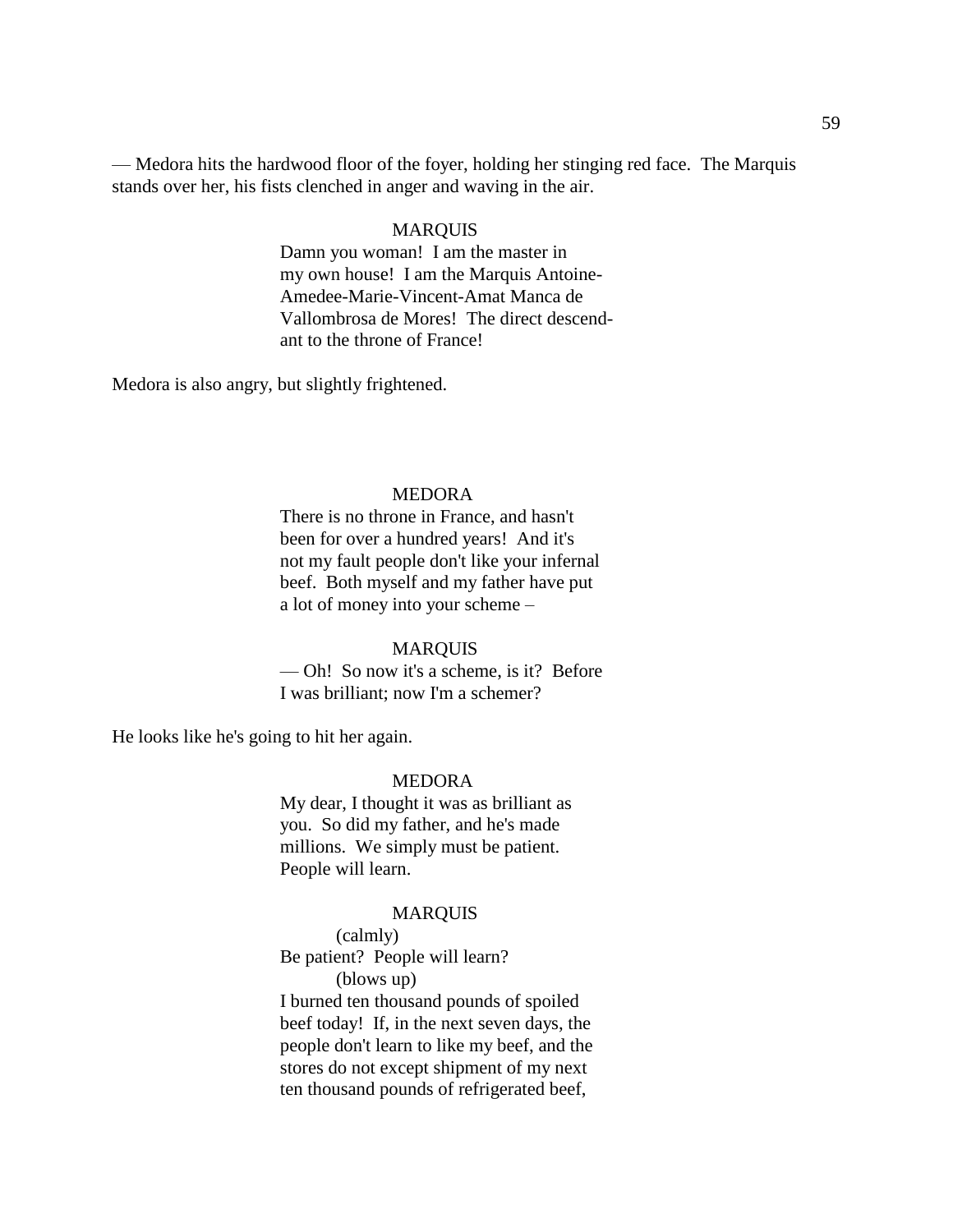I'll have to burn that, too! Then, my dear, we will have taken a giant stride on the road to ruin!

The Marquis grabs the sides of his throbbing skull and staggers out of the foyer. Medora sighs, shaking her head and touching her rosy red cheek. The Marquis climbs the wide staircase.

# MARQUIS

It has all gone awry, all of my beautifully conceived plans. All awry. We have hit the nadir. There is no possible way events could get any worse.

# EXT. CHATEAU DE MORES – NIGHT

Ah, but he's wrong. A big fluffy snowflake floats to the ground in front of the Chateau de Mores, followed by another, then another, then another . . . all dramatically lit in the moonlight. Before you know it, it's a full-fledged snowstorm . . .

# EXT. THE BAD LANDS – NIGHT

Cattle bay in the moonlight as snowflakes drift down on their heads. Soon, the snow is building up in drifts around the cow's feet . . .

All the animals inhabiting the Bad Lands seek shelter: birds go into holes in trees; squirrels hide under roots; coyotes huddle together.

Limbs of trees bend over under the weight of the wet heavy snow; dead limbs snap off under the pressure.

# EXT. ELKHORN RANCH – NIGHT

Snow coats the roof of Elkhorn Ranch, floating down endlessly. Snow drifts have built up to the second of four horizontal posts in the corral fence.

# EXT. MEDORA/ TRAIN DEPOT – DAY

It's still snowing profusely as Teddy and his frozen men drive wagons into Medora. They arrive at the snowy train depot, where the hissing train sits. The Marquis and his men are very busily unloading big sacks of feed onto their own wagons. Given the circumstances, Teddy tries to be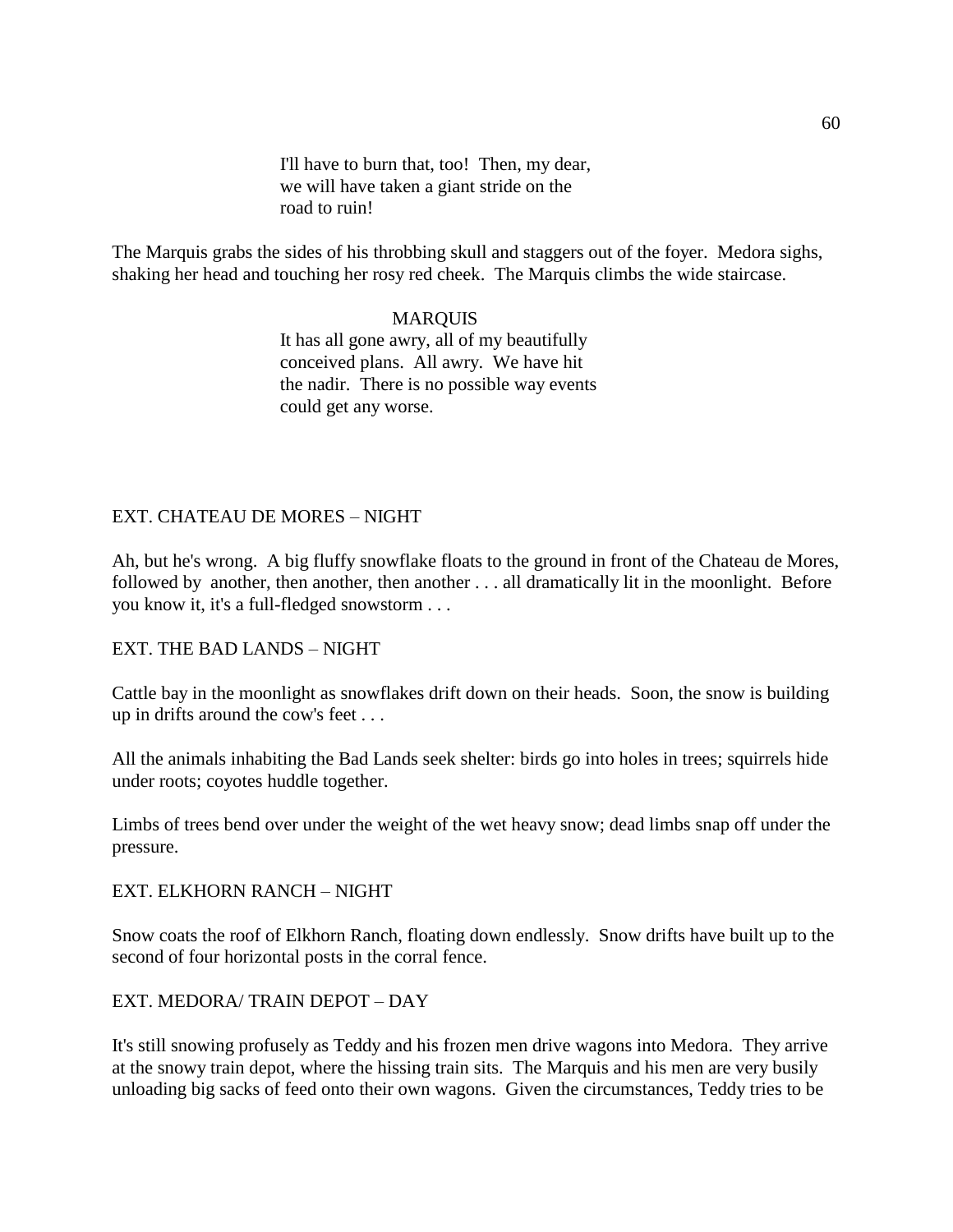pleasant while he waits and speaks to the Marquis.

# **TEDDY**

Lotta snow.

The Marquis doesn't feel any reason to be pleasant.

# MARQUIS

Brilliant observation.

Teddy is not to be deterred.

**TEDDY** Bad weather for cattle.

# MARQUIS

Bad weather for everything.

#### **TEDDY**

It's a darn good thing this feed arrived when it did, eh?

# MARQUIS

It certainly is. My cattle are starving.

## **TEDDY**

Mine, too

## MARQUIS

Have you got something on your mind? Or did you ride down here through the snow to make chitchat?

Teddy points at the sacks of feed.

**TEDDY** Two hundred and fifty sacks of that feed is mine.

## MARQUIS

Is it really?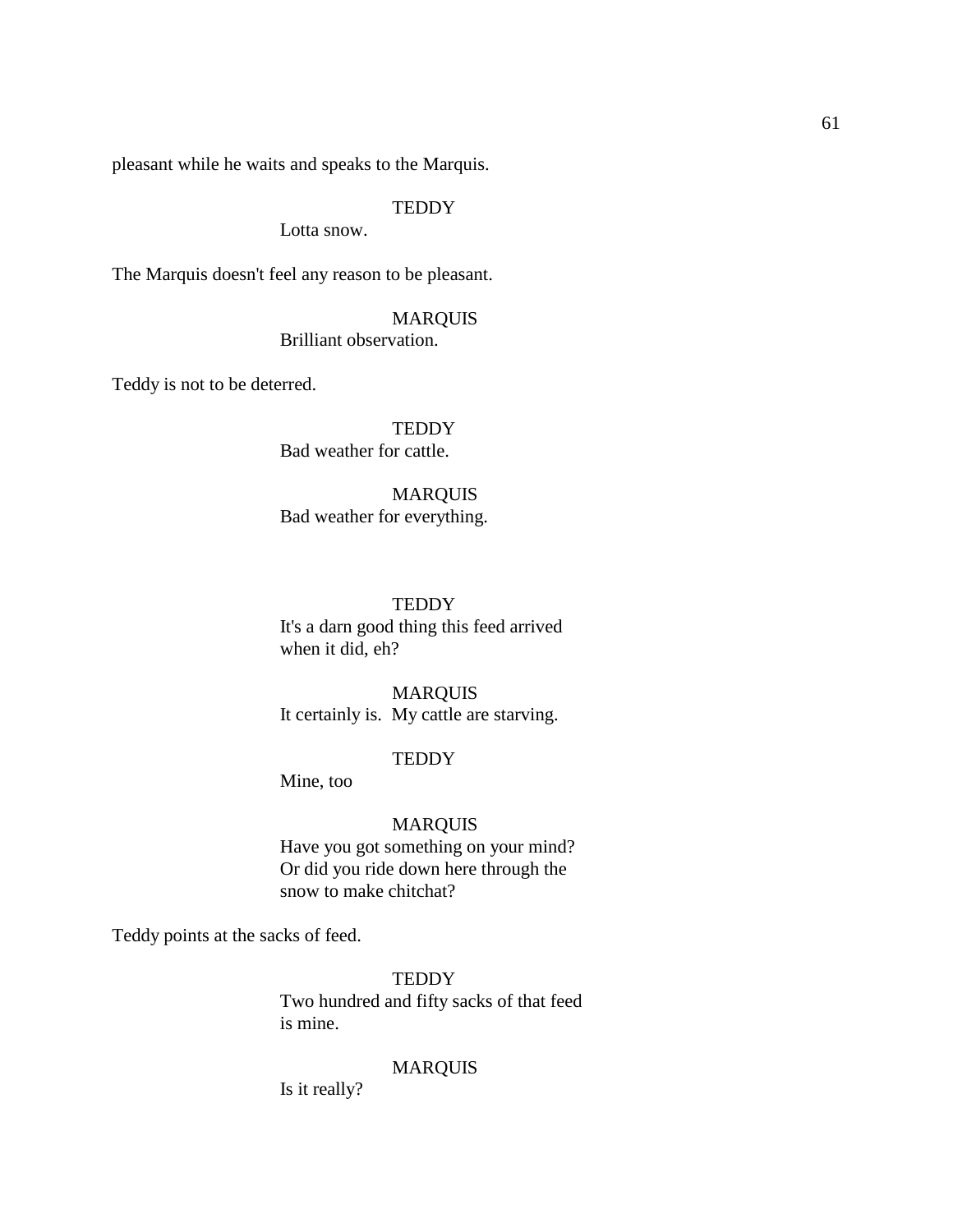#### **TEDDY**

It certainly is, all paid for, too.

## MARQUIS

Sadly, though, I am commandeering all of the feed on this train. The feed *you*  paid for simply hasn't arrived yet.

Teddy's pleasant demeanor vanishes.

#### **TEDDY**

That feed is all that stands between life and death for my cattle.

## MARQUIS

I'm very sorry to hear that, Rosenfeld. But having set fire to over thirty-five thousand sides of my own beef, I am not losing another cow if I can bloody well help it! Certainly not because of you! Is that clear?

The Marquis waves his hands indicating his twenty burly RANCH HANDS, presently hauling big bags of feed, but watching this exchange closely. Teddy surveys the situation cooly. He looks the Marquis directly in the eye.

#### **TEDDY**

You, sir, are a thief!

The Marquis' crazy eyes light up. He points straight at Teddy.

MARQUIS You and I will settle this like gentlemen on another day.

**TEDDY** We most certainly will, *Monsieur Marquis*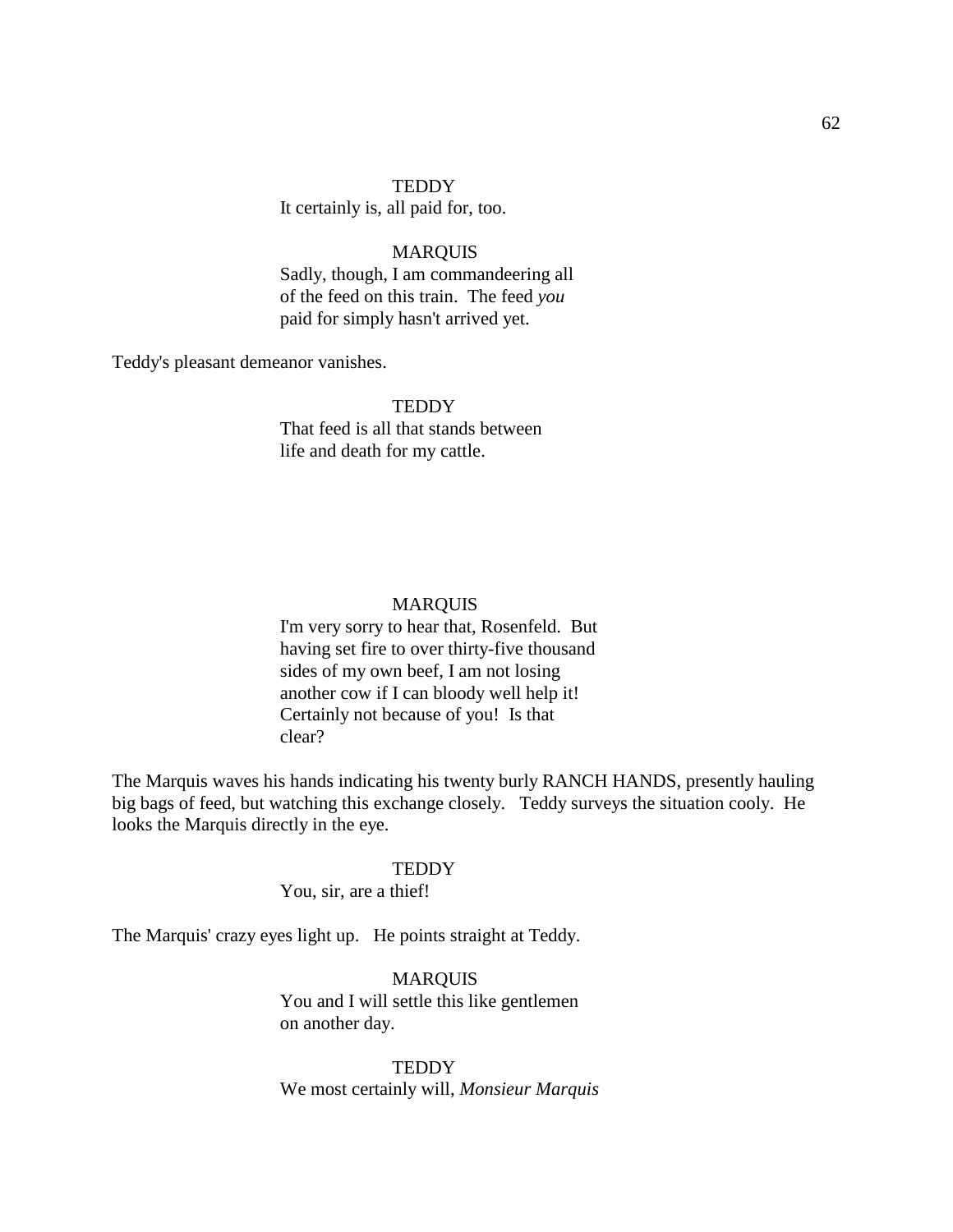## *de la Nothing!*

Teddy and his men turn their wagons around and leave. The Marquis is beginning to look like a bona fide crazy man.

## DISSOLVE:

## EXT. BAD LANDS – DAY

It's still snowing like all get out. Teddy and his men ride the range looking for stray cows and herding them to the trees and shelter. They continually come across frozen cows covered with snow. Frozen cattle dot the landscape. Gregor Lang rides up beside Teddy.

#### GREGOR

The Marquis is a famous duelist, Teddy, he's supposed to've killed a number of men back in France. Ya don't want to be gettin' into any scrapes with him then.

#### **TEDDY**

I'd say it's too late for that now, Gregor. I insulted his honor. So be it. It's sad, but the Marquis is insane. And none of this  $-$ 

(he indicates the landscape) — Is making him any saner.

#### GREGOR

All I'm sayin' is, don't be gettin' into any duels with the man. He'll kill ya without thinking twice.

#### **TEDDY**

Thank you, Gregor, I'll keep it in mind.

Teddy spurs his horse riding after a stray cow stuck in the snow. Gregor watches, shaking his head.

DISSOLVE:

## EXT. CHATEAU DE MORES – NIGHT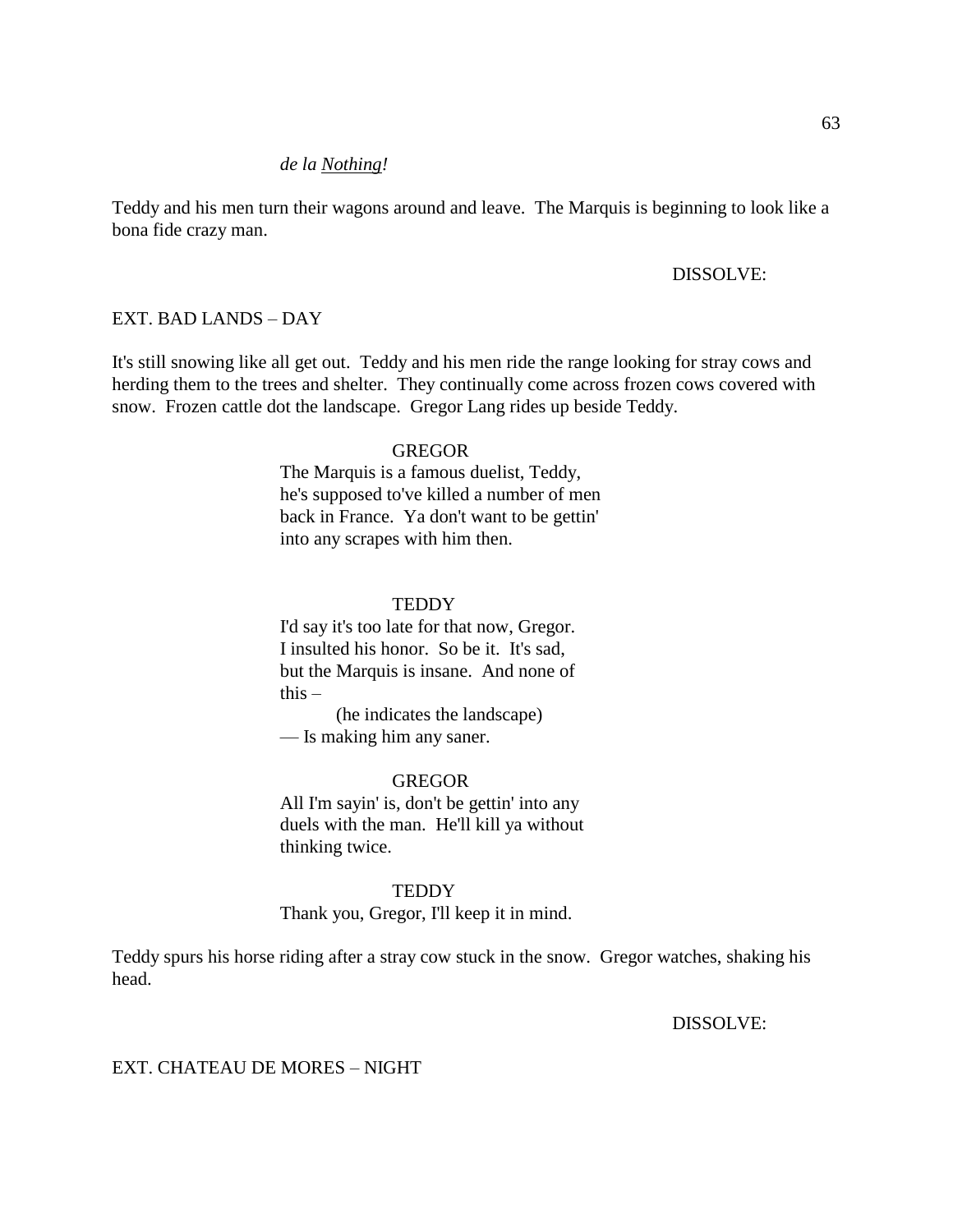Snow continues to float down on the snow-covered Chateau de Mores. The sounds of the Marquis and his wife, Medora, having a huge argument and altercation, including glass throwing and physical blows can be heard coming from within the Chateau.

## INT. CHATEAU DE MORES/ LIVING ROOM – NIGHT

Medora, now sporting a black eye, backs up to the fireplace mantel. Her hand goes around an ornate sculpture which she picks up. The Marquis sees this and his angry eyes widen.

#### MARQUIS

Be careful, that's a priceless heirloom that belonged to my Great-grandmother.

#### MEDORA

Oh, really? (she smashes it) Not anymore!

## MARQUIS

You'll pay for that!

#### MEDORA

I already have! Remember, most of the money you're losing came from me and my father.

#### MARQUIS

(furious) You'll pay for that, too!

#### MEDORA

I pay for everything around here! You bungle things, then come home and take it out on me! I am not the reason your business is failing.

## MARQUIS

My business is *not* failing!

## MEDORA

Oh, excuse me, I'm using the incorrect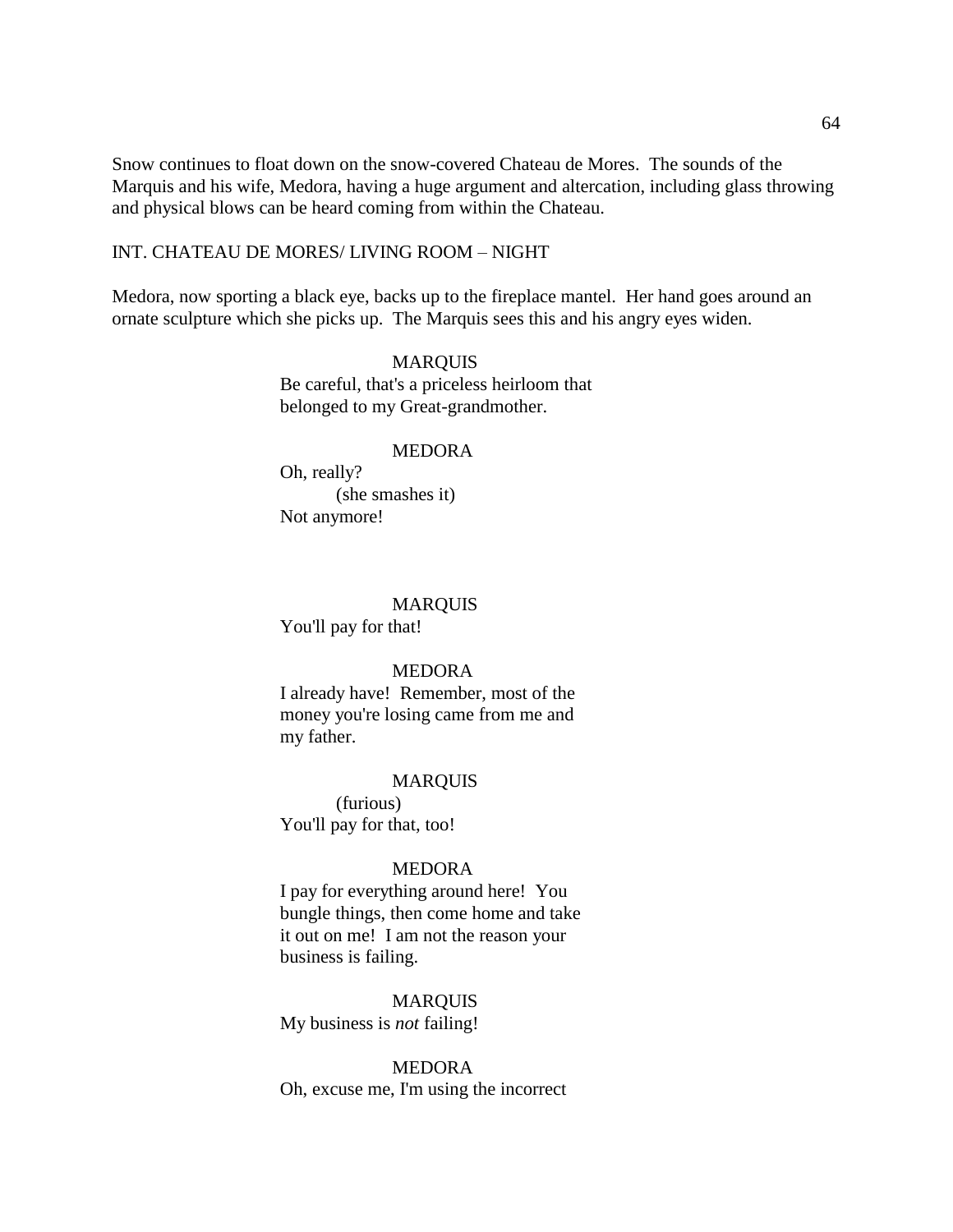tense – your *failed* business.

MARQUIS My business has not failed!

#### MEDORA

(snotty)

That's right, you still have your fences, and your branding irons, and your empty hotel. If you call what you've done in the cattle business a success, then you could also say the south won the Civil War, right?

The Marquis advances on Medora with his fists clenched.

## MARQUIS

I'm going to make certain that if those are the thoughts you think, at least you won't be able to speak them for a while.

#### MEDORA

And why is that?

## MARQUIS

Because I am going to knock your teeth down your throat!

The Marquis begins hitting Medora like she's a punching bag.

The SERVANTS watch this display of fisticuffs covering their eyes and wincing.

DISSOLVE:

## EXT. CHATEAU DE MORES – NIGHT

Medora sneaks out of the chateau carrying a single valise. Her face is black and blue and swollen – she's had the hell beaten out of her. Medora quietly steps into the barn where she is met by a sympathetic GROOM who hands her the reins and helps her onto a waiting saddled horse.

#### MEDORA

Thank you, Ike.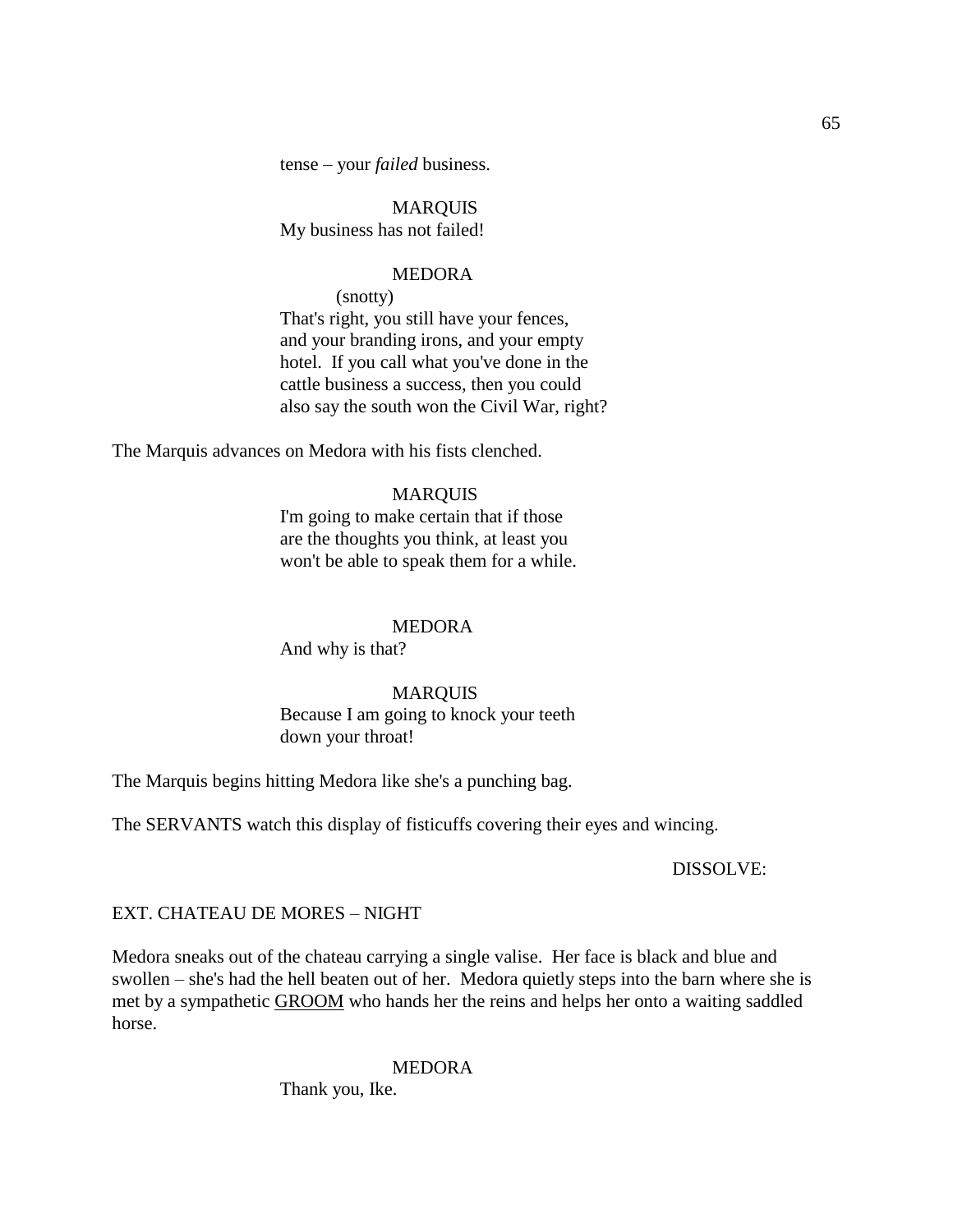#### GROOM

My pleasure, ma'am. No man should treat his wife the way the Marquis treats you. You can't treat a horse that way.

#### MEDORA

(nods) But you be careful. The Marquis could very easily take this out on you as anyone.

#### GROOM

I will, ma'am. And someday he'll get his comeuppance, you'll see. I just hope I'm there to see it.

## **MEDORA**

You and everybody else. If you ever get to New York City, Ike, contact me. I'll give you a nice dinner.

# GROOM Thank you, ma'am, I will. Be careful.

Medora snaps the reins and rides the horse away through the billowing snow.

## DISSOLVE:

## EXT. ELKHORN RANCH – NIGHT

Medora comes riding up to Teddy's ranchhouse, covered with snow and nearly frozen, and pounds on his front door. After a moment, Teddy answers the door, half asleep and pulling a warm coat around his shoulders. Teddy sees Medora bruised face and gasps.

#### **TEDDY**

Oh my God, Medora, what happened?

#### MEDORA

(shivering) Can I come in?

#### **TEDDY**

Of course, come in.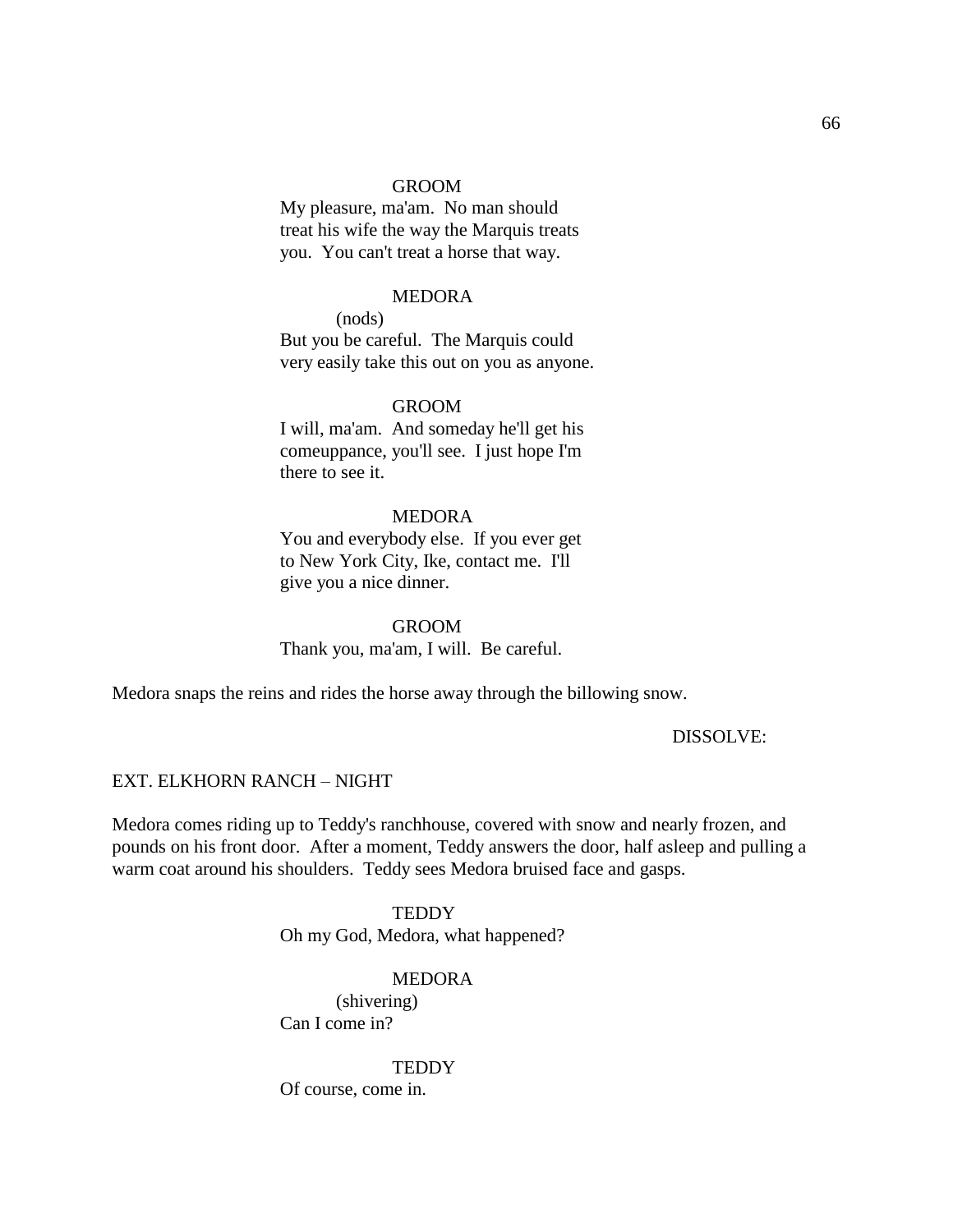Medora enters and Teddy shuts the door.

## INT. ELKHORN RANCHHOUSE – NIGHT

Teddy shows Medora in, then he tosses a big log on the smoldering embers in the fireplace. Medora takes off her wet coat, drops into an easy chair and begins to sob.

# MEDORA

Teddy, you've got to help me get away from here.

## **TEDDY**

(shocked) Did the Marquis do this to you?

## MEDORA

(nods) Who else?

Teddy shakes his head sadly, rubbing his chin.

## **TEDDY**

I'm afraid to say this, Medora, but your husband is insane.

#### MEDORA

I agree. That's why I have to get out of here. The next time he'll kill me for certain.

## **TEDDY**

The next time he sees me he intends to kill me, too.

# MEDORA

Then you've got nothing to lose, right? Will you help me get out of here, Teddy?

#### **TEDDY**

(nods)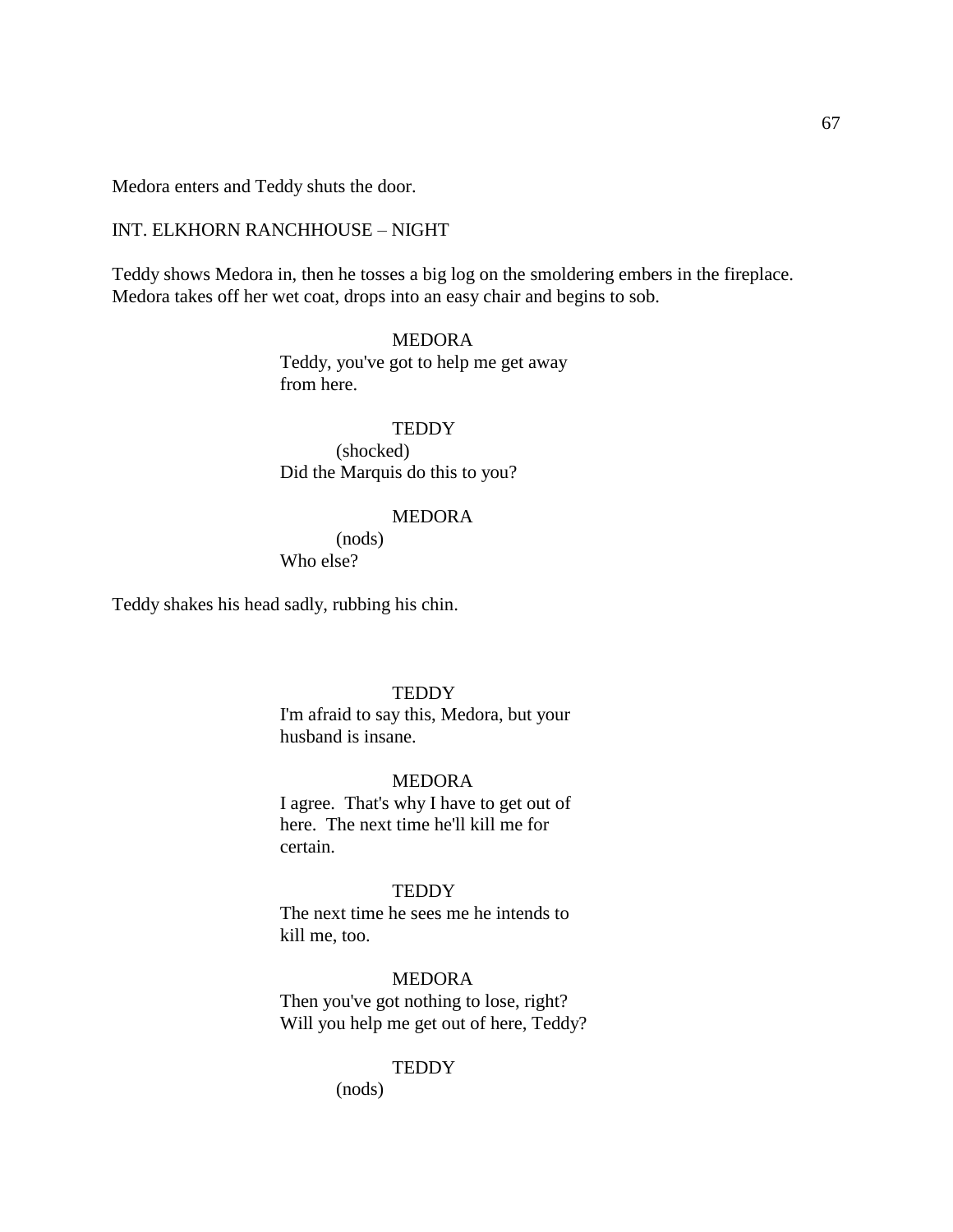Of course, Medora. How can I help you?

## MEDORA

There's an eastbound train in the morning. If try to get on board here he'll most certainly stop me. That's why I'd like to catch the train in Dickinson.

#### **TEDDY**

That's a good idea, but it's over forty miles away, Medora, and it's still snowing quite hard.

Medora begins crying again.

#### MEDORA

I don't know what else to do, Teddy. If he finds me, he'll kill me.

## **TEDDY**

Then we'll get you to the train in Dickinson. It's going to be a long, cold ride.

## MEDORA

My marriage has been a long, cold ride.

## **TEDDY**

Well, here comes another one.

## EXT. BAD LANDS – NIGHT

A buckboard bounces across the snowy landscape of the Bad Lands, lit by a cloud-enshrouded moon. Snowflakes continue to fall. Teddy and Medora are steated in front of the carriage, wrapped in blankets and covered in snow. They pass many frozen cattle carcasses. With steam billowing out of their mouths, Teddy and Medora sing Gilbert & Sullivan songs to keep their minds off how cold they are.

## TEDDY & MEDORA

(singing) . . . I polished that handle so carefully/ That now I am the ruler of the Queen's navy/ And when the cold winds blow/ I generally go below/ To seek the seclusion that my cabin grants/ And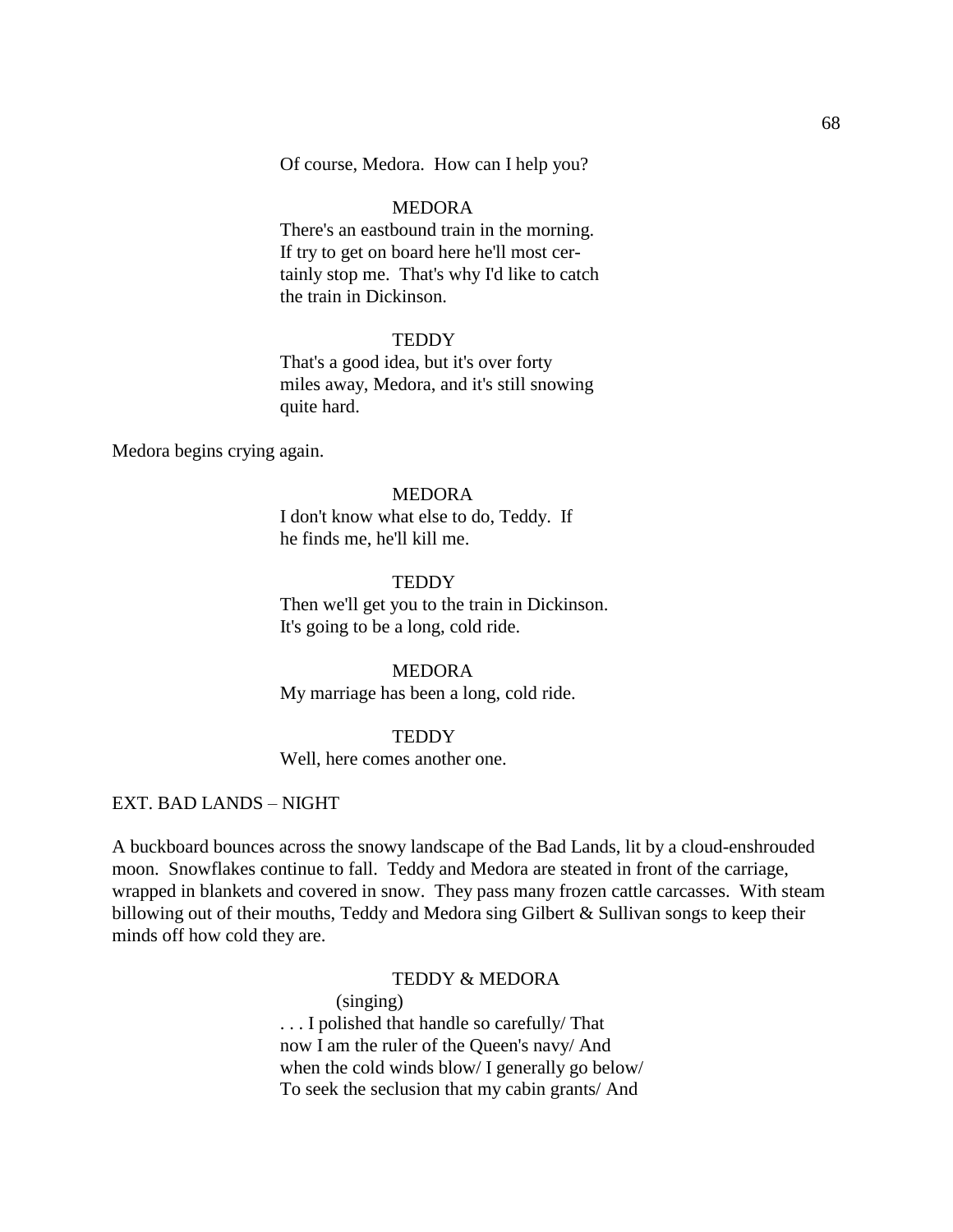so do my sisters and my cousins and my aunts/ And so do my sisters and my cousins, whom I reckon by the dozens/ And my Aunts . . .

As cold as they are, they cannot help but laugh.

## DISSOLVE:

## EXT. THE BAD LANDS – NIGHT

It's still snowing and the buckboard keeps bouncing along in the moonlight. Teddy and Medora are still singing, through chattering teeth, but it's not very funny anymore, at least not to them.

#### TEDDY & MEDORA

(singing; teeth chattering) . . . I am the very model of a modern Major-General/ I've information vegetable, animal, and mineral/ I know the kings of England and I quote the fights historical/ From Marathon to Waterloo in order categorical . . .

The buckboards keeps moving along . . .

## DISSOLVE:

# INT. CHATEAU DE MORES – MORNING

The Marquis comes stumbling down the wide staircase in his silk bathrobe, his hair sticking up. He sees a frightened-looking, female **HOUSEKEEPER** scurry past and calls to her.

## MARQUIS

You there, have you seen my wife?

## HOUSEKEEPER

(obsequious) No, sir. Not this morning.

The Housekeeper exits hastily. The Marquis shrugs, calling after her ...

## MARQUIS

Bring me breakfast.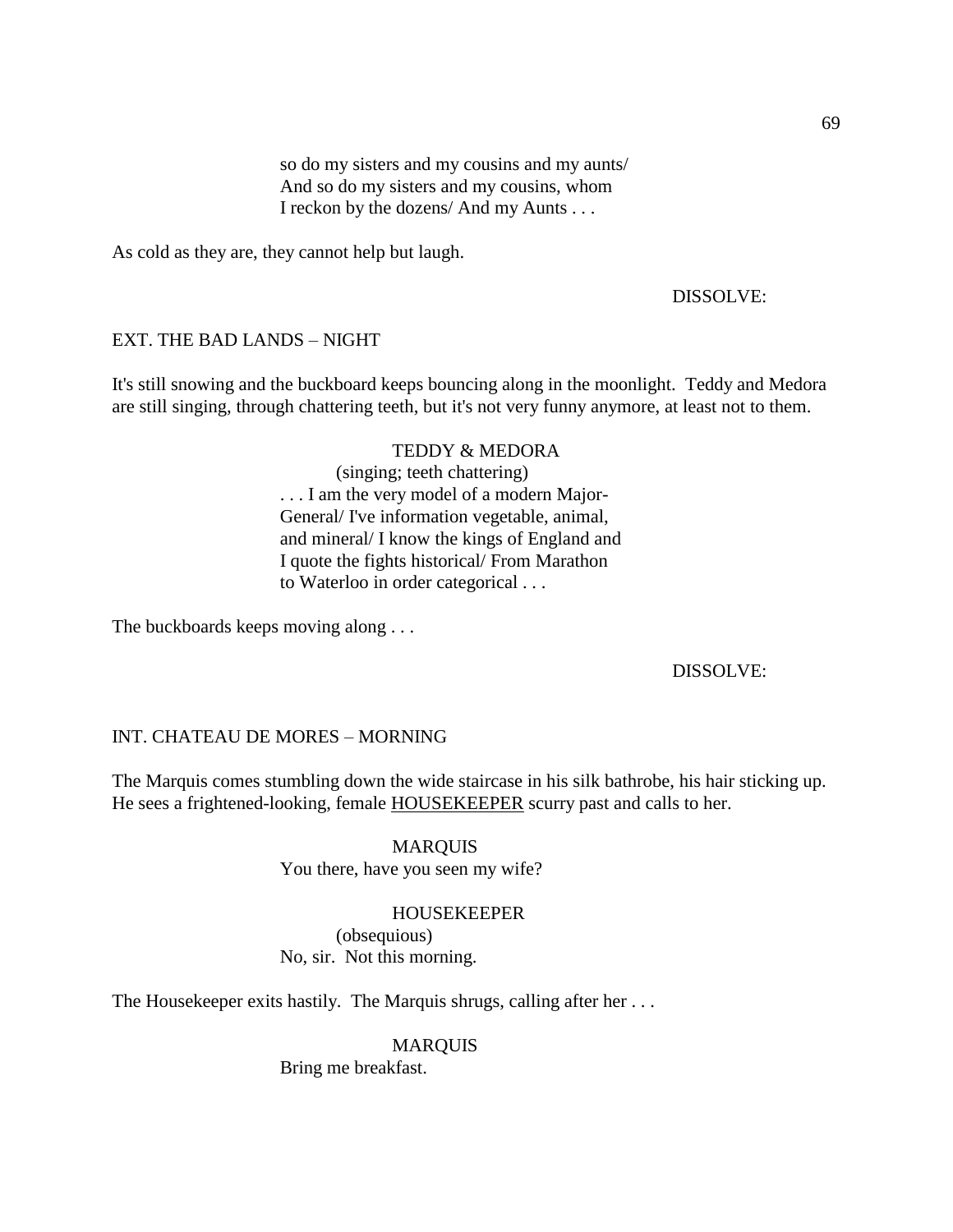## INT. CHATEAU DE MORES/ DINING ROOM – MORNING

The Marquis eats his breakfast. A **SERVANT** brings him more food.

#### **MARQUIS**

Have you seen my wife?

## SERVANT

No, sir. I haven't.

The Servant exits. The Marquis looks befuddled, then it hits him. She's gone. The Marquis jumps to his feet knocking dishes on the table over.

#### MARQUIS

Where is she? Somebody tell me!

There's nobody there to tell him anything. The Marquis bolts out of the dining room.

# INT. CHATEAU DE MORES/ KITCHEN – MORNING

The Marquis stomps into the kitchen, where all of his help are cowering – three **SERVANTS** and three HOUSEKEEPERS.

#### MARQUIS

Where is she? You! (points in the face of cute young housekeeper) Tell me where my wife is or I'll have you flogged!

## CUTE HOUSEKEEPER

I don't know, sir. She was gone when I looked in her room first thing this morning. She must've left during the night.

All of the other Servants and Housekeepers quickly agree. The Marquis' jaw clenches, his eyebrows raise up as his nutty-looking eyes bug out.

## MARQUIS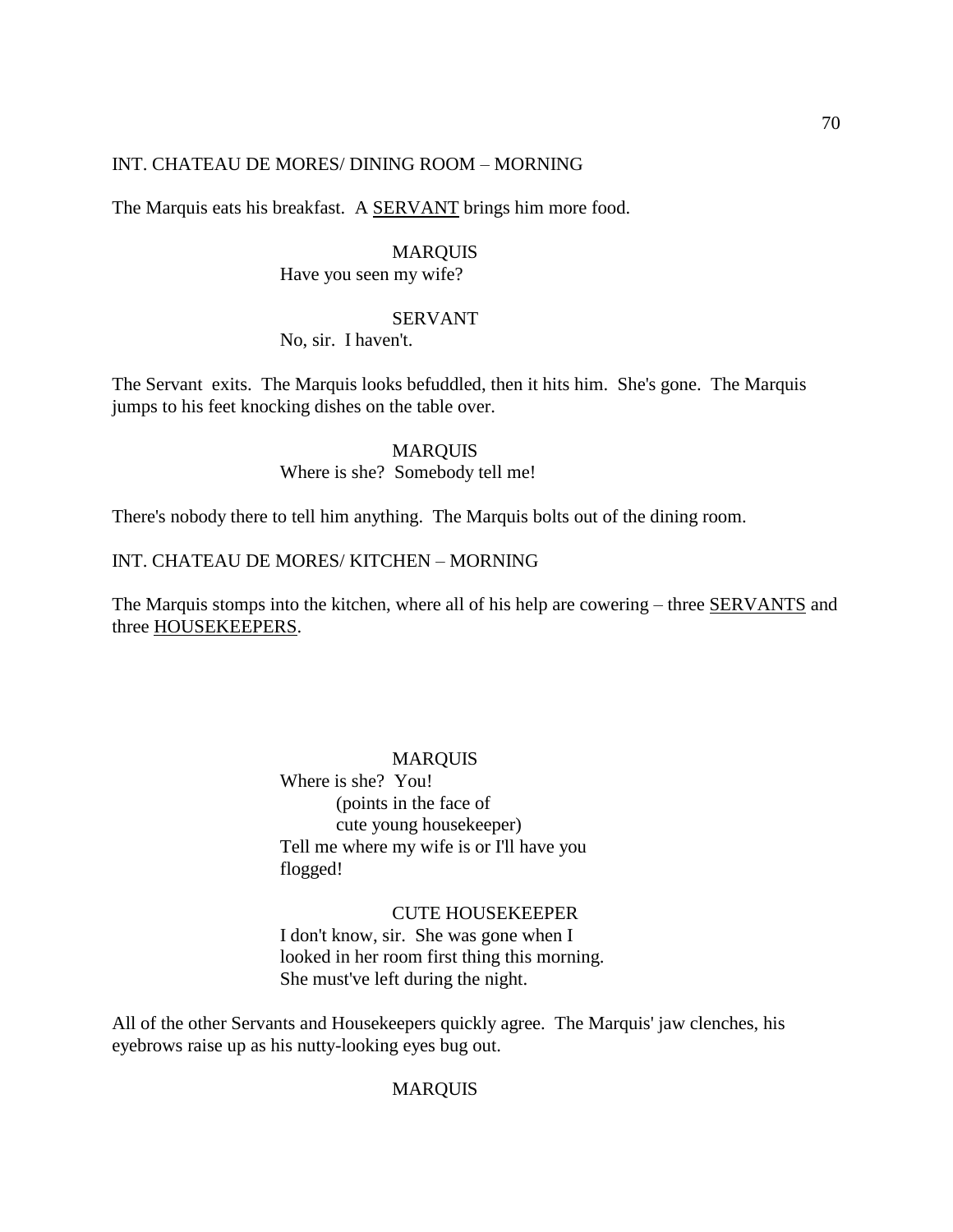She thinks she can leave me? Me? The Marquis de Mores? No woman leaves me! Not now, not ever!

The Marquis bolts out of the kitchen. The help all sigh upon his departure.

## EXT. THE BAD LANDS – DAY

The Marquis and his men ride the snow-covered range looking for Medora. It still snowing and doesn't look like it's ever going to stop. As the Marquis and his men ride over a rise who should they come across but Teddy by himself in his buckboard returning to his ranch. The Marquis eyes him suspiciously.

#### MARQUIS

What are you doing out here?

# **TEDDY** Seeing the sights, and you?

## MARQUIS

Uh . . . None of your business. And you and I still have a score to settle.

## **TEDDY**

Any time you say. How about now?

## MARQUIS

Later.

The Marquis spurs his horse and rides away, his men following after. Teddy watches him go, then snaps his reins and continues in the opposite direction.

EXT. THE BAD LANDS – DAY

As the snow drifts down, a steam-powered locomotive chugs across the Bad Lands. As our view gets closer and closer, we finally see that Medora is seated within, looking pensively out the window at the passing buttes. Her breath steams up the window.

DISSOLVE:

EXT. THE BAD LANDS – DAY

Out riding the snowy range, Teddy and his men, all chilled to the bone, can only find frozen cattle; one frozen cow after another after another . . . As hard as they search, they can find no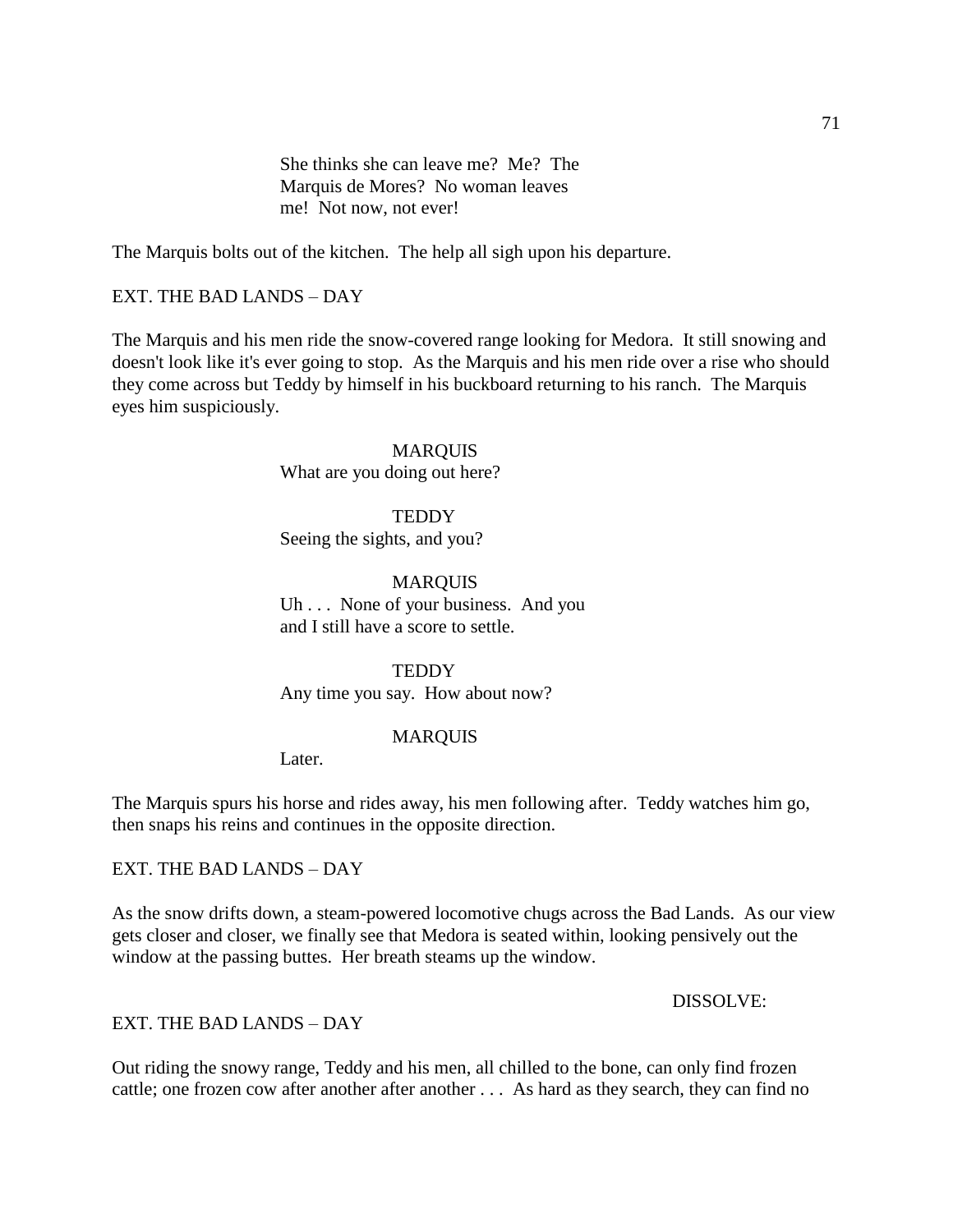living cattle. Teddy shakes his head sadly.

## **TEDDY**

Well, I suppose that my days as a cattle rancher are officially over.

Gregor mutters beside Teddy.

#### GREGOR

At least we sold off nearly half of the herd before this bloody snowstorm came. It's not a total lose.

#### **TEDDY**

Close enough for me. When things go sour, they really go sour. What else could go wrong now, I ask you?

In answer to Teddy's question, he breathes on his glasses to clean them and the lenses crack. Teddy puts them back on his nose.

## **TEDDY**

(sardonically) Well, that's just bully. (he looks up to heaven) Anything else?

Just then, Lincoln Lang's horse slips on the ice throwing him to the hard frozen ground where he doesn't get up. Teddy and Gregor quickly ride over to him, jumping down from their horses and dashing up to him. Lincoln is half-buried in a snowdrift.

## **GREGOR**

Are you all right, then?

Lincoln tries to sit up and can't.

LINCOLN (gritting his teeth) I think I broke something. I'm not sure if it's my leg or my hip, or both.

**TEDDY** Don't move, we'll get you out of here.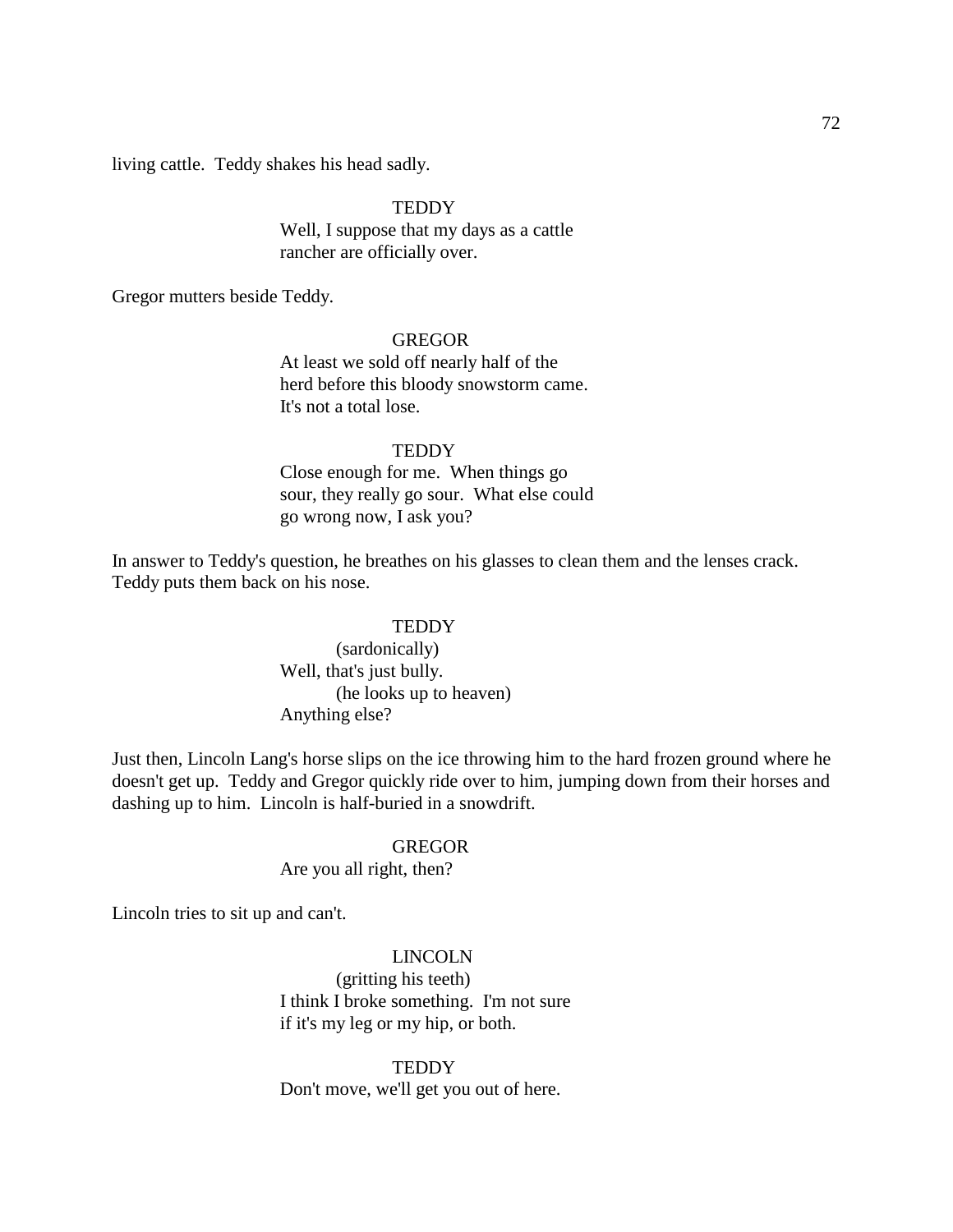(to Gregor) Stay with him.

GREGOR Where are you going?

#### **TEDDY**

I'm going to make a sledge. I'll be right back.

Teddy takes his hatchet and chops off two long limbs of a tree. He ropes the poles together, stretches a blanket across the ropes, then attaches both poles to his saddle. The other Cowboys have ridden up and help load Lincoln on the sledge.

#### GREGOR

Should we take him home?

### **TEDDY**

# (shakes his head) Too far. Let's take him into Medora.

They all ride away, Lincoln moaning every time the sledge hits a bump.

### DISSOLVE:

### INT. THE PYRAMID HOTEL & SALOON – DAY

Teddy and his frozen, snowy men enter the Pyramid Hotel & Saloon carrying Lincoln on the sledge. The Saloon Gal we met earlier comes over to tend to Lincoln. The rest of the men, including Teddy, all step up to the bar and have a drink to warm up.

### **TEDDY**

It's on me, gentlemen.

Gregor and three Cowboys answer simultaneously to the Barkeep.

### MEN

Whiskey.

#### **TEDDY**

Uh, beer, I suppose.

The Barkeep pours each man a shot of whiskey, then draws Teddy a beer. Teddy raises his glass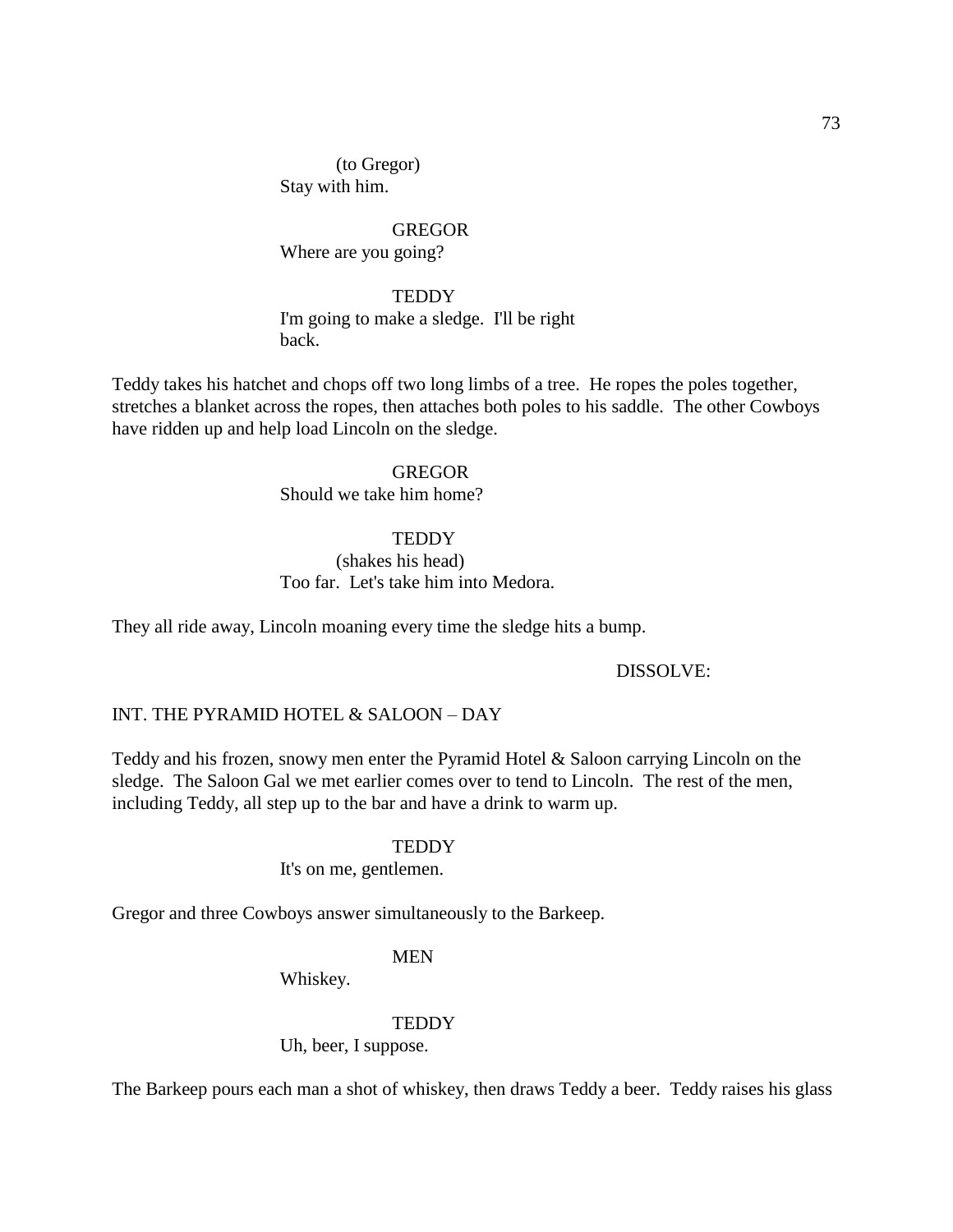for a toast.

### **TEDDY**

Well, they don't call them the Bad Lands for nothing. Here's to the Bad Lands.

#### MEN

(mumble in response) Bad Lands.

Just as they are all about to drink, the doors swing open in come the Marquis and his men, frozen from riding the range.

The Marquis shakes the snow off his hat, stating for one and all to hear ...

### MARQUIS

All of my cattle are dead. I am ruined.

Teddy adds in . . .

#### **TEDDY**

Me, as well.

# MARQUIS

(looks sharply at Teddy) Ah, you! (points) Did you help my wife get to the train last night?

### **TEDDY**

(nods) I did. I saw her safely aboard the eastbound train, you need have no worries on that account.

MARQUIS And what concern is it of yours, I'd very much like to know?

#### **TEDDY**

(calmly)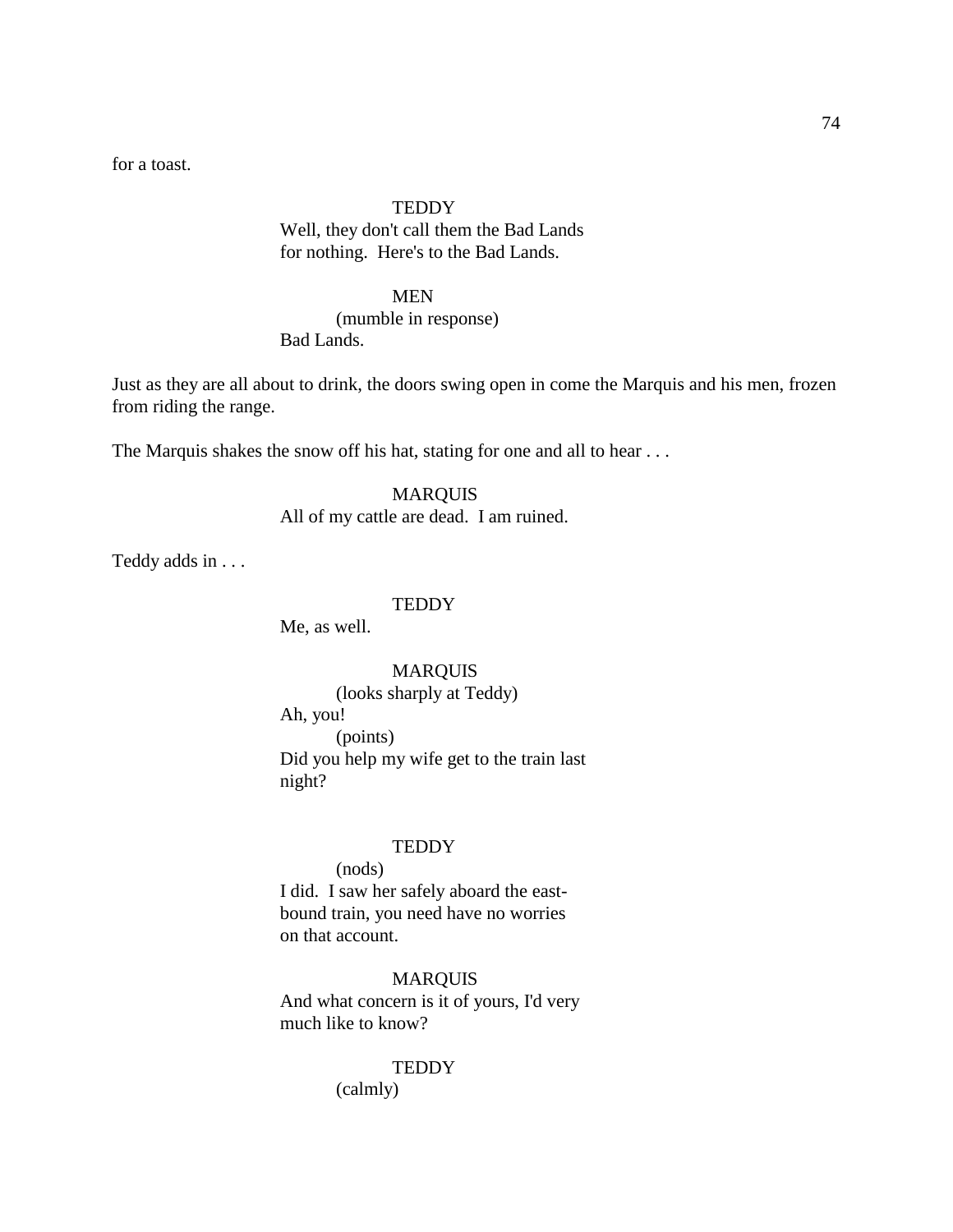It only became my concern, my dear Marquis, when your wife arrived at my door in the middle of the night with a black eye, a split lip, and Lord knows what other bruises, recently inflicted by *you*.

(everybody frowns hearing this new information, particularly the Saloon Gal) I'm not certain where you hail from, sir, but where I come from, we don't hit women. And if one should arrive at our door in distress in the middle of the night, we help them.

Teddy casually sips his beer. The Marquis steps directly up to Teddy

# MARQUIS

Do you now? (announcing) Then right this very minute, you and I shall settle our dispute. Choose your weapon. Swords? Pistols? Or knives?

Teddy can't see anything clearly through his cracked glasses, as everyone else in the saloon notices.

#### **TEDDY**

Whatever weapon you choose is fine with me.

### MARQUIS

How gallant. Pistols!

#### **TEDDY**

(nods) Pistols it is.

Nobody else watching seems to think this is a very good idea. They all look at one another in anticipated dread.

The Marquis pulls out two Colt .45 pistol from his holsters, holds them up, then slams them both down on the bar in front of Teddy. All of the onlookers in the saloon look horrified. The Saloon Gal speaks for everyone.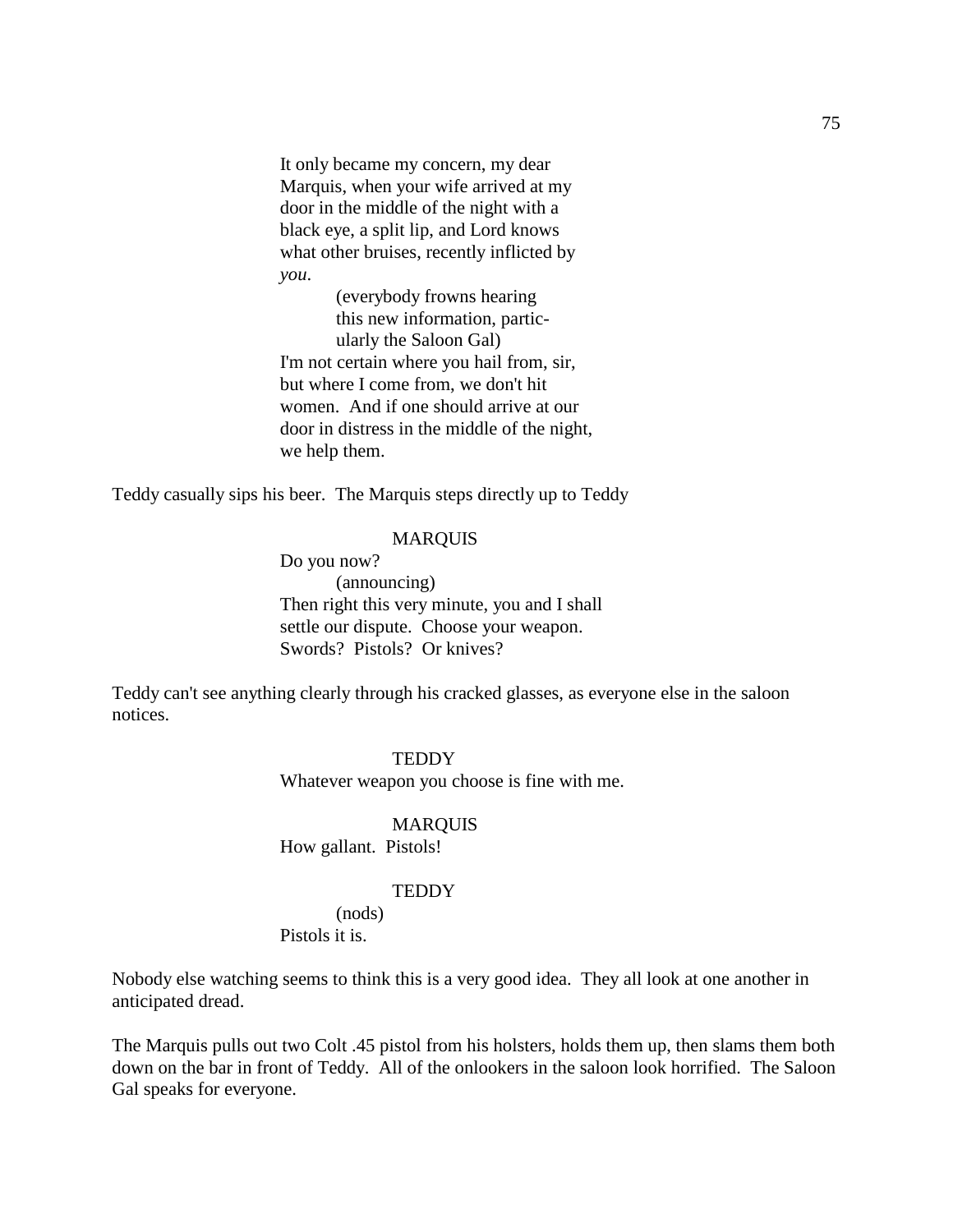#### SALOON GAL

It ain't fair shootin' a man with busted spectacles. It's murder.

There is a chorus of "Yeahs" and "Rights."

# MARQUIS

Well then, how about swords?

### **TEDDY**

I'm not much with a sword, but that's fine with me, too.

The Marquis steps right up to Teddy – the Marquis is a much bigger man – and points at Teddy's broken glasses.

### MARQUIS

You can't fight with a sword. That *would* be murder. And I'll be damned if I'll hang for killing *you!* Sadly, you Americans always have a some pathetic way out of defending your honor. It obviously doesn't matter very much to you.

#### **TEDDY**

It matters to me.

#### MARQUIS

Does it really? How amusing. Well, then, how about fisticuffs? Or are you too blind to defend yourself at all?

Teddy takes off his broken glasses.

**TEDDY** 

I see well enough for that.

### MARQUIS

Of course, I am much larger than you and I learned boxing in my years in the military, so, I suppose, this still is not fair.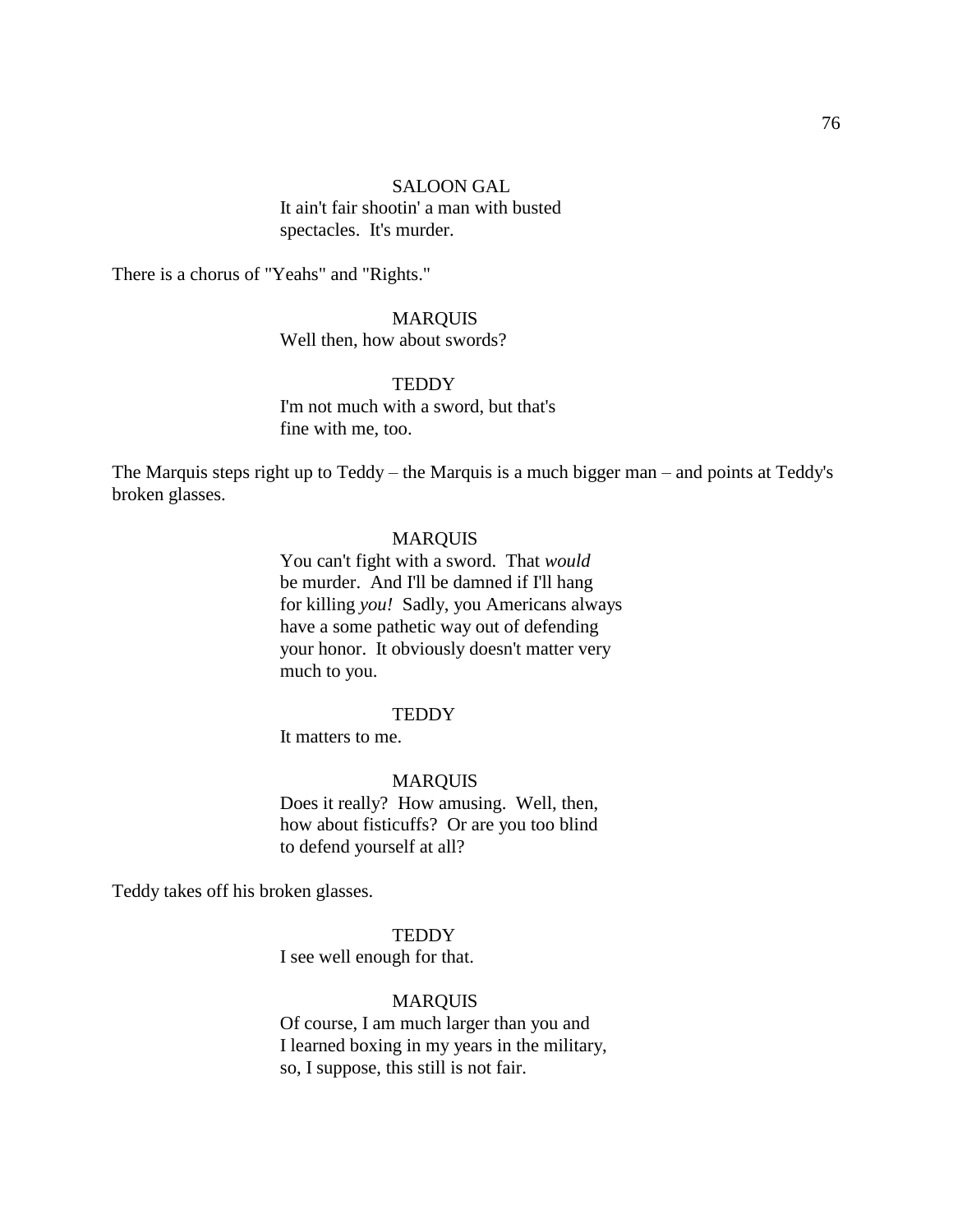Teddy takes off his coat.

#### **TEDDY**

### I'll take my chances.

The Marquis is pleasantly surprised. He too removes his coat.

### MARQUIS

(smiles) Will you? Remember, Rosenfeld, Jews can't fight.

#### **TEDDY**

Is that a fact? Are you acquainted with the Marquis of Queensberry's rules for fisticuffs?

### MARQUIS

He is my cousin. Three minute rounds and a ten-count, if I'm not mistaken.

#### **TEDDY**

(nods) That's correct.

The tables and chairs are pushed back to set up an impromptu ring. Gregor steps up.

#### GREGOR

I can referee, I've done it before. Gentlemen, no biting, kicking or gouging. Find a corner.

The Marquis and Teddy each step into a corner of the ring. Joe Ferris steps up to be the Marquis' corner man. The Cowboys step forward to be Teddy's corner men. Gregor nods his head. Lincoln watches from on top of a table, his leg in a crude splint.

# GREGOR

Keep it clean and commence boxing.

Teddy and the Marquis put up their dukes and proceed to box in the old style, with fists way up and out in front. The Marquis is taller, heavier, has a longer reach, and is clearly a competent boxer. Teddy, on the other hand, is short, compact, and highly energetic.

Immediately, it's Teddy on the offense circling the defending Marquis. They spend most of the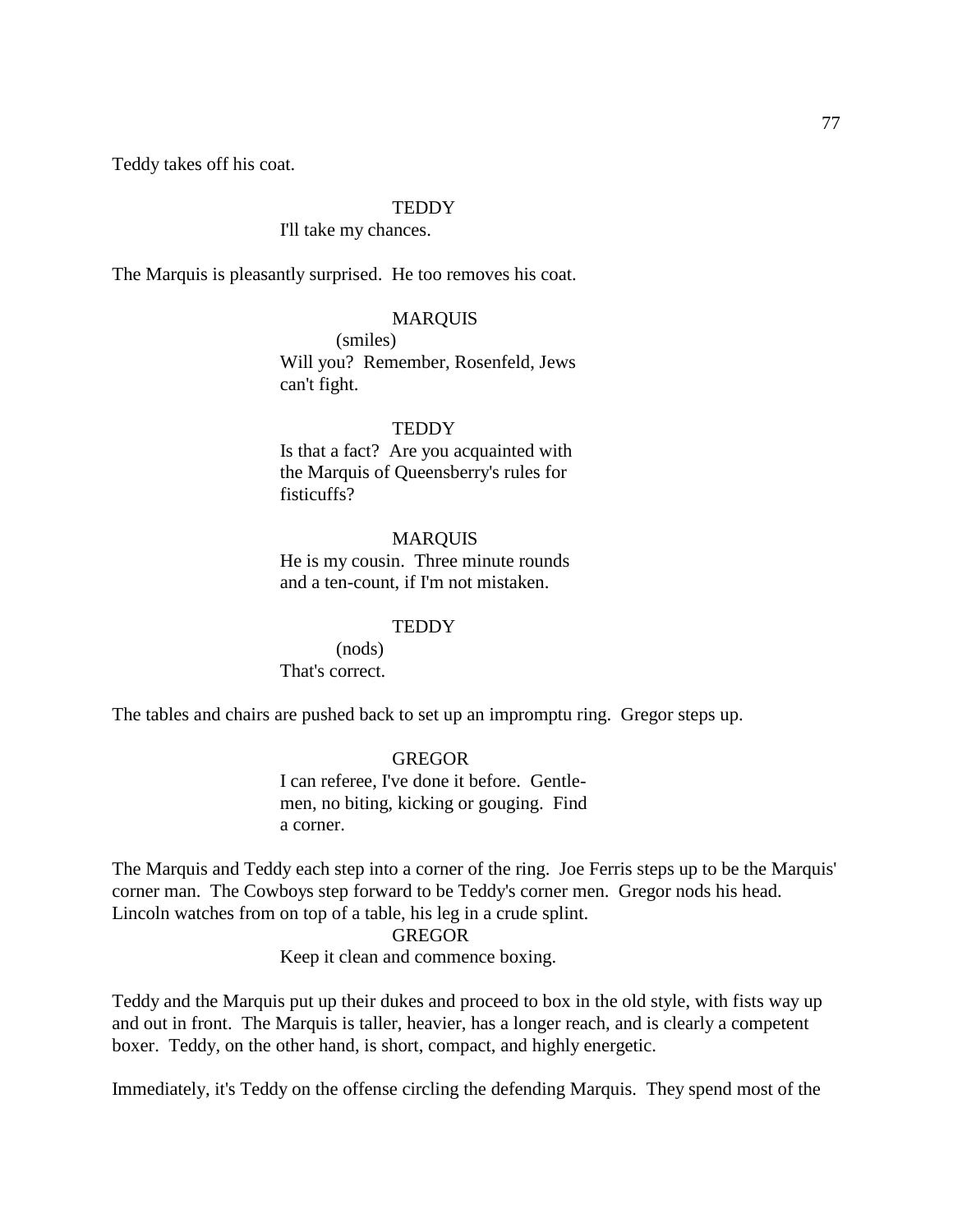first round checking each other out, throwing punches that the other blocks. The audience, like any crowd at a boxing match, starts to get antsy right away wanting to see a good fight. Teddy's compatriots still look highly doubtful.

### MARQUIS

(annoyed) Enough of this sparring, Rosenfeld. Throw a punch.

### **TEDDY**

(nods) All right.

Teddy fakes a punch toward the Marquis' nose. The Marquis raises his guard to block it, then Teddy lets him have a quick combination of punches: a right and a left to the Marquis' gut, then an uppercut to his chin, snapping his head back. The Marquis is momentarily stunned.

#### **TEDDY**

(grinning) Something along those lines?

The Marquis shakes his spinning head, then bares his teeth. That got him angry.

### MARQUIS

So, you've boxed before, eh?

#### **TEDDY**

I have.

MARQUIS Well, I was regimental champion three years running.

**TEDDY** I'm very pleased to hear it.

### MARQUIS

You will be.

The Marquis attacks. He pops Teddy three times in the face with left jabs, then follows through with a hard right cross to Teddy's nose. Teddy sails backward landing on his rear. He reaches up to find that his nose is now bleeding. Gregor stands over Teddy and starts to count . . .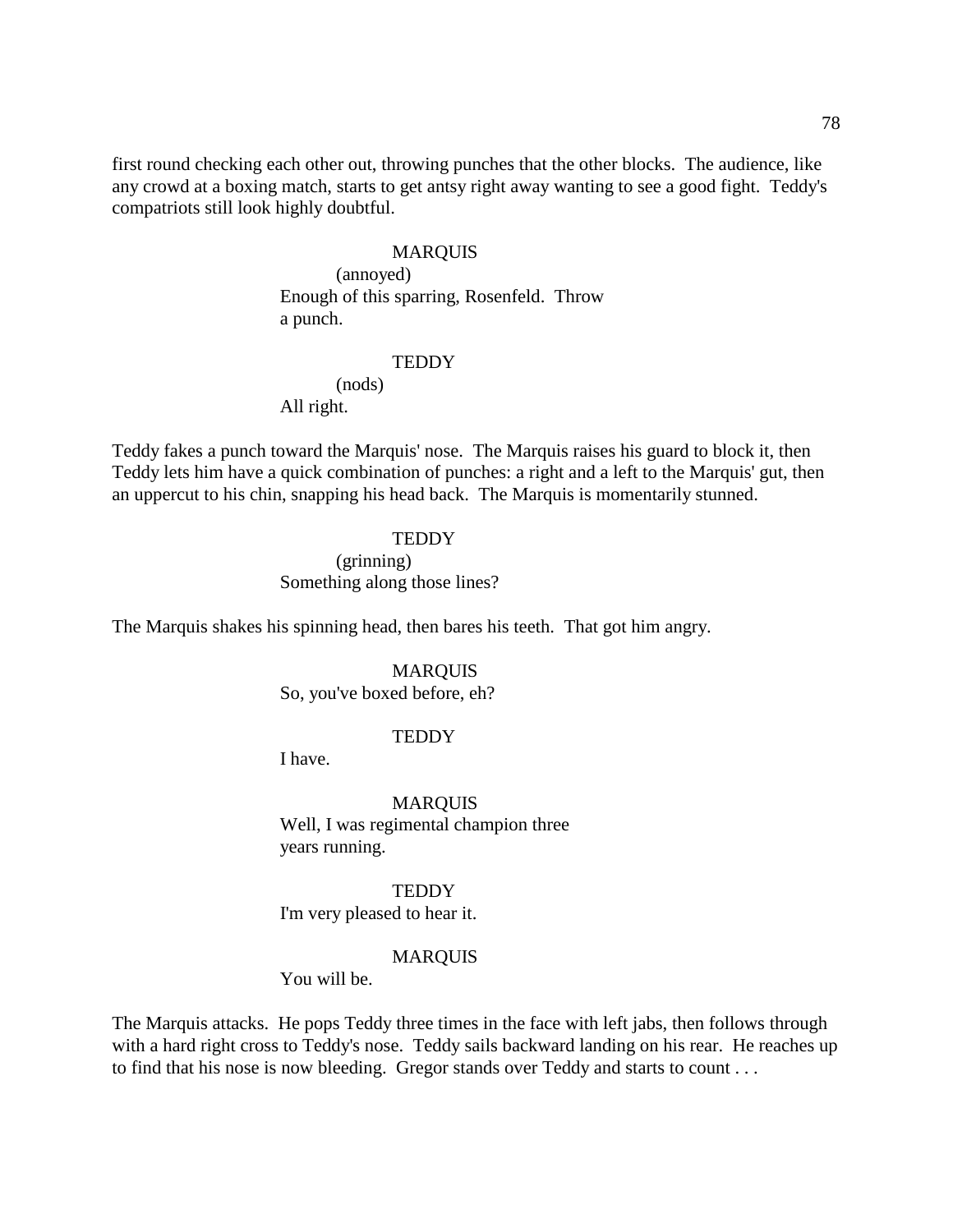### GREGOR

### One, two, three . . .

Teddy jumps to his feet and wipes his nose. As he moves back in for more, the Barkeep, with a pocket watch sitting on the bar in front of him, whacks a beer mug with a knife handle indicating the end of the first round. Teddy and the Marquis proceed to their neutral corners. Joe Ferris begins to massage the Marquis' neck. The Marquis turns to Ferris with a single raised eyebrow.

#### MARQUIS

# Your hands are filthy, don't touch me!

Ferris hastily removes his hands from the Marquis' neck.

Meanwhile, the Cowboys are busily cleaning Teddy up. They wipe the blood off his face with a towel, grabbing the bridge of his nose to stop the bleeding.

Gregor looks to the Barkeep, who nods and clanks the knife on the beer mug.

#### GREGOR

# Round two. Commence.

Teddy and the Marquis step out of their corners and approach each other warily. Once again, Teddy circles the Marquis, taking the offensive.

### MARQUIS

I've fought little bantam cocks like you many times before. All your dancing around won't help you now.

The Marquis attacks. In a flurry of fast jabs he pushes Teddy back against a chair, where he then begins to pummel him in the face. Teddy blocks most of the jabs, but at least one connects with his nose, and the blood starts flowing again.

#### MARQUIS

You're a bleeder, Rosenfeld. That's a big problem for a pugilist.

# **TEDDY**

Luckily, I only box in my spare time.

#### **MARQUIS**

When I'm through with you, you won't even want to box in your dreams.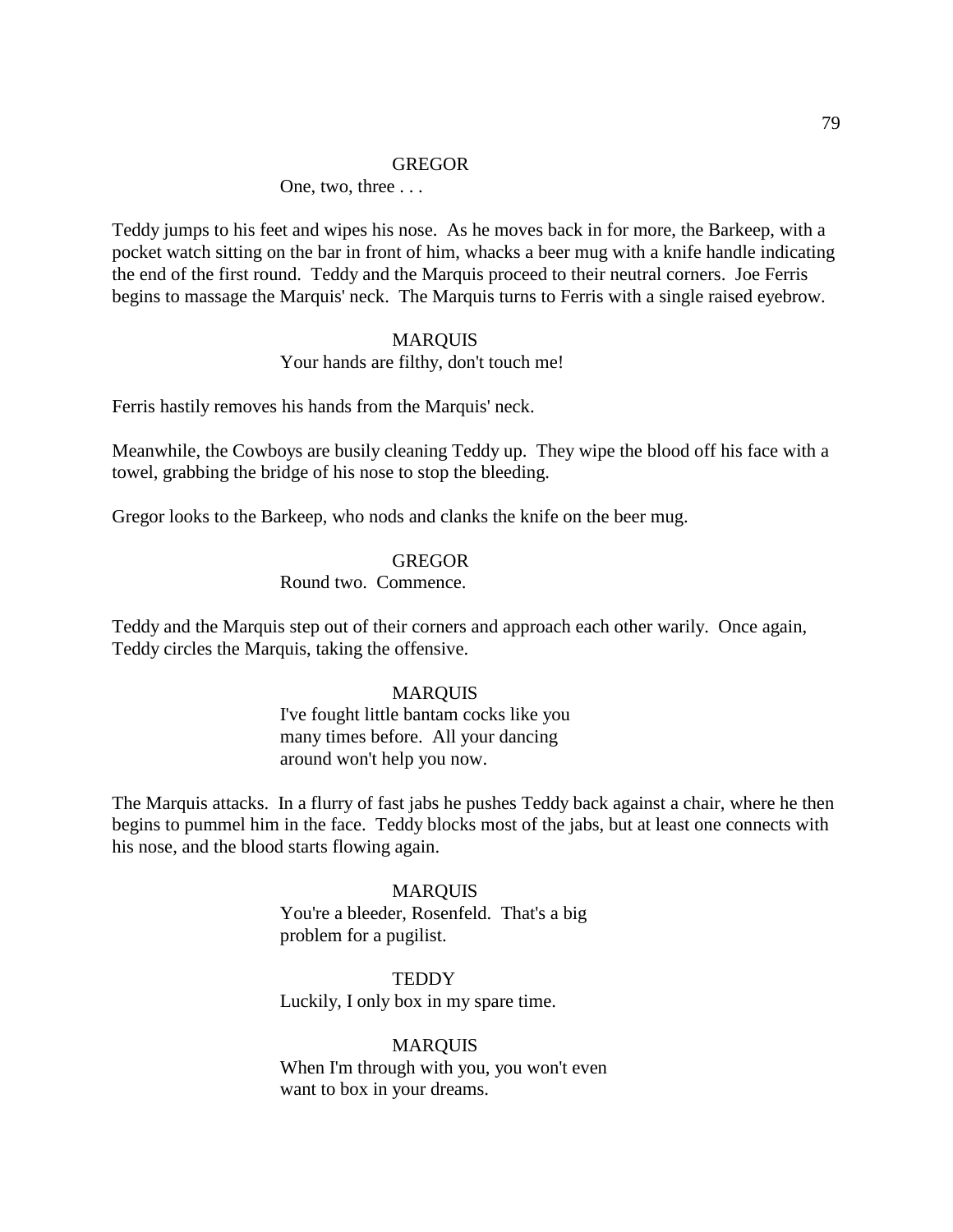The Marquis moves in on Teddy again, his fists flying. Teddy goes directly up between the Marquis' arms with a hard uppercut, slamming the Marquis' mouth shut, then follows through with a solid right to the Marquis' nose. He now sails backward onto his behind. Blood trickles from one nostril. The Marquis can't believe what's just occurred. Gregor steps up over him.

#### GREGOR

One, two, three . . .

The Marquis shakes his head, then rises to his feet with as angry of an expression as has ever crossed his face.

#### MARQUIS

You're dead! Now I'm going to annihilate you!

### **TEDDY**

Well, bully for you.

The Marquis moves in, flailing away with his fists. Teddy suddenly looks like he's in trouble. The Marquis backs Teddy up against a chair and pummels him unmercifully in the face. With a mighty right cross the Marquis whallops Teddy in the side of the head, sending him sailing onto his face on the floor with a thunk. Eveyone watching looks highly disappointed as Gregor steps over Teddy's body and starts counting . . .

#### GREGOR

One, two, three, four, five . . .

The Marquis starts to strut like a peacock, his fists raised over his head.

# **MARQUIS** I am the Marquis de Mores! Heir to the throne of France! No commoner can stand before me!

The Barkeep watches the sweep second hand near the twelve on the pocket watch.

### **GREGOR**

. . . Six, seven, eight, nine –

The Barkeep rings the knife handle on the beer mug.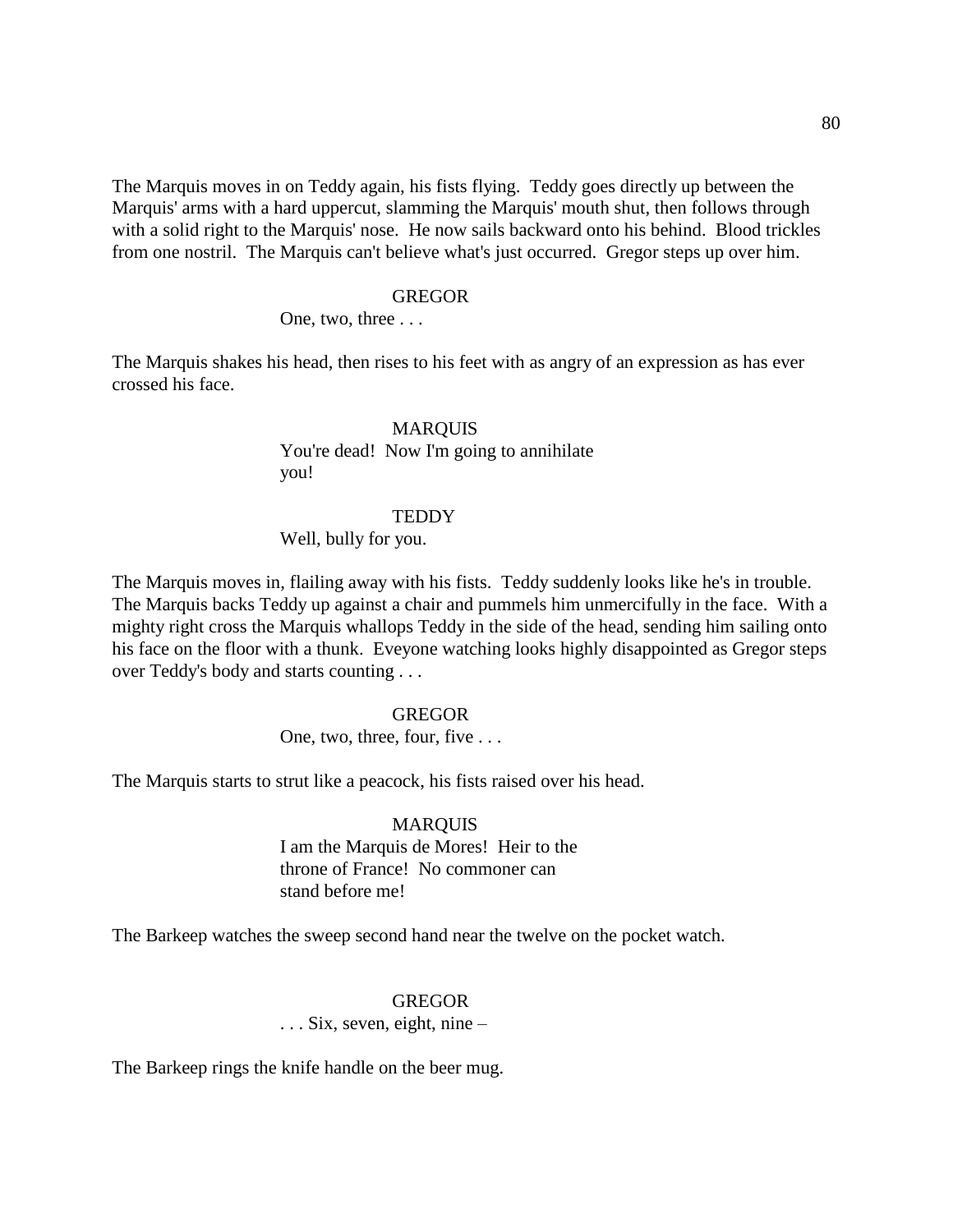The Marquis drops his fists, looking exasperated.

#### MARQUIS

Oh, for goodness sake!

The Cowboys haul Teddy into his corner and throw a mug of beer in his face. Teddy blinks his eyes, wiping beer off his cheeks. Teddy attempts to flex his right hand.

# **TEDDY**

The Marquis is a fairly good boxer. (Teddy leans over and whispers to Cowboy #1) I think I've broken a couple of my fingers.

COWBOY #1 You might wanna think about throwin' in the towel there, Mr. Roosevelt. He's a mean one.

### MARQUIS

(calling out) Perhaps you ought to consider it, Rosenfeld.

It shouldn't be too difficult for you, considering how good you are at quitting. That's why your out here to begin with, isn't that correct? As soon as you faced a hardship in your life you fled. Well, you face a much more serious hardship right now.

Teddy shakes his head, vainly trying to clear his vision. Everybody looks at him expectantly. Lincoln Lang, lying on a nearby table, holds his breath. Teddy gives his ringing head another shake. Gregor steps over him. Teddy looks up and there are two of Gregor.

> **GREGOR** Are you throwin' in the towel, then, Mr. Roosevelt?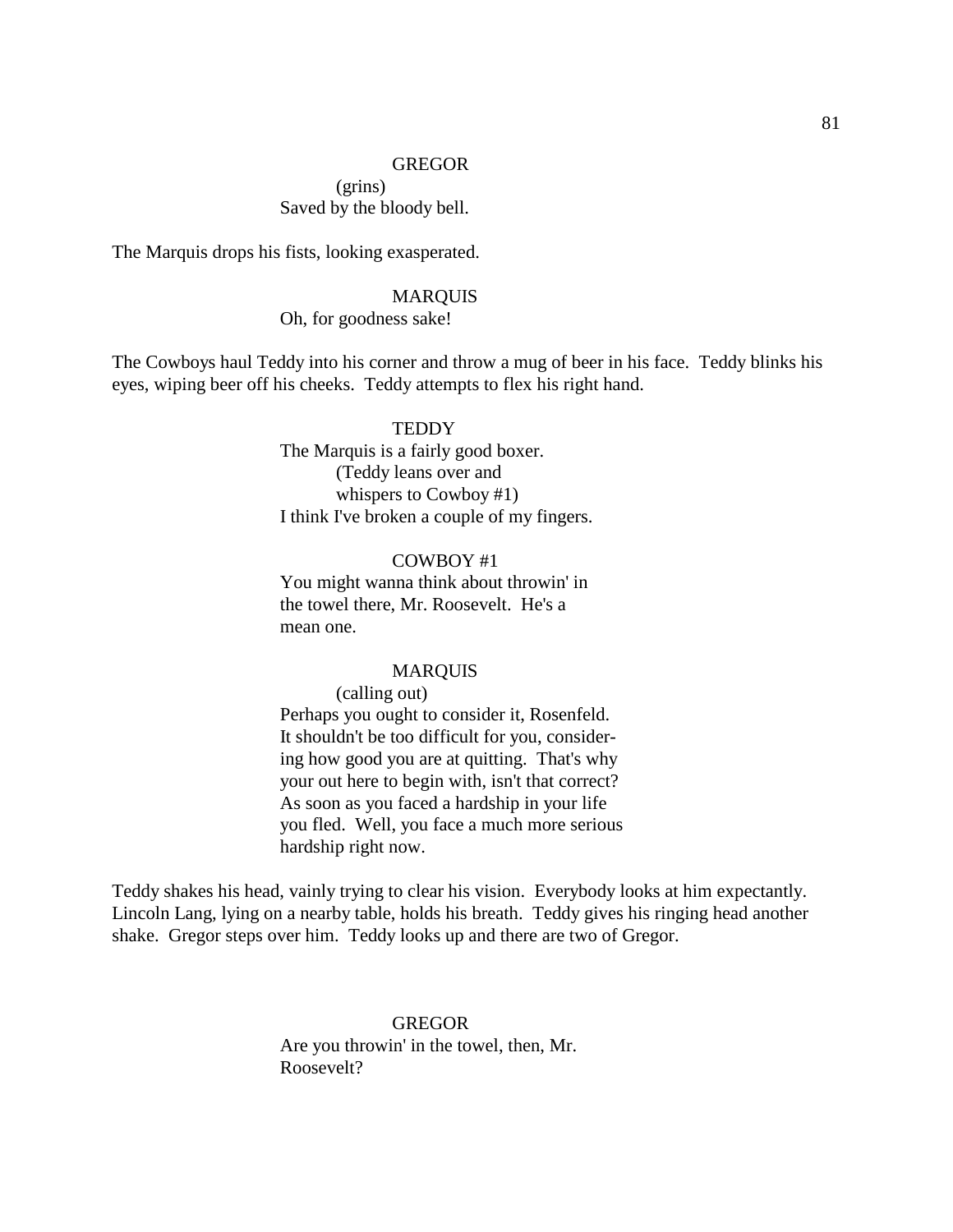Cowboy #1 takes hold of Teddy's middle two fingers on his right hand. Teddy pulls away hard, snapping his two broken fingers back into place. His eyes open wide and he gasps. Teddy rises unsteadily to his feet.

### **TEDDY**

No, Mr. Lang, I'll keep going, thank you very much.

The Barkeep smacks the beer mug. Gregor raises his hand.

# GREGOR

Round three. Commence.

Teddy jumps to his feet and is out dancing around again, on the offense. The Marquis looks weary of the whole thing, but puts up his guard, stepping forward. They go around a few times, then Teddy unleashes a flurry of combinations and just won't stop: two in the gut, one in the jaw; two in the face, two in the gut. The Marquis is blocking a lot of them, but certainly not all. Teddy is indeed like a bantam cock.

Then, there it is, both the Marquis' fists are low as Teddy comes straight through with a good solid right cross. The Marquis spins around grabbing the back of a chair for support. He shakes his head, turns around and Teddy is right there with roundhouse into the Marquis' gut, followed by a left uppercut to the chin. The Marquis is momentarily stunned.

# **TEDDY**

You are correct, my dear Marquis. I have fled my responsibilities in the past. I can assure you that it will never occur again.

Teddy steps right up to him and in the most perfectly systematic way, uses every possible combination of punches, everyone a solid connection. A right to the belly, a left to the belly, a right to the temple, a left to the temple, back to the gut, a right, a left, a right, a left – how the Marquis remains standing is anyone's guess, that military training, no doubt – another right, another left, blood is pouring from the Marquis' nose and eyebrow. The Marquis' head snaps back and forth, blood and sweat spraying. Teddy keeps switching from gut shots to head blows, yet somehow the Marquis remains standing, his fists dangling uselessly at his sides. The onlookers are getting very excited, hollering and waving their fists. Teddy drops back.

> **TEDDY** And now, my dear Marquis, this is for your abused wife, for all the maligned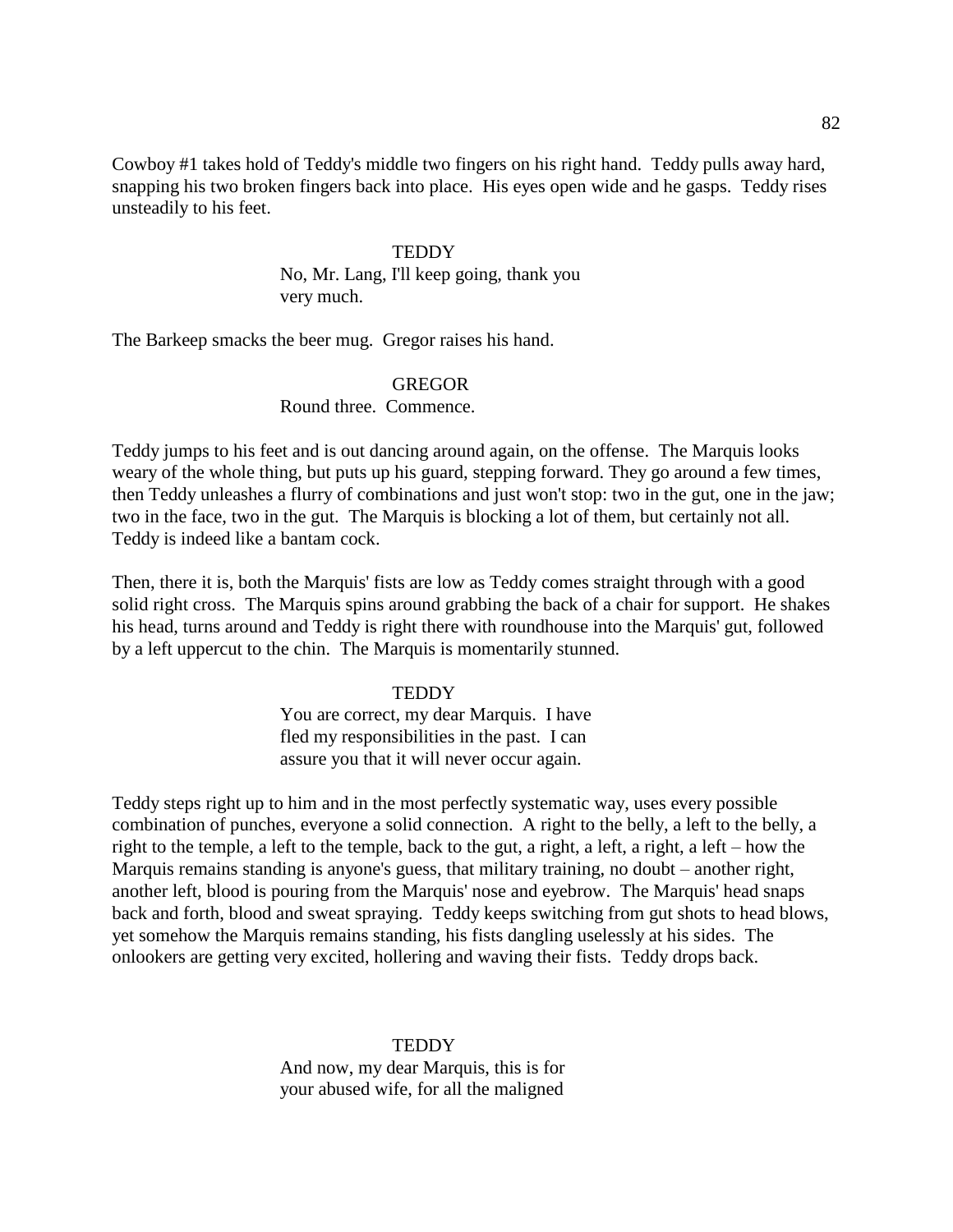Jews, and for myself because I simply don't like you . . .

Teddy lets the Marquis have a mighty punch to the nose. The Marquis spins around and crashes down onto a table, destroying it. He doesn't get up.

Everybody cheers crazily, crowding around Teddy, raising his hands over his head.

### GREGOR

The winner, by a knockout.

The Marquis, blood streaming from his nose and various other cuts, is hoisted into a chair and revived. He points unsteadily at Teddy.

# MARQUIS

(trembling) I'll get you and all the other back-stabbing Jews! You hear me?!

One FROWNING COWBOY steps up to the Marquis.and says ...

# FROWNING COWBOY Y'know, I'm Jewish and I'm sick and tired of hearing your damn slurs!

The Groom from the Marquis' house chimes in . . .

# GROOM

Yeah! Me, too!

At which point everybody hoists the Marquis up over their heads, carries him to the door and tosses him outside. The Marquis lands headfirst in a snow bank.

Everyone turns back inside, cheers and crowds around Teddy. Gregor and the Cowboys pour beer on his head. The Barkeep passes out free drinks. The Saloon Gal hugs Teddy and gives him a big kiss. Lincoln Lang looks on, smiling. Teddy grins toothily, then puts on his cracked spectacles.

DISSOLVE:

# EXT. ELKHORN RANCH – DAY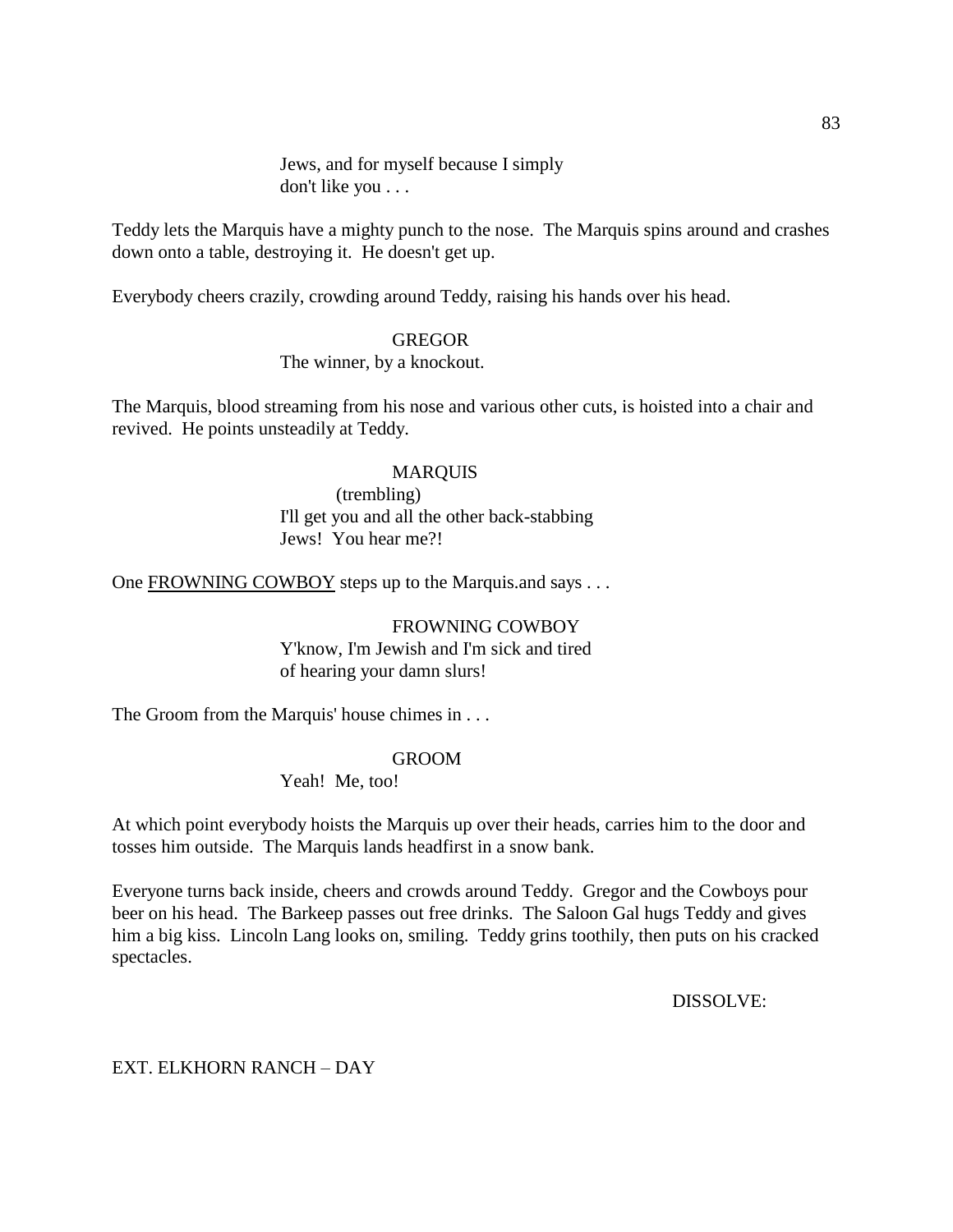Teddy, sporting a bruised face and two fingers in splints, closes up the Elkhorn ranch. Gregor helps Teddy load his few belongings onto a mule tied behind his horse. The rest of his men, including Lincoln Lang, whose leg is in a splint, stand around silently watching.

#### **TEDDY**

Well, men, I suppose this is it.

The three Cowboys all crowd around Teddy, shaking his hand and slapping him on the back.

COWBOY #1 It was good workin' for you, boss.

### COWBOY #2

A pleasure.

#### COWBOY #3

Yeah, it was.

#### **TEDDY**

No, no, it was entirely my pleasure. And I wish you fellows all the best of luck. Any of you ever get to New York City, stop by and I'll show you the town.

The three Cowboys all nod, wave and walk away. Teddy steps up to Gregor and Lincoln.

# **TEDDY**

Well, my friends, this is goodbye. You've made my time here in the Bad Lands most enjoyable. I thank you.

Teddy shakes Gregor's hand. Gregor's eyes water up. He turns away quickly, wiping away the tears.

#### GREGOR

Aw, look at this.

Teddy steps up to Lincoln, who is balancing on homemade crutches. Teddy goes to shake Lincoln's hand. Lincoln drops his crutches and gives Teddy a big hug. Teddy hugs him back.

**TEDDY**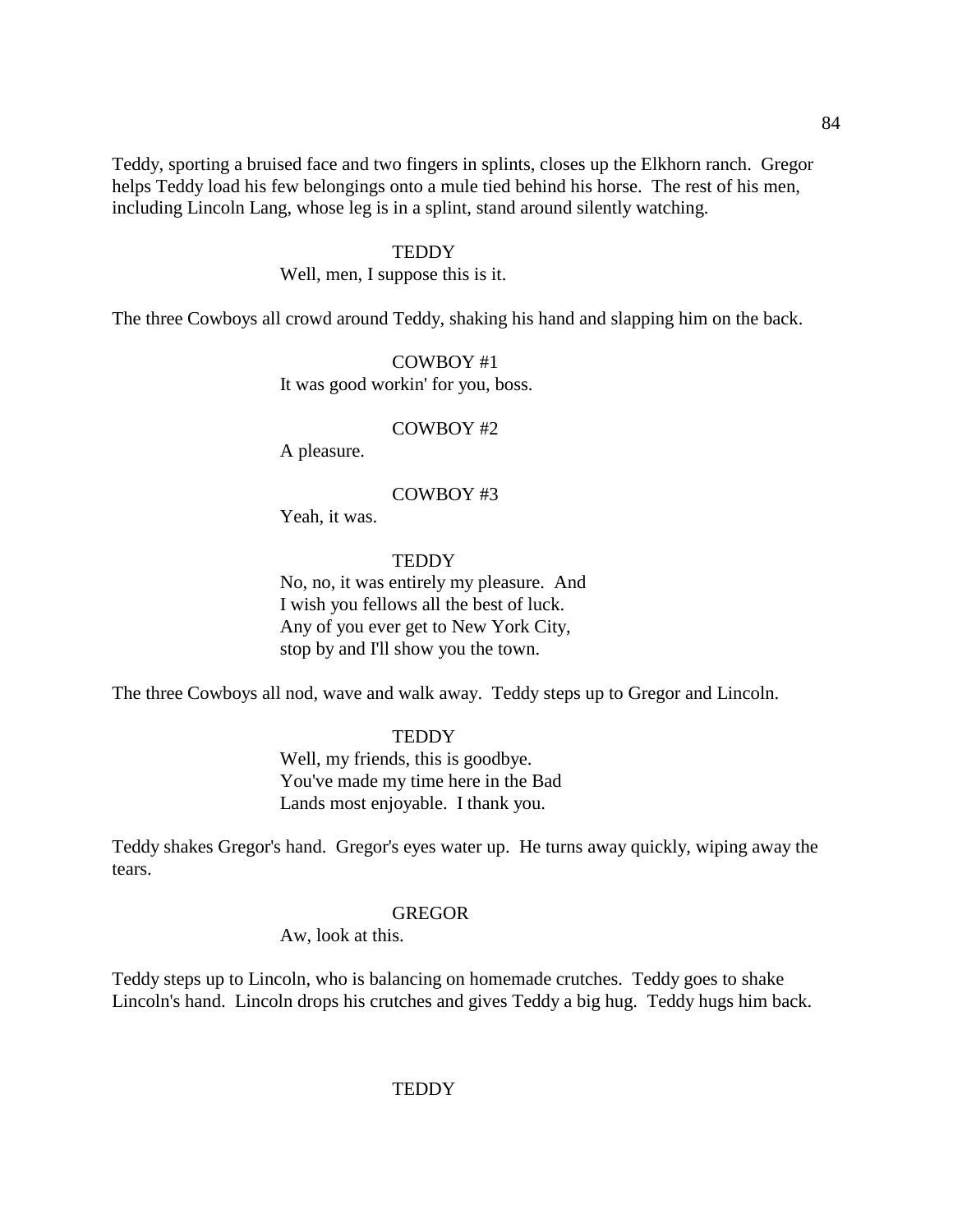Take the world by storm, Lincoln. I know you can.

# LINCOLN

Thank you, sir. I'll try.

Teddy goes to his saddlebag and removes a slim book. He hands it to Lincoln.

### **TEDDY**

Here. This is for you. It will help you identify all the birds you don't know, which is all of them.

#### LINCOLN

Thank you. (he looks at the title page of the book) Hey! You wrote this.

#### **TEDDY**

(nods) When I was your age.

Gregor has regained his composure and steps up beside his son.

#### GREGOR

So, what will you do now?

Teddy climbs up on his horse, then throws his hands in the air.

### **TEDDY**

I can't say for certain. I suppose I'll return to politics. But, before that, I have a few personal matters to clear up.

### GREGOR

That was the best fight I've ever seen.

# LINCOLN

It sure was.

GREGOR Where did you learn to box like that?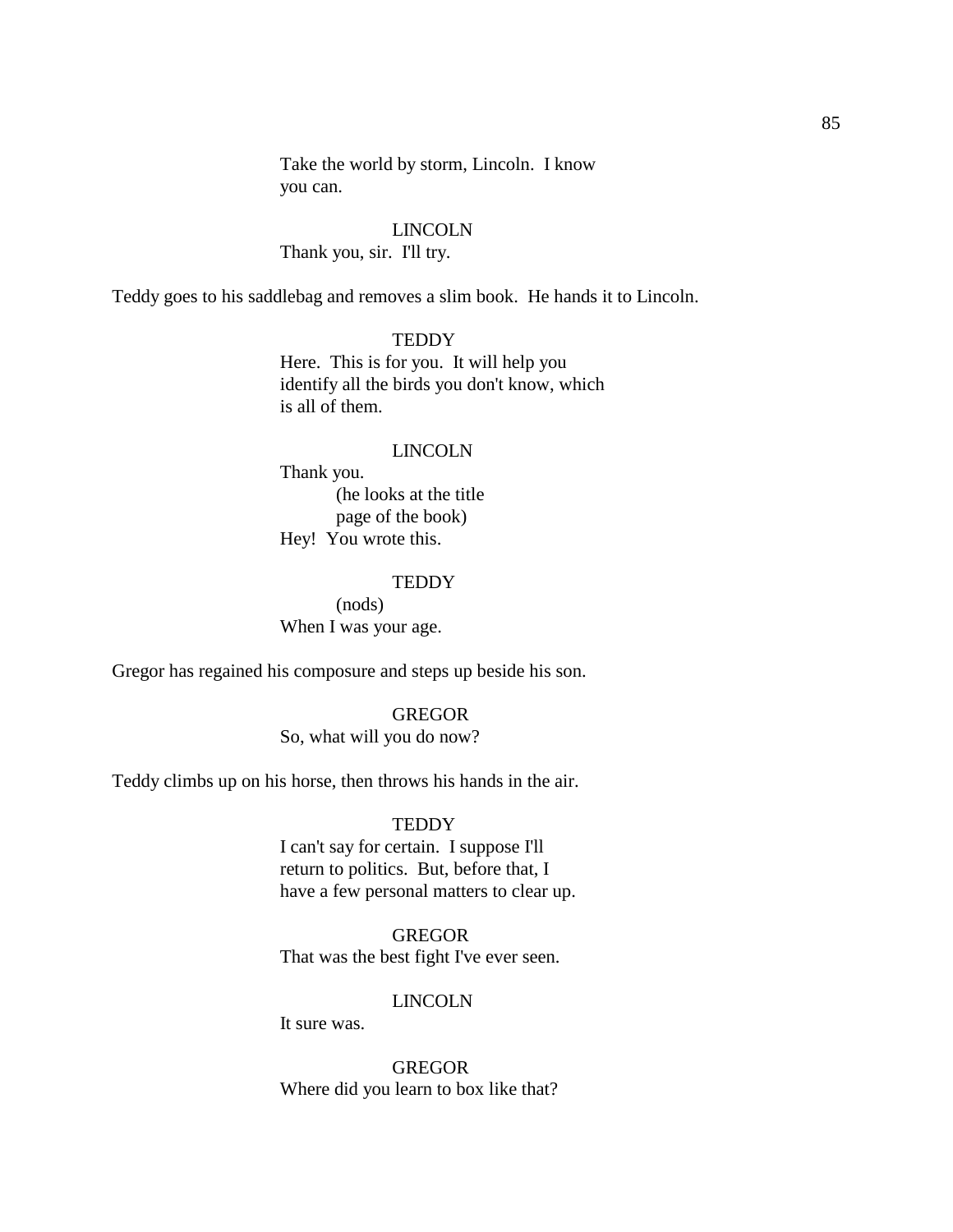#### **TEDDY**

I was a very sickly youth and spent a great deal of time in bed. My late father suggested that I attempt some sort of strenuous exercise everyday. Boxing is quite strenuous, so I've been practicing it for many years. My father was a great man. Also named Theodore. I'm junior. Or, I was, until he died. I believe that it is time for me to honor his memory and try living my life again. Thank you for your friendship, both of you. You saved my life.

Teddy climbs on his horse and rides off. Gregor and Lincoln watch him go.

Teddy is a small man on a horse with a mule trailing behind, quickly receding into the vastness of the Bad Lands.

### DISSOLVE:

#### EXT. TRAIN STATION/ CHICAGO – DAY

The train chugs into the Chicago train station. Several REPORTERS wearing straw hats and holding pads stand in a group awaiting the arriving train. The Marquis, his face still cut, bruised and swollen, steps off the train onto the platform. The Reporters surround him.

#### REPORTER #1

Is it true, sir, that your enormous cattle venture, the largest ever attempted in this country, has gone completely bankrupt?

#### REPORTER #2

And that you are moving back to France?

#### MARQUIS

This was simply another small example of the the international conspiracy of Jewish bankers. The Jews have been hounding me unmercifully from the moment I embarked on this venture.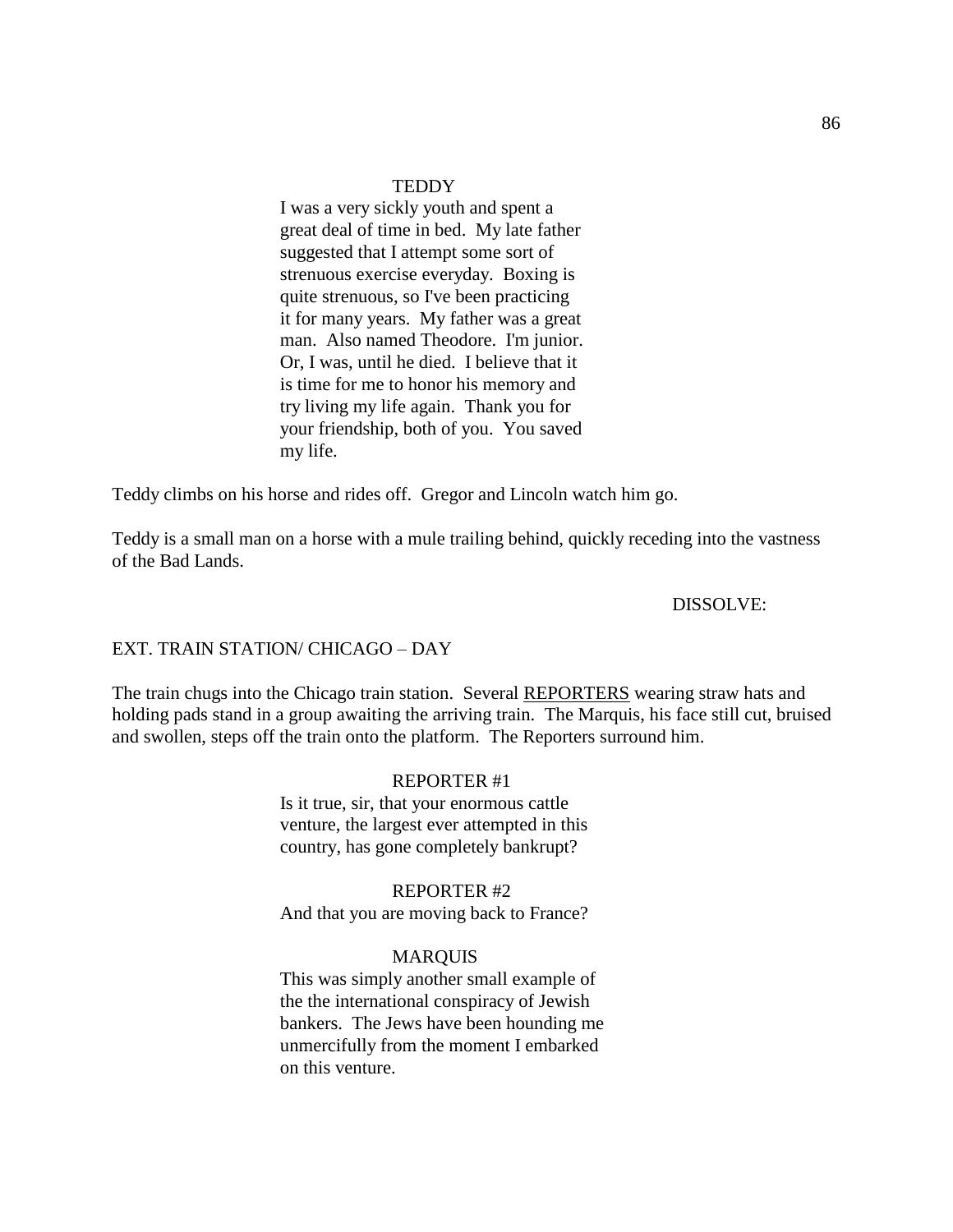#### REPORTER #1

(confused) But didn't the harsh winter kill many of the cattle?

#### MARQUIS

(shakes his head; emphatically) No, no, no! That just exacerbated the problem. The Jewish bankers had already ruined me by the time winter came. You take my word for it, the Jews are taking over the world. That's why I must get back to my homeland, France, and help lead the fight against Jewish tyranny. Gentiles must unite! And don't change what I say! Print my words exactly as I have spoken them!

The CONDUCTOR hollers . . .

#### CONDUCTOR

All aboard!

The Marquis tips his hat.

#### MARQUIS

#### Gentlemen, I bid you adieu.

The Marquis turns and goes back into the train car.

The Reporters all stand there watching the train depart. Raising their eyebrows, the reporters all look at each other, shake their heads sadly, then tear that page out of their notebooks, crumple it up and throw it away.

#### DISSOLVE:

#### EXT. THE ROOSEVELT HOME – DAY

A carriage arrives in front of the Roosevelt family home in Manhattan. Teddy peers out the window, his complexion looks weather-beaten and healthy. As he gets out of the carriage, holding a blanket-wrapped rifle, it obviously pains him just to look at the house. Nevertheless, he proceeds inside.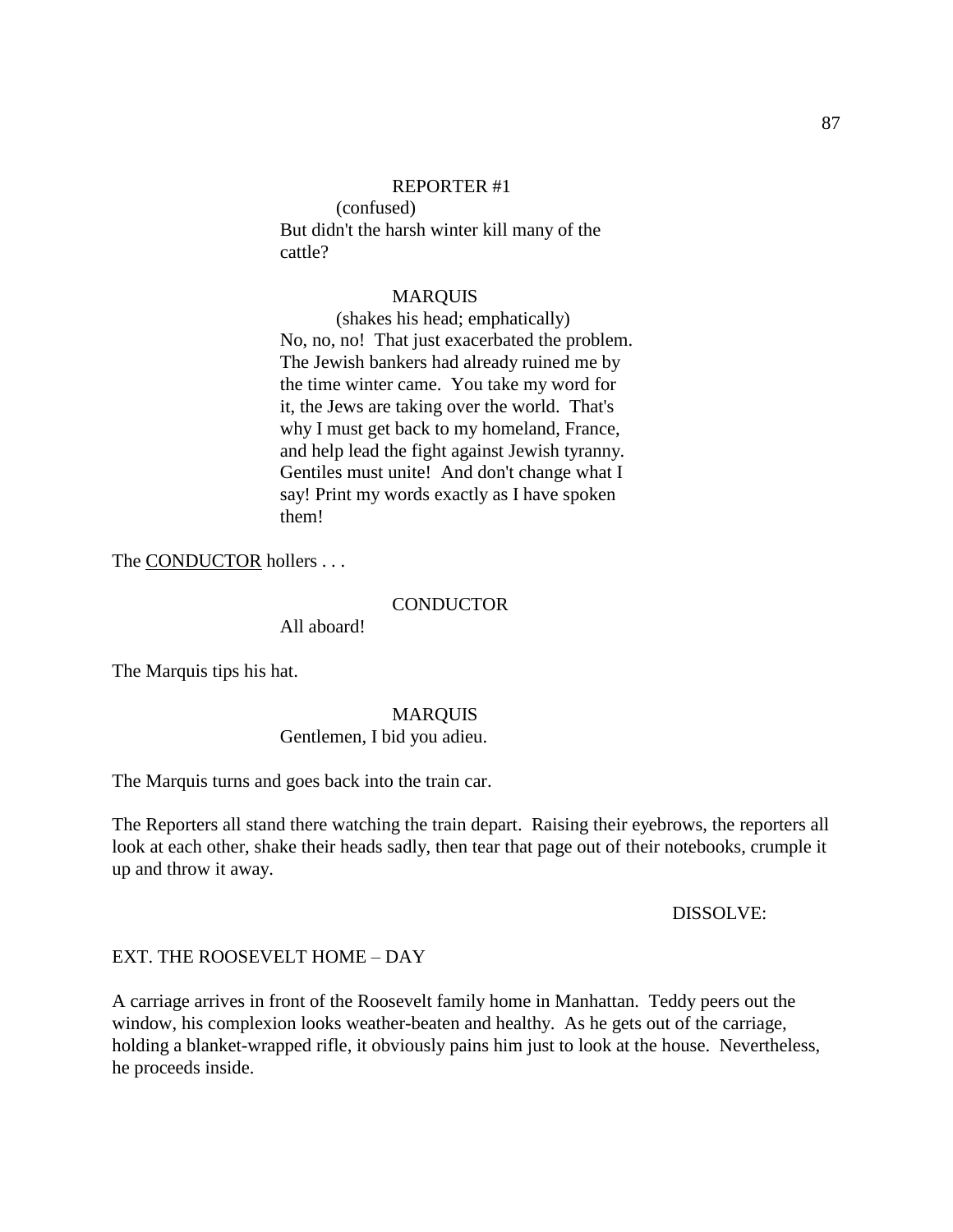# INT. ROOSEVELT HOME/ FOYER – DAY

Teddy enters the foyer to find his sisters and brother and uncles and aunts are all there to greet him, as well as Medora. They all part to allow a little three year old ALICE, Teddy's daughter, to make her way through. When she sees this unfamiliar man she stops abruptly, grabbing her Aunt Bamie's leg. Teddy squats down, holding out his hands. With a nudge from Aunt Bamie, Alice hesitantly approaches her father. Teddy's outstretched arms close around his daughter. He hugs Alice tightly to him.

#### **TEDDY**

I'll never leave you again, my dear! I promise! Never again!

Tears of joy stream down Teddy's ruddy cheeks. The entire Roosevelt family smiles happily.

# EXT. THE ROOSEVELT HOME – DAY

As horse-drawn carts and wagons clip-clop past the Roosevelt mansion, a VOICE-OVER NARRATOR speaks.

#### V.O. NARRATOR

In the next fifteen years Teddy Roosevelt would become: Police Chief of New York City, Assistant Secretary of the Navy, the Rough Riding hero of the Spanish/American War, Governor of New York, Vice President of the United States, and then the youngest President of the United States ever. Teddy Roosevelt was the first American to win a Nobel Prize. He also wrote and published twentyeight books in the course of his life.

#### DISSOLVE:

### EXT. JUNGLE PATH – DAY

A path winds through the dense jungle. The steamy air is filled with the screams and caws of many birds.

# A TITLE READS: **"Africa, 1896."**

The Marquis, looking much older and distinctly crazy, leads a parade of AFRICAN NATIVES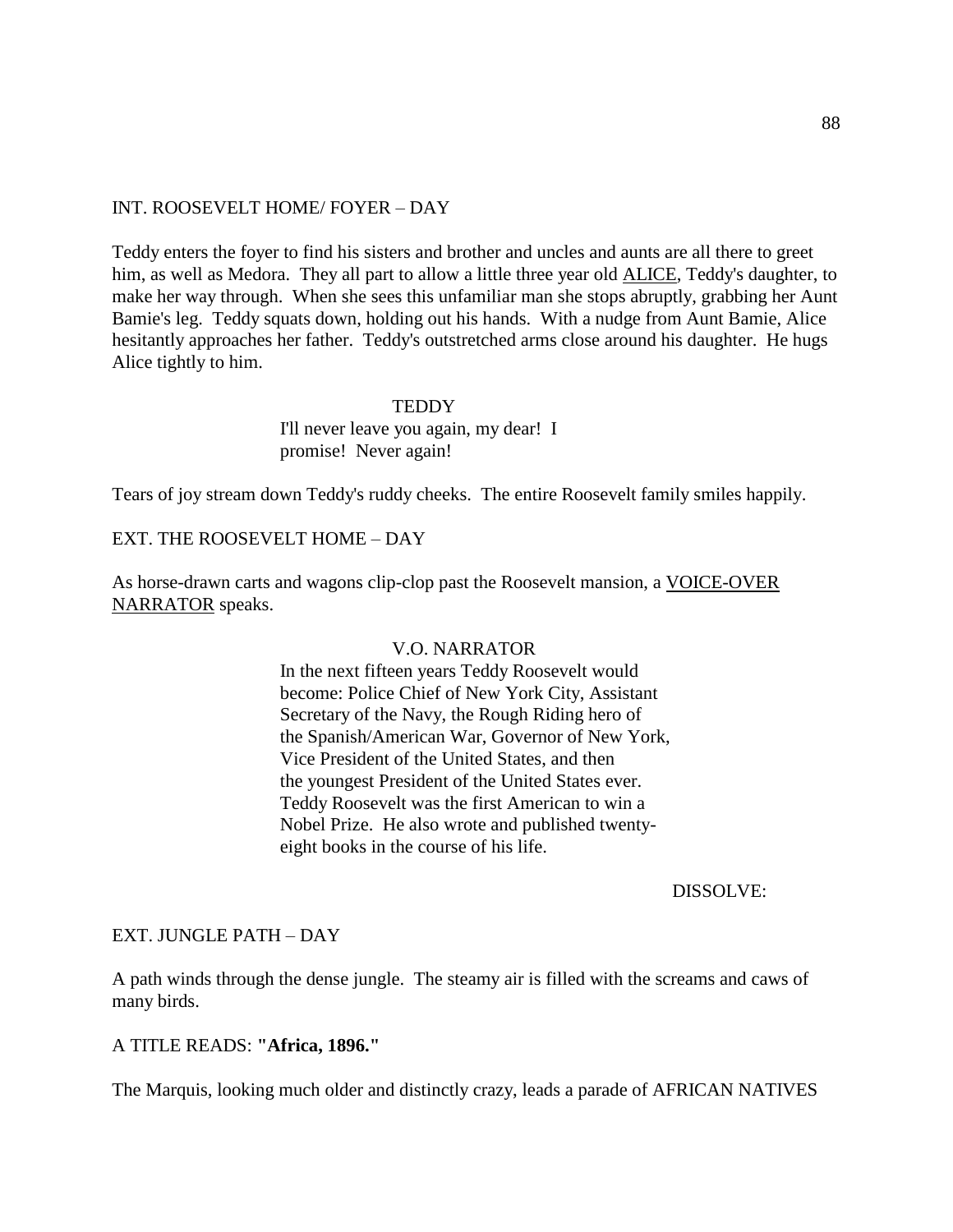along a jungle path.

# V.O. NARRATOR

After ten years at the forefront of the French anti-Semitic movement, the Marquis de Mores went to Africa and personally attempted to incite a *Jihad* – a holy war – uniting Christians and Muslims against the Jews.

Many more African Natives holding spears appear out of the jungle, surrounding the Marquis and his parade. The Natives with the spears move in on the Marquis ominously.

# DISSOLVE:

# EXT. AFRICAN VILLAGE – DAY

African Natives dance around a huge cooking fire. A big barbeque is under way. Native Women slowly turn a big spit over a roaring fire. As the spit turns we see that it is the Marquis de Mores tied to the pole being roasted. He looks anything but pleased by the situation.

# V.O. NARRATOR

The Marquis' holy war failed miserably and the Marquis was subsequently killed by African Natives.

# DISSOLVE:

# EXT. THE TOWN OF MEDORA/ PRESENT DAY – DAY

In the present-day town of Medora, North Dakota there is in fact a small statue of the Marquis reposing in an empty lot beside a grocery store and a gas station.

# V.O. NARRATOR

In the present-day town of Medora, North Dakota there is actually a small statue of the Marquis de Mores, founder of the town of Medora, erected by his heirs.

EXT. THEODORE ROOSEVELT NATIONAL PARK/ PRESENT DAY – DAY

We are looking at the entrance to the Theodore Roosevelt National Park. The majesty of the Bad Lands stretching out in all directions.